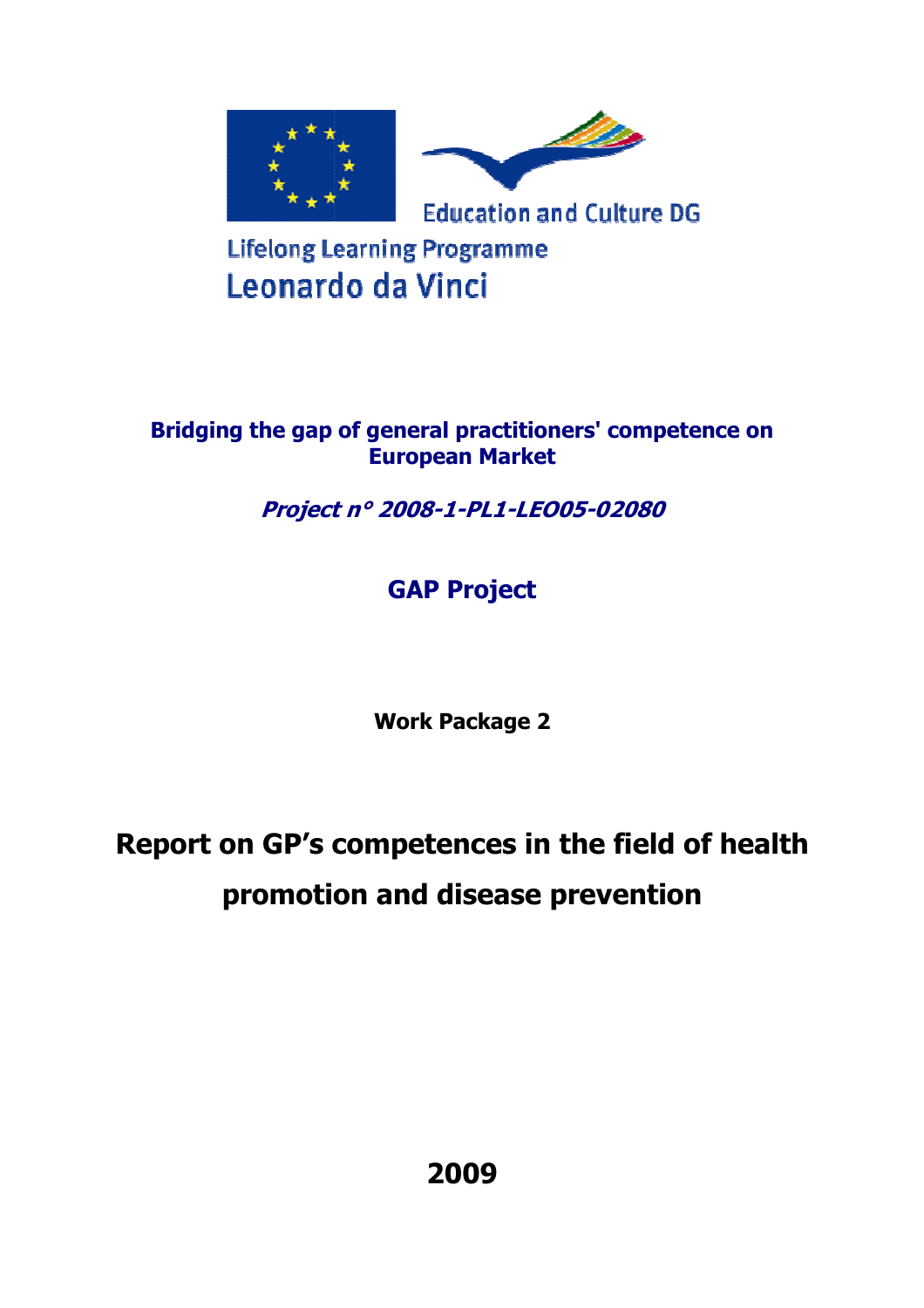# **Content:**

| I.  |     |  |  |  |  |  |
|-----|-----|--|--|--|--|--|
| II. |     |  |  |  |  |  |
| 1.  |     |  |  |  |  |  |
| 2.  |     |  |  |  |  |  |
|     | 2.1 |  |  |  |  |  |
|     | 2.2 |  |  |  |  |  |
|     |     |  |  |  |  |  |
|     |     |  |  |  |  |  |
| 3.  |     |  |  |  |  |  |
| 4.  |     |  |  |  |  |  |
| 5.  |     |  |  |  |  |  |
|     |     |  |  |  |  |  |
| 1.  |     |  |  |  |  |  |
| 2.  |     |  |  |  |  |  |
| 3.  |     |  |  |  |  |  |
| 4.  |     |  |  |  |  |  |
|     |     |  |  |  |  |  |
| 1.  |     |  |  |  |  |  |
| 2.  |     |  |  |  |  |  |
| 3.  |     |  |  |  |  |  |
| V.  |     |  |  |  |  |  |
| 1.  |     |  |  |  |  |  |
| 2.  |     |  |  |  |  |  |
| 3.  |     |  |  |  |  |  |
| 4.  |     |  |  |  |  |  |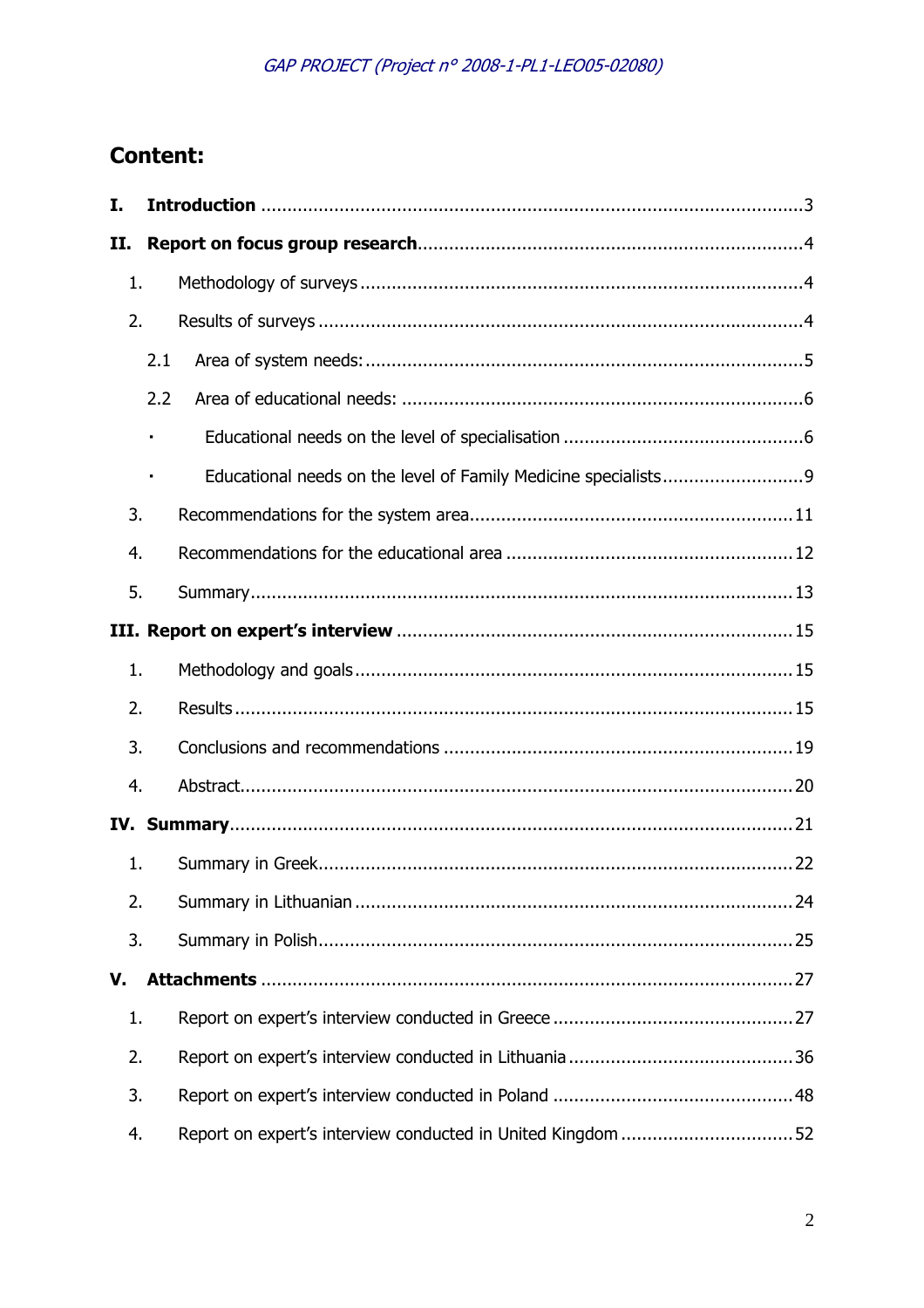# **I. Introduction**

Family Physicians play a crucial role in health care systems in majority of European countries. Delivering complex primary health care services including those in the field of health promotion and disease prevention which is their main responsibility. The level of their competences are diverse and not always adequate to real needs.

The aim of the Work Package number 2 of the GAP project was to gather information on family physicians competences in the field of health promotion and disease prevention. The specific objective was to identify the GP's competences which are needed in their daily practice (from GP's perspective) and should be achieved after the specialization (from the Family Medicine experts point of view). In order to standardize the research procedures the disease prevention and health promotion framework was establish and used. The framework divided all GPs competences into three main areas:

- educational competences (health promotion area)
- clinical competences (disease prevention area)
- organizational competences (service provision area)

Two research methods were used: focus groups meetings with GPs and interviews with Family Medicine experts. The research were conducted in all Partners countries: Greece, Lithuania, Poland and United Kingdom in the period from March to July 2009. The present report presents the outcomes of both research.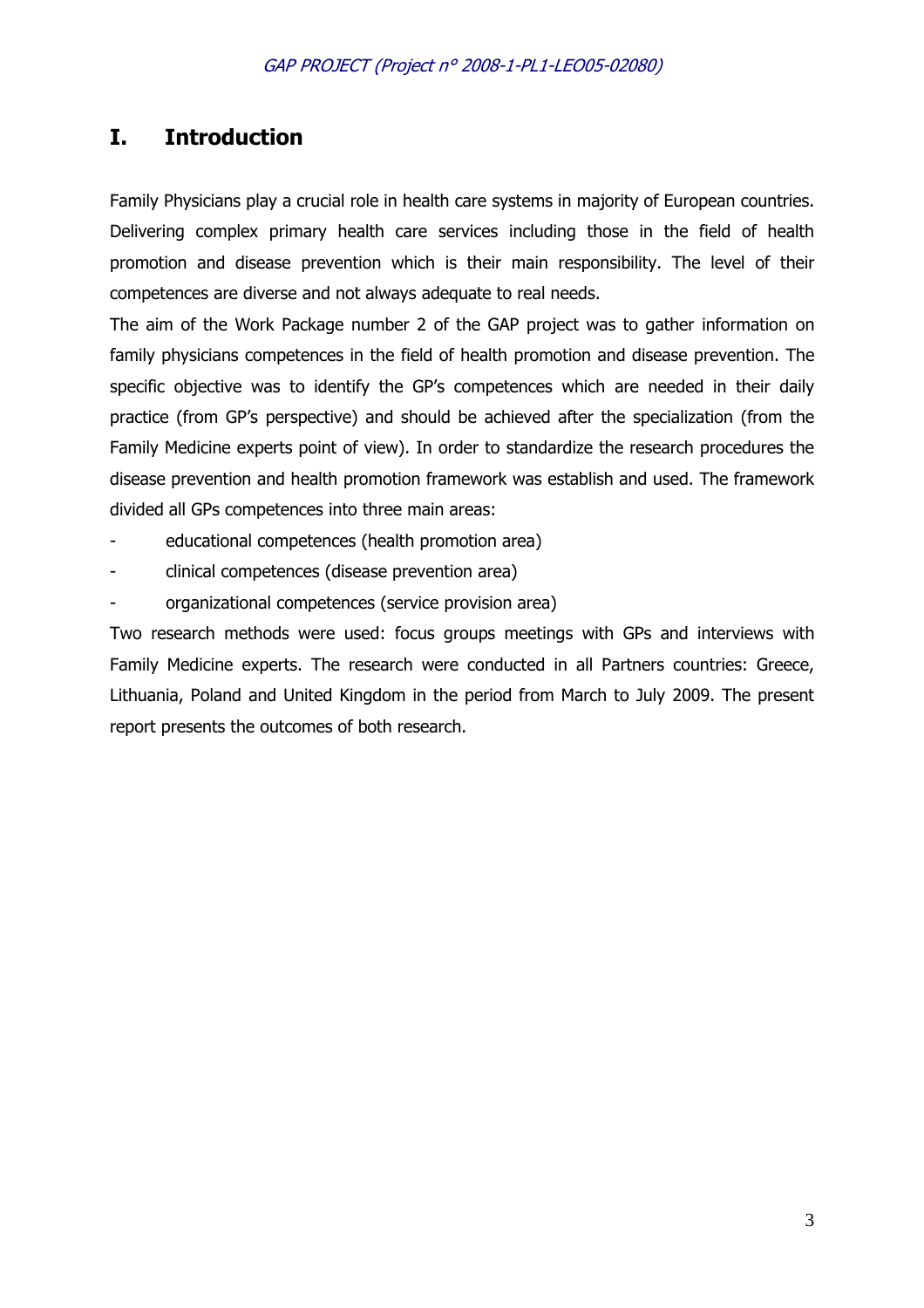# **II. Report on focus group research**

# **1. Methodology of surveys**

Data concerning competences of general practitioners were obtained as a result of focus group interviews conducted among general practitioners in Lithuania and Poland and individual structured interviews with experts in the field of family medicine in Great Britain and Greece. All surveys were carried out in June and July 2009.

Because of the qualitative nature of data, it is possible to relate results to one another and create a final synthesis in spite of the use of different research tools.

Different types of respondents (doctors and experts) can also be regarded as a chance for the final result in the light of results obtained from both groups.

General practitioners spoke of the current situation and shortcomings in everyday work of GPs, whereas experts, when speaking of the same aspects of functioning of GPs, focused on the "duty" part and determination of directions of development. Therefore, collected data make it possible to describe the current situation and to indicate the development potential at the same time.

# **2. Results of surveys**

When defining areas of development of GPs' competences, respondents spoke of needs in the field of the system environment in which GP's room functions and of dilemmas related to the functioning of GP himself and his personal level of competences. Levels defined as system levels are not educational, however, they affect the level of GPs' competences presented in everyday practice.

Respondents combined the two areas (which can be characteristic of persons "entangled in the problem"), however, for the clarity of development guidelines, system needs are distinguished from educational needs.

With regard to educational needs, GPs combine the areas of Health Promotion (Educational competences) and Disease Prevention (Clinical competences). Such coverage of the topic is in conformity with opinions of experts who regard both areas as two main pillars of GP's practice. The area of Service Provision (Organisational competences) is distinctly separated.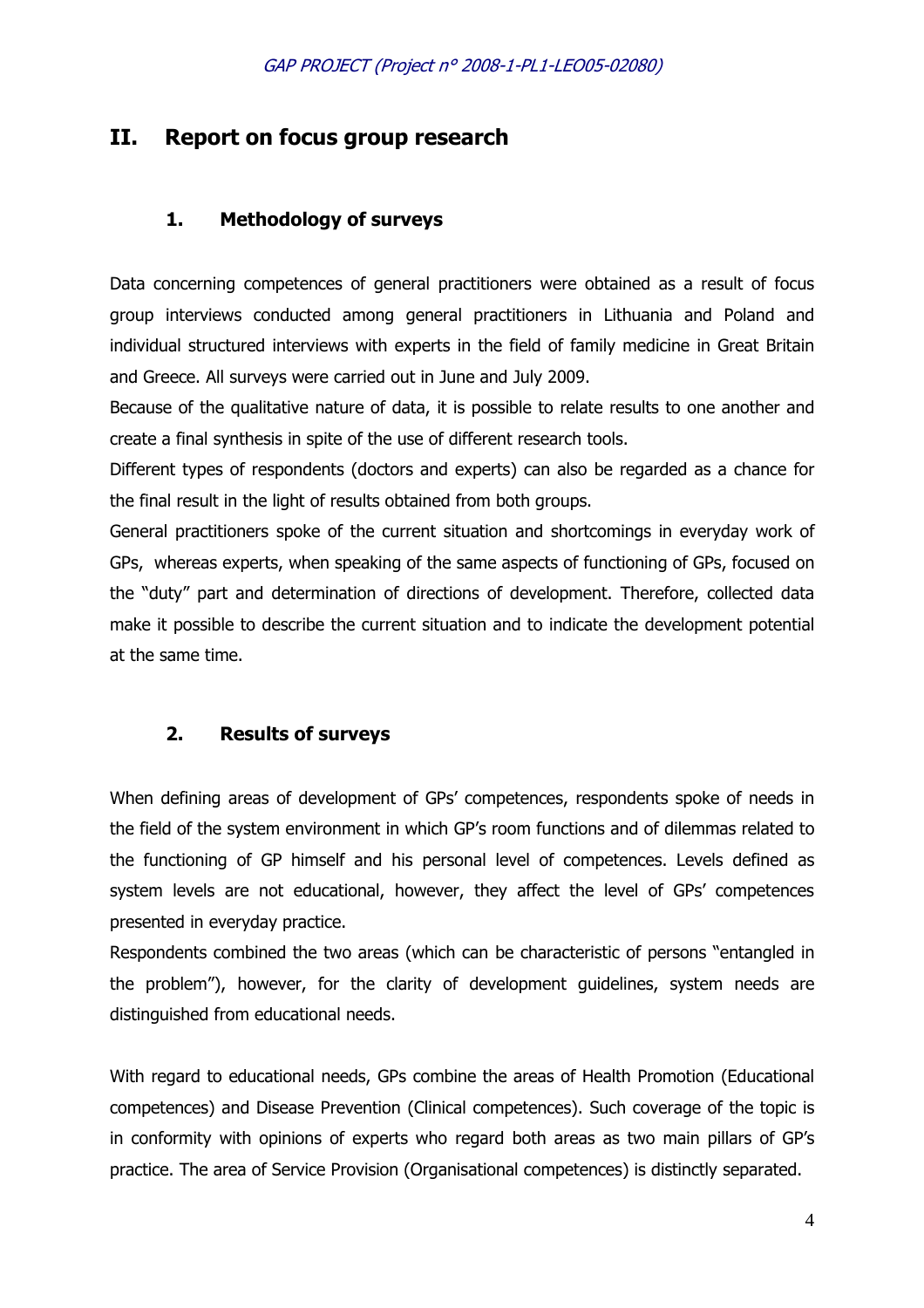# **2.1 Area of system needs:**

# Necessity of exceeding 2,500 patients for the balancing of the room

GPs pointed out their isolation as GPs in "fighting for health" – this is a result of system conditions created for the functioning of GP's practice. The excessive number of patients per each room and the impossibility to finance a larger team (e.g. nurses trained in health improvement consultancy).

# Too little time for an individual patient

The large number of patients necessary to maintain the financial balance of GP's practice results in an excessively low limit of time available for an individual patient. As one of the respondents put it: "A GP only writes out prescriptions and fills in documentation". Because of the need to fulfill procedures for the health fund, most of the time during the patient's visit is spent on filling medical documentation. Consequently, there is not enough time for activities concerning Health Promotion (e.g. instructions as to healthy lifestyle, change of diet). Currently "a GP has time only for sick patients, and there is no time for education of healthy patients" – such method of functioning results in feedback with negative consequences: "A GP receives more and more patients with diseases resulting from unhealthy lifestyle and other factors – there would be fewer such patients if LP had time for working in the Health Promotion area (Educational Competences).

One of the solutions can be the delegation of administrative tasks (e.g. to a nurse), but, in GPs' opinions, additional funds are necessary to employ personnel on a longer time basis here we return to the problem of payment for medical services.

Apart from that, there are system limitations in some countries with regard to: keeping of disease units by GPs (e.g. in Lithuania the psychiatrically ill should be treated by specialists), screening diagnosis (e.g. employers' obligations include chronic diseases and this area is defined by the health fund as occupational medicine and excluded from GP's area), promotion of health among children and teenagers (in Lithuania it is the school medicine area).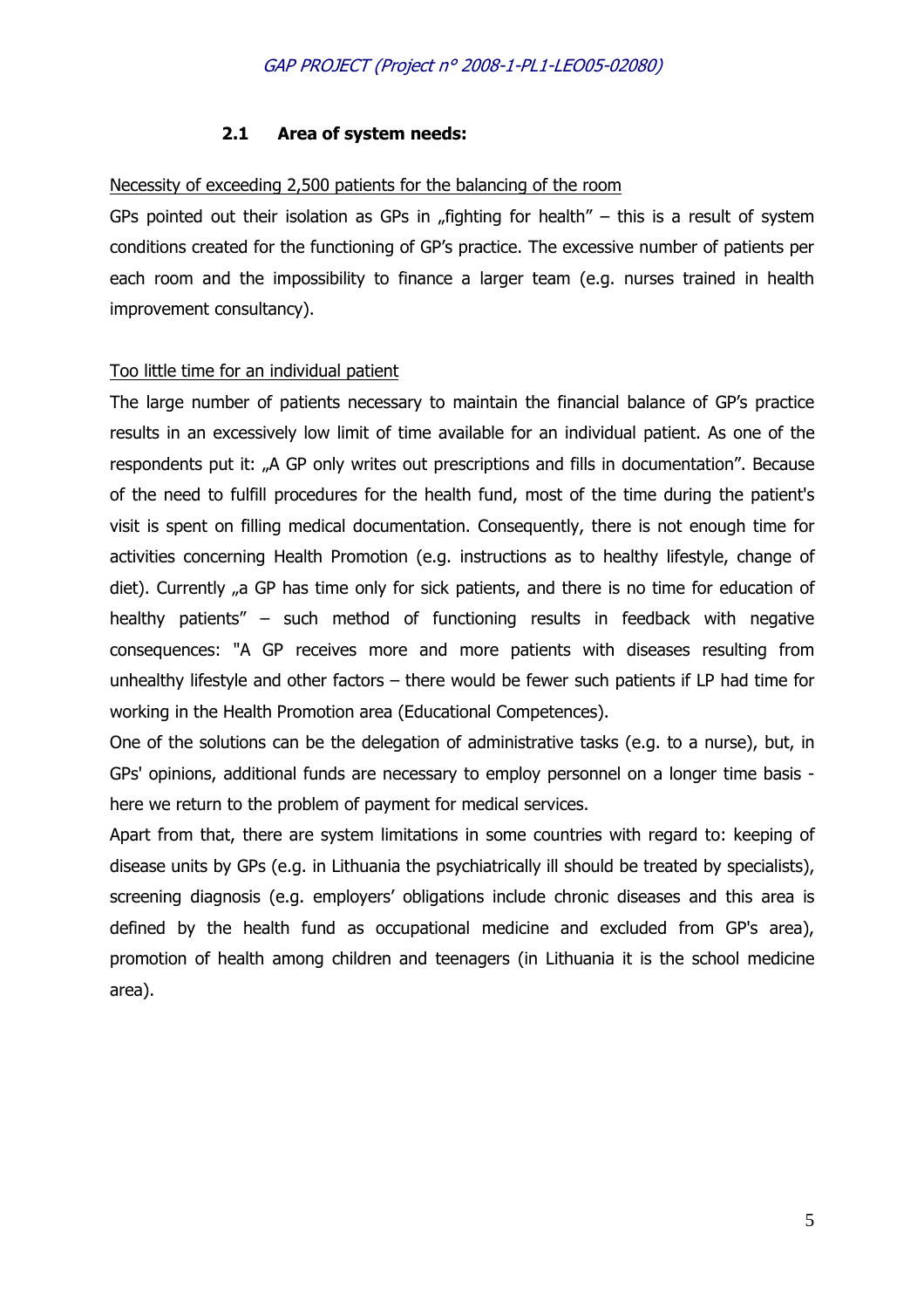# **2.2 Area of educational needs:**

# • **Educational needs on the level of specialisation**

### **Health promotion (educational competences)**

# In general:

Educating in the field of building relations with healthy patients. This area is developed well in the case of children (inoculations), but from the perspective of the patient's entire life, apart from the childhood period, there are gaps in GP's work with regard to Health Promotion (partly for system reasons mentioned in pt 2.1, i.e. the lack of time, but also due to the avoidance of tasks that GP is unable to perform).

As an overall strategy in GP education, it is necessary to present GP as the person whose task is to maintain the patient's health. In GP education this can mean:

- combination of the area of Health Promotion and Disease Prevention,
- presentation of educational contents in the sequence: prevention, prophylaxis, health promotion, treatment of disease units.

With regard to skill training, from a broader perspective it can be seen that there is a need to build skills concerning the new method of communication aimed at change of attitude towards the patient. As GPs say: The times when the doctor knew best and told people what to do are gone. Now people want to know why they have to do something and what benefits it will bring to them".

# Details:

l

Showing the family as a system. Showing how the change of attitudes in one person affects the whole system. Suggesting how to modify the family's lifestyle by changing children's attitudes $^1$ .

Enhancing GPs' education skills in areas of: healthy lifestyle, dietary habits, risky behaviours. This means not necessarily knowledge, but skills of talking and proposing the change of the patient's attitude. This area of GP's needs results from the change of expectations of patients as clients of GPs' practice. Patients expect this kind of guidance and GPs need the competence gap to be filled in so that they could fulfill this kind of demand.

Communication skills and attitude-changing skills include not only the method of holding a conversation, but also written communication. This means that in the case of time shortage

<sup>&</sup>lt;sup>1</sup> Education programs regarding the recycling of waste in kindergartens and primary schools are an example of good practice of change of the family's attitudes and behaviours. In the case of health promotion, it is possible to use the same scheme and impact tools; only their content should be changed.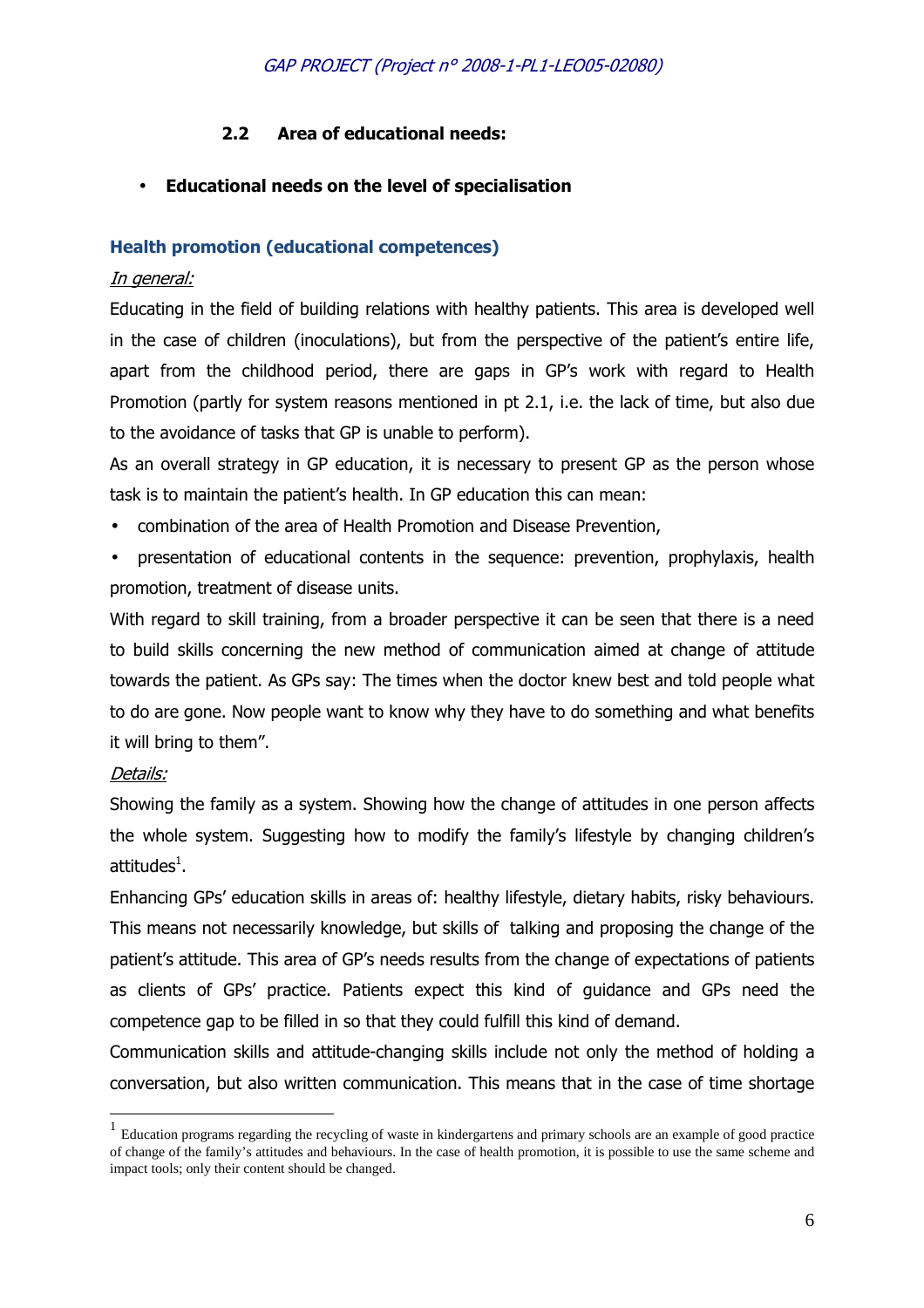a GP can provide ready documents with recommendations concerning health promotion. According to the respondents, "printing recommendations addressed specifically to the patient in his presence (…) and then stamping them with the doctor's stamp" is more effective than providing standard brochures and leaflets. There are many good practices for practicing GPs in this field; it may be worth organising some workshops or study cases with a practical expert for half a day.

#### **Disease prevention (clinical competences)**

GPs regard their knowledge acquired on the level of the specialisation course as sufficient. They think that if only the sickness fund requires GPs to take care of the given area and the system framework allows them to do so, they can handle all areas efficiently (Screening, Chronic Disease Management, Preventative interventions). Examples confirming the argument of sufficient education can be actions in the field of: vaccination, cardio-vascular diseases, breast cancer, prostate cancer, management and control of high blood pressure, blood cholesterol and glycaemia.

In GPs' opinion, on the level of education regarding specialisation, it could be worth providing information for which tests patients should register themselves with GPs (e.g. starting from screening tests for newborns – hearing, mucoviscidosis, adults – diabetes, obesity, oncology, coronary disease)

#### **Service provision (organizational competences)**

This area is defined as the weakest part of GP education. However, a large-scale program is not required; it is enough to focus on priorities (see also Fig. 1).

#### Priorities (indispensable minimum):

GP's room as a co-operating unit  $-$  e.g. if a GP is unable to delegate administrative actions, he is unable to perform actions with regard to Health Promotion, irrespective of his level of knowledge.

Showing that the method of organisation of nurses' work can also be a substantive support for GPs. Basically, we can specify here three areas of support of GPs:

- Team work organisation (work priorities, delegation of tasks)
- A GP must be skilled at planning his work priorities and delegating tasks.

In this area we can expect not only the absence of knowledge and skills, but also typical effects of the lack of delegation that occur in business practice (e.g. fear of the loss of control, fear of becoming unnecessary).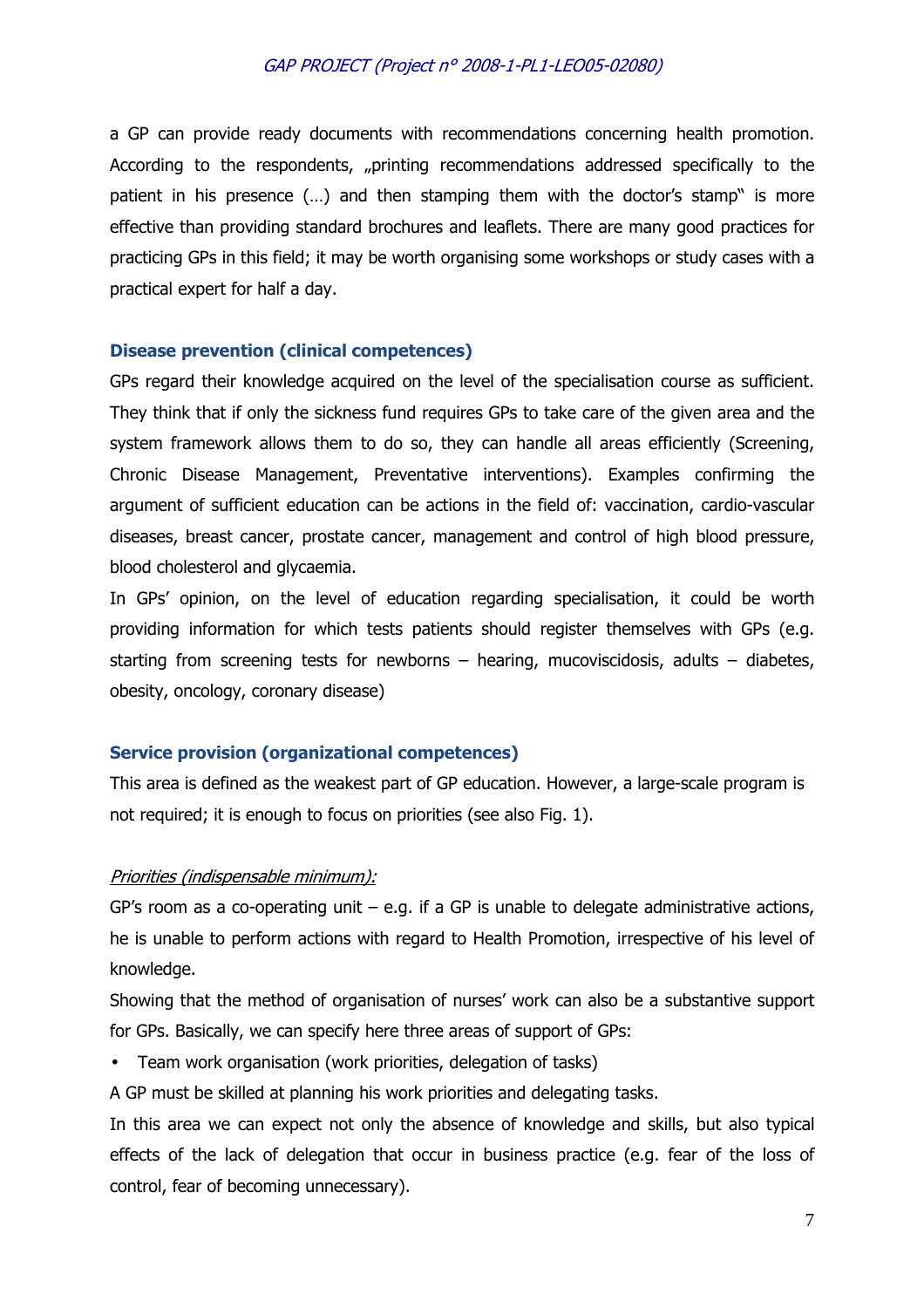# • Administrative actions

The administrative actions that occupy most of GP's time can be delegated to the personnel of GP's practice. This would allow GP to have more time for health promotion.

• Substantive support

A registered nurse can provide health improvement consultancy services after specialistic training – GPs should know that this is possible and advisable because of the amount of time available to GPs in their rooms.

# Further stage (Intermediate level):

Team work understood additionally as the use of specialists' external services (this is possible in GP's room). How to co-operate with a psychologist, sexual educator, welfare worker, dietician and diabetologist. This means mainly the skill of delegating educational tasks to external specialists (knowledge: which areas and whom to delegate tasks); on a more advanced level, attempts can be made to invite specialists to the area of GP's practice (skill of convincing a specialist to work in the area of GP's practice).

Showing the specific nature of GP's actions in small environments (village or small town, where a GP and a school teacher know each other directly, great trust in GPs) and big towns (anonymousness, the use of GP specialists' advice aimed only at obtaining a referral).

# Further stage (Advanced level):

Treating the room as a company pursuing its PR strategy aimed at health promotion. Since local radio and TV look for topics, GPs can promote healthy lifestyle and disease prevention issues via local media.

In this case, the education area covers basic PR issues comparable to a course for students of first years of journalism studies. Topics of classes usually focus on: PR strategy, planning of media events, providing of information to the media (opinions expressed in the media, press releases).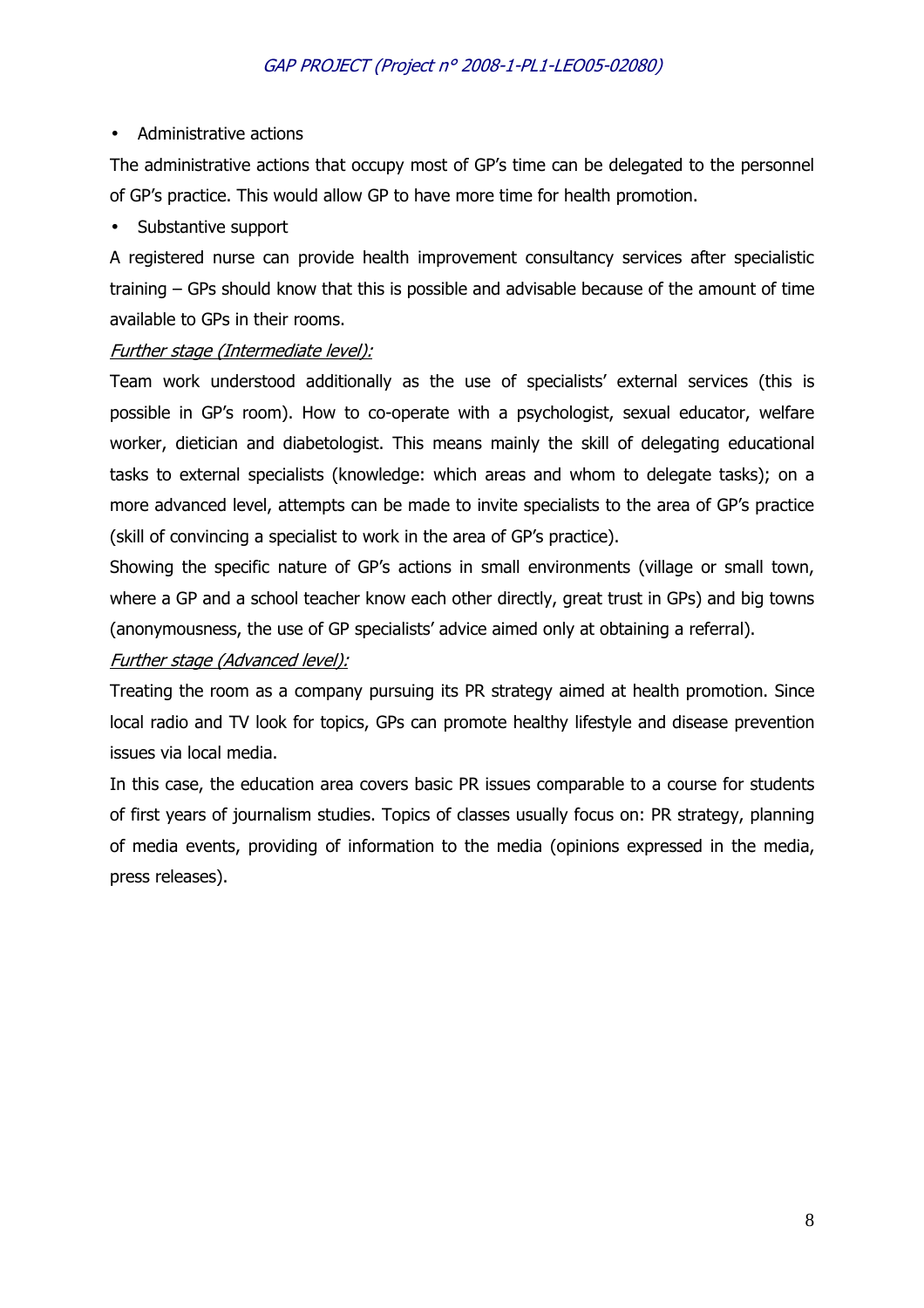| Result:<br>GP's practice is an                                                                                                                                             |                                                                                                                                                                                                                                                                                                                                                                                                                                                                                                                                                        |  |  |  |
|----------------------------------------------------------------------------------------------------------------------------------------------------------------------------|--------------------------------------------------------------------------------------------------------------------------------------------------------------------------------------------------------------------------------------------------------------------------------------------------------------------------------------------------------------------------------------------------------------------------------------------------------------------------------------------------------------------------------------------------------|--|--|--|
| efficient organisation<br>with a good reputation<br>in local community<br>The level of<br>competences in Health<br>Promotion is also<br>increasing.<br>Level of education: | Level addressed to practicing family medicine specialists<br>who want to develop non-medical competences.<br>1. Treating the medical room as a company conducting<br>its own PR strategy aimed at health promotion. Since<br>local radio and TV look for topics, a GP can promote healthy<br>lifestyle and disease prevention issues via local media.                                                                                                                                                                                                  |  |  |  |
| <b>Advanced</b>                                                                                                                                                            |                                                                                                                                                                                                                                                                                                                                                                                                                                                                                                                                                        |  |  |  |
| Result:<br>GP's practice ensures<br>dedicated, highly<br>specialised advisory<br>services to patients.<br><b>Level of education:</b><br><b>Intermediate</b>                | Level addressed mainly to doctors who have not completed<br>the specialization course yet and GPs willing to enlarge<br>their skills.<br>1. Co-operation with external specialists (other than<br>doctors-specialists)<br>How to co-operate with persons who are not permanent employees<br>of GP's practice (dietician, sexual educator etc.) - method of<br>delegating work and/or inviting specialists to work in GP's room.<br>2. Differentiation of functioning of GP's practice in a small<br>environment (village, small town) and in big towns |  |  |  |
|                                                                                                                                                                            | (where specialists are more easily available)                                                                                                                                                                                                                                                                                                                                                                                                                                                                                                          |  |  |  |
| Result:<br>Personnel of GP's<br>practice is a team<br>which supports<br>priorities of GP's<br>actions.                                                                     | 1. Team work organisation<br>Priorities in GP's work<br>2.<br>(GPs complain about excessive administrative actions; part of them can<br>be delegated to the personnel of GP's practice)<br>3.<br>Delegation of administrative tasks<br>(in order for GP to have more time for an individual patient).<br>Development of nurses' competences<br>4.<br>(so that they could take over consultancy tasks in the field of health<br>improvement)                                                                                                            |  |  |  |
| Level of education:<br>Indispensable<br>minimum                                                                                                                            |                                                                                                                                                                                                                                                                                                                                                                                                                                                                                                                                                        |  |  |  |

Fig. 1. GPs' educational needs necessary and recommended for ensuring the functioning of the area of Service Provision (Organizational competences)

# • **Educational needs on the level of Family Medicine specialists**

In all areas knowledge must be updated regularly after graduation (GPs declare that they are open to such education, at the same time complaining about high prices of postgraduate training).

In the case of competence gaps, a GP must first supplement the level proposed as education on the specialisation level.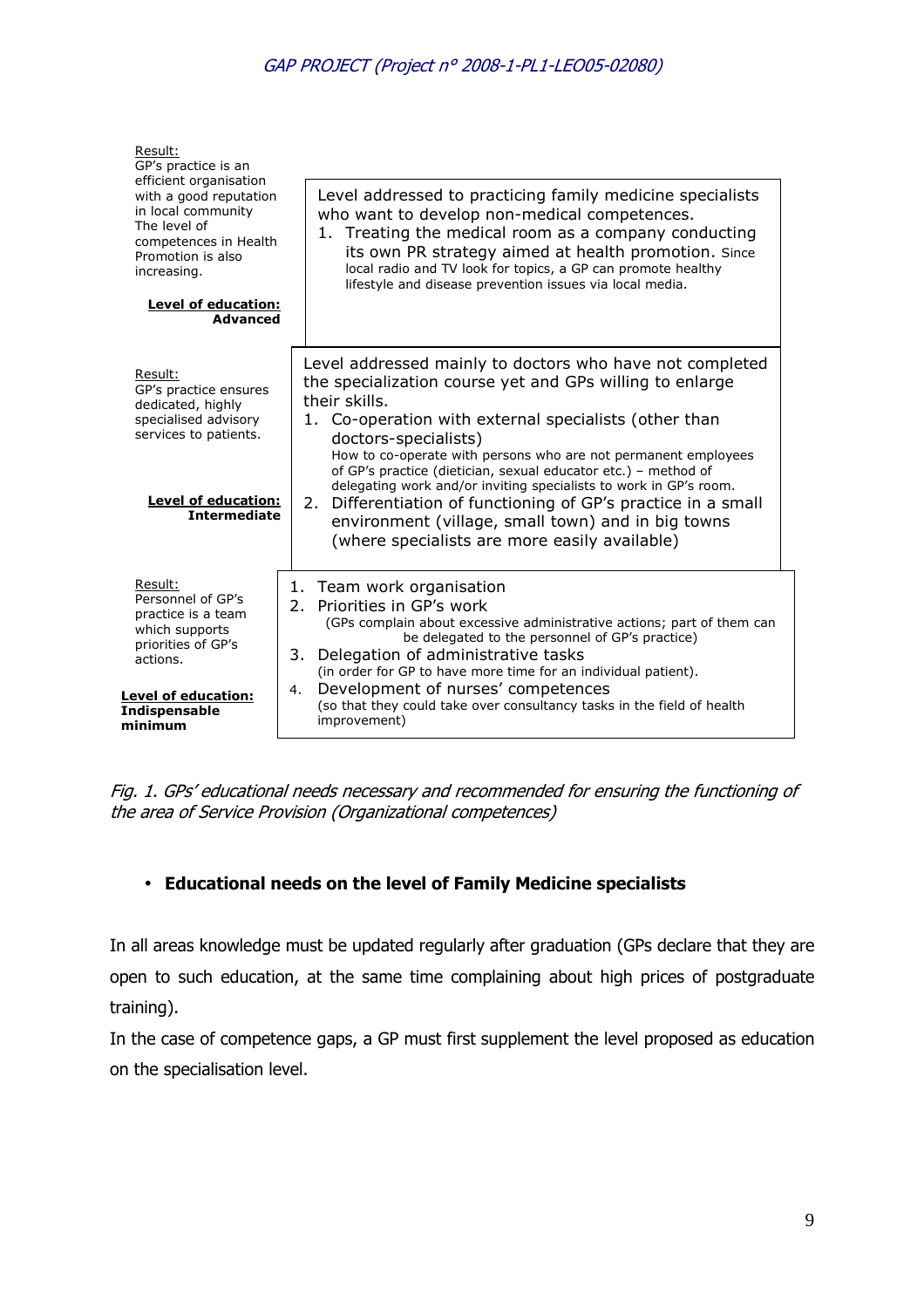#### **Health promotion (educational competences)**

Family psychology and impact on family from the level of GP. Knowledge of functioning of the family as a system, method of conversation, optionally: selected diagnostic tools (e.g. genogram). Here: preferred work with psychologists dealing with family therapy.

#### **Disease prevention (clinical competences)**

In the area of Health Prevention (Clinical competences), the role of GP is limited to a preferably early diagnosis and referral of the patient to a specialist. These diseases can be handled according to the principle: a GP keeps in touch with a specialist once a year or makes a diagnosis going beyond GP's equipment capabilities.

There are no problems in the relation  $GP -$  doctor-specialist with regard to the given clinical unit; this educational area does not have to be developed.

In GPs' opinion, they have sufficient knowledge to make a diagnosis and manage the unit within GP's room (with a specialist's support).

With regard to supplementary education, it is necessary to focus on the narrow scope where a GP has sufficient data and can manage to cure the patient within the limits of his competences (e.g. infections). It is also worth introducing new methods in the area of typical diseases handled in GP's room with a specialist's support (e.g. diabetes, degenerative disease of joints, hypertension, asthma).

GPs declare that they can treat virtually all disease units (apart from rapidly developing diseases in children and rapidly developing cancers). Practice shows that the education of family medicine specialists is particularly effective when a broader program is being implemented (e.g. on the province level). Areas where actions of this kind are implemented locally include: anemia prophylaxis (infant's morphology), measurement of ALAT level (screening tests for liver diseases), cytological tests (for cervical cancer), HPV prophylaxis, posture defects, obesity, chronic diseases (daily bread of general practitioners), most frequent chronic diseases (cardiovascular diseases, diabetes, chronic operational lung diseases) and related actions, e.g. hypertension prophylaxis, monitoring of glucose level.

Therefore, upgrading the level of GP's competences in this area is dependent on decisionmakers on the local government level. However, it must be stressed that GPs implementing such prevention programs regard them as extremely useful for patients' health and professional development of GPs.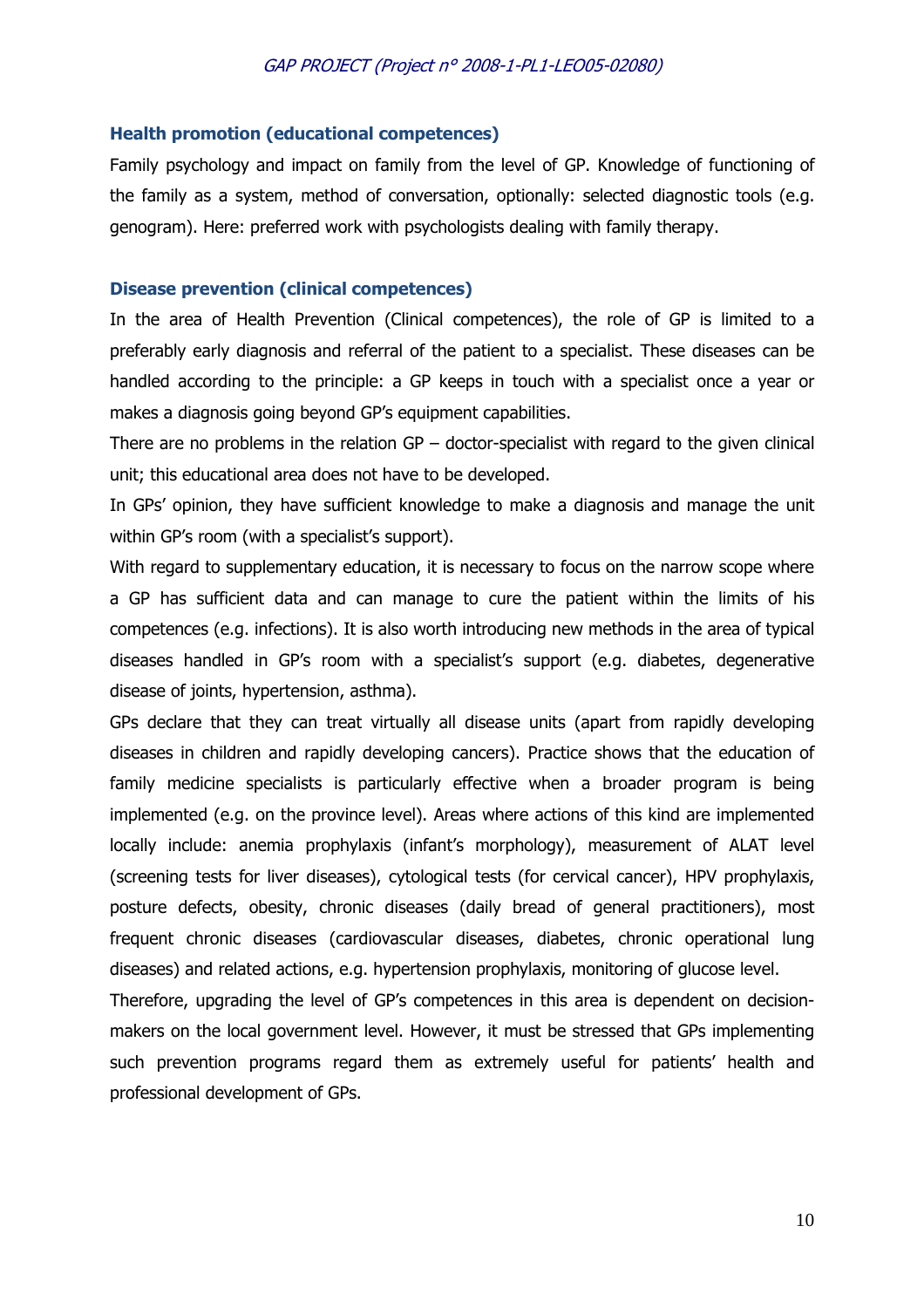#### **Service provision (organizational competences)**

Having an impact on human community also by means of programs financed by pharmaceutical companies – showing the principles of use, most frequent dilemmas and threats. This area contains business problems (main money stream addressed to doctorsspecialists) and ethical problems (co-operation of doctors with corporations stigmatised in the media). However, GPs may use this method of impact.

#### **3. Recommendations for the system area**

This part of recommendations refers only to educational instructions eliminating certain defects of the current system; the aim of surveys and the report is not to specify instructions for the change of the system itself.

Assuming that the system cannot be changed, it is possible to try to reduce current difficulties reported by GPs (in pt 3.1). However, we should bear in mind that in this case we try to improve the comfort of the patient's life without removing the disease.

As regards educational recommendations improving GPs' competences, we can recommend:

- Support groups for GPs (-> GPs speak of their "isolation in fighting for health")
- Teaching GPs to manage a small team (-> occupying GPs' time with administrative actions and the lack of time for health promotion)
- The actions that seem to be particularly useful are those helping to improve current functioning within the current system framework. These actions include: delegation, use of bases of power in relations with persons working in GP's room, non-financial motivation of personnel, situational leadership – with emphasis on supportive style and delegation.
- Launching of the portal where a GP can refer the patient the portal contains the link from the doctor's page and:
- Educational information for patients (in the form of simple leaflets to be printed or elearning lessons not exceeding 3 slides)
- Educational games for children, promoting health-improving behaviours
- Ready materials for GPs (e.g. 1-page materials that a GP can print out in his room in the presence of the patient, affix a stamp and recommend the use of the given remedy)
- Educational programs addressed to patients  $-$  if they start to express their expectations and ask questions, GPs will start to deliver service in the form of broader information about prevention.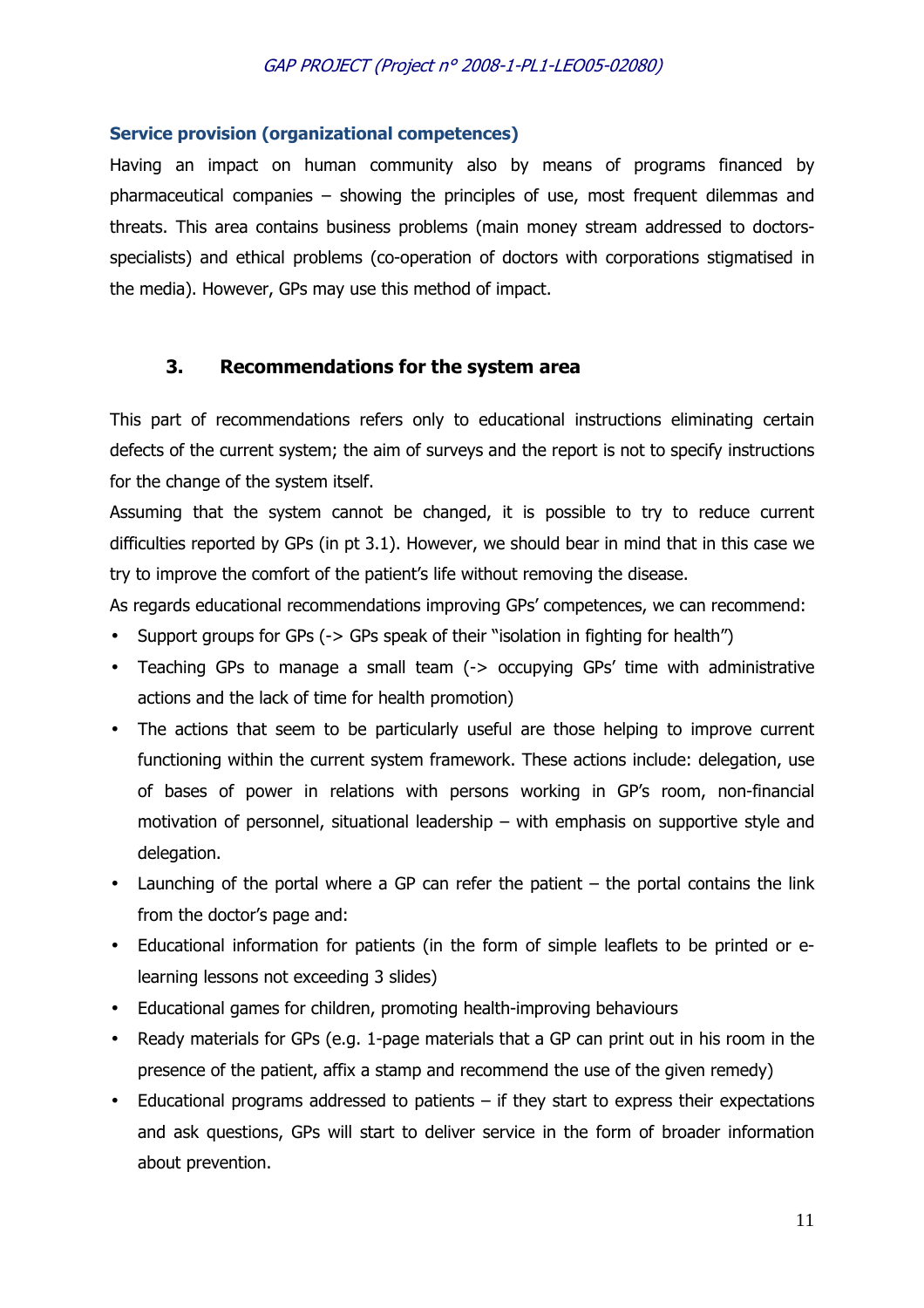Information for GPs about the possibilities of co-financing of training courses for family medicine specialists (if there are such possibilities e.g. within the scope of actions cofinanced by EU). GPs complain about expensive training  $-$  perhaps they have no information about the possibilities of reducing costs.

# **4. Recommendations for the educational area**

GPs regard their knowledge acquired on the level of specialisation as sufficient. They think that if the system framework allows them to do so, the area of Disease Prevention is implemented by them. GPs recognise the need of development with regard to Health Promotion (Educational competences), at the same time pointing out system limitations – number of patients necessary for the functioning of GP's practice – that hinder the use of acquired knowledge.

The weakest area is Service Provision (Organisational competences); a multi-stage intervention is required in this respect.

Considering the existing situation, the following recommendations for the educational area must be stressed:

General strategy in GP education where a GP is indicated as the person whose task is to maintain the patient's health. Respondents combine the areas of Health Promotion (educational competences) and Disease Prevention (clinical competences) as interactive and suggest the education combining those two areas which begins from prevention on the level of the specialisation course. This means the presentation of educational contents in the sequence: prevention, prophylaxis, health promotion, treatment of disease units.

- Setting the decrease of competence gaps in the area of Service Provision (Organizational competences) as a priority.
- The second important area with regard to elimination of competence gaps of GPs is Health Promotion (Educational competences). However, GPs need not necessarily knowledge (which seems to be secured properly within the current education formula), but the development of communication skills (method of holding a conversation and written communication) and attitude-changing skills. This means the increase of the number of workshop classes.
- With regard to Health Promotion, it seems necessary to supplement knowledge concerning the systemic description of family functioning (e.g. through a lecture on family psychology) and to build the skill of modification of the family's lifestyle through a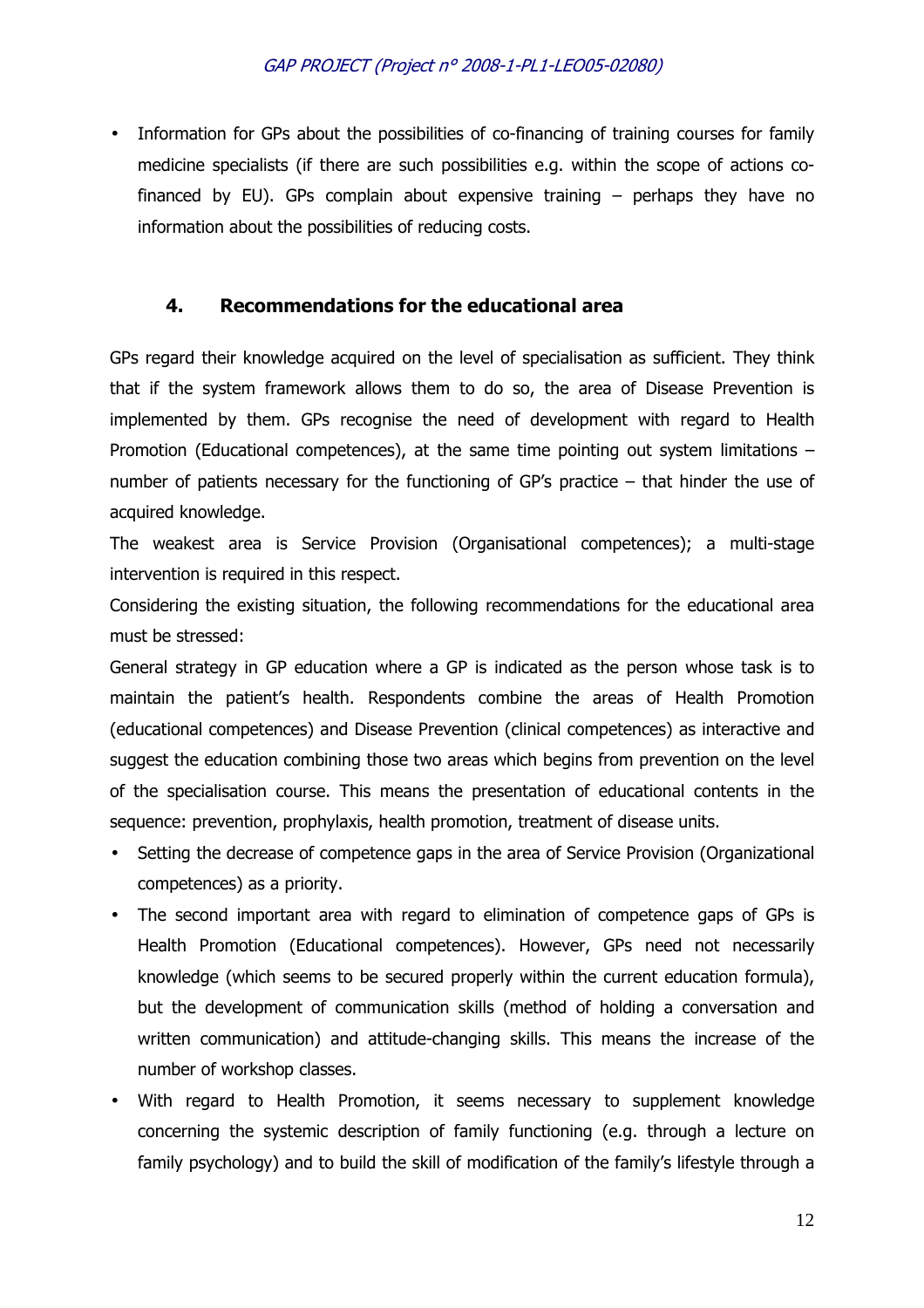change of behaviours of one of the family members (e.g. through workshops in the field of attitude modification techniques and the impact of change on the entire family system).

- Initiation of system elements allowing for a transfer of knowledge. Practicing GPs have many good solutions in the field of Health Promotion (Educational competences); perhaps it is worth organising workshops or a case study with a practical expert. Such solutions are highly popular, e.g. in the education of specialists in Human Resource Management.
- Education addressed not only to persons on the level of the specialisation course, but also to specialists. The need of improvement of competences of a practicing GP is obvious; however, respondents pointed out difficulties in access to training courses "after specialisation". It also seems that there is no such definite system proposal for family medicine specialists (structure, scope, stages) as for persons trying to obtain the specialisation degree.
- With regard to structuring of education of family medicine specialists, systems of improvement of specialistic competences in the financial branch can become an interesting inspiration. The similarity of attitudes to the professional development of specialists in both branches can help to adapt good practices on the level of system solutions  $2$ .
- Reasons for particular recommendations and broader information can be found in pt 2.2 of the report.

# **5. Summary**

 $\overline{a}$ 

The report was prepared on the basis of quality data acquired from GPs and family medicine specialists.

The diagnosis of educational needs covered 3 areas: Health promotion (educational competences), Disease prevention (clinical competences), Service provision (organizational competences). Educational needs in aforementioned areas were divided into competence gaps related to education on the level of specialisation and development areas of practicing family medicine specialists.

 $2$  In Poland the system of development of specialists' competences adopted by NBP is a good practice – it is a standard solution for a number of other central banks of EU. There are academic publications on this subject in Polish; their authors are Jerzy Rosiñski and Agata Filipkowska.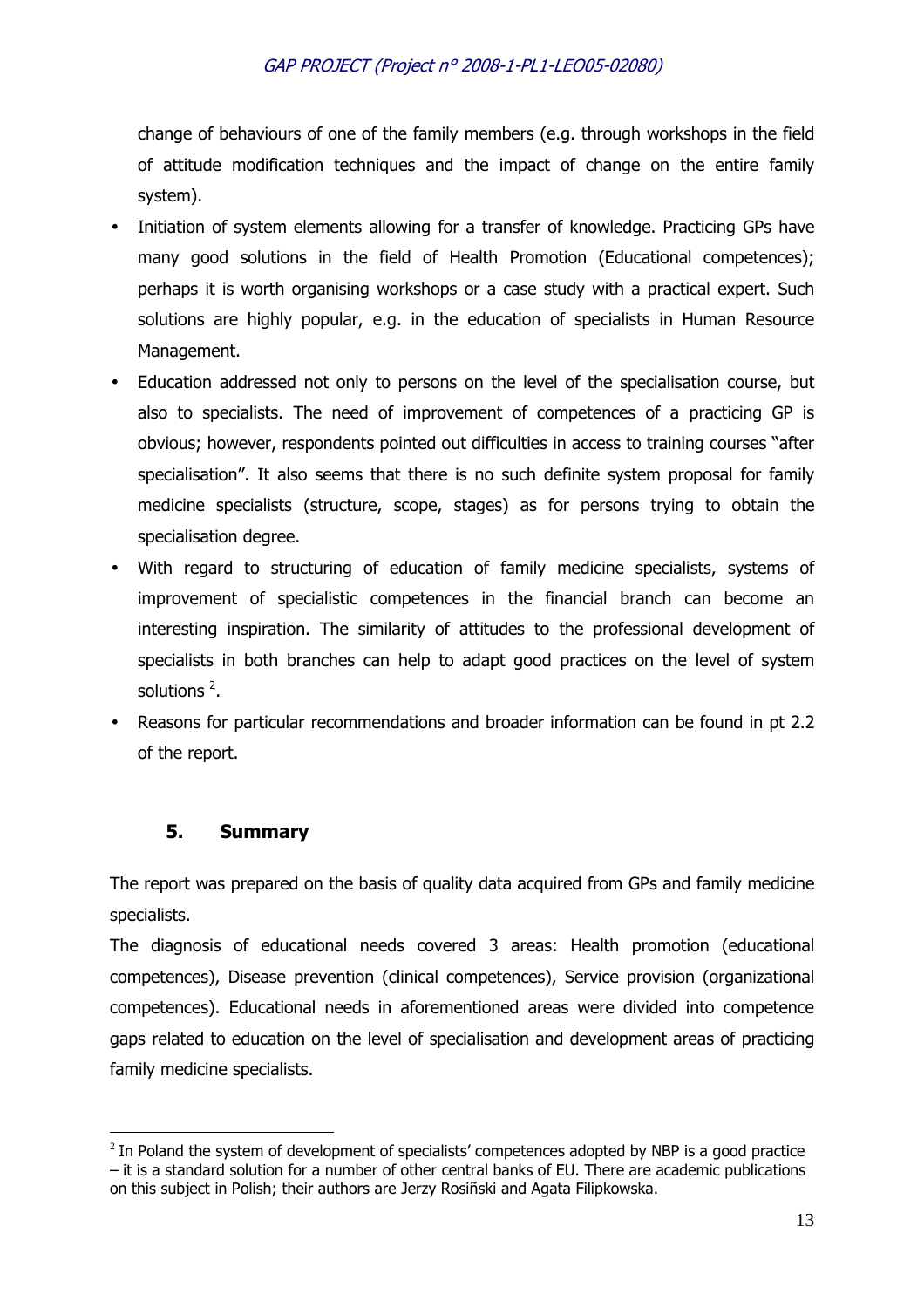According to the respondents, Service Provision (organizational competences) is the area of largest competence gaps. In this area, a 3-level model of reduction of competence gaps was formulated. The second important area with regard to the elimination of GP's competence gaps is Health Promotion (Educational competences).

Respondents combine the areas of Health Promotion (Educational competences) and Disease Prevention (Clinical competences) as interactive and suggest the education combining those two areas which begins from prevention on the level of the specialisation course.

Respondents evaluate positively the scope of education (on the level of GP specialisation) with regard to diagnosis and keeping of disease units in GP's practice. Development areas concern rather communication skills: relations with the patient and impact on the change of patients' attitudes, as well as improvement of GP's skills of communication with the practice personnel (from the perspective of GP as the managing person and other persons /nurses, residents, other doctors/ working in the practice area).

The factor which has often been indicated as an impediment to the increase of the level of GPs' competences are systemic and organisational rather than educational circumstances – GPs are overburdened with administrative tasks and cannot undertake educational actions. The report contains proposals of actions (pts 3 and 4) that can improve the functioning of GPs in areas of gaps defined as systemic and educational gaps.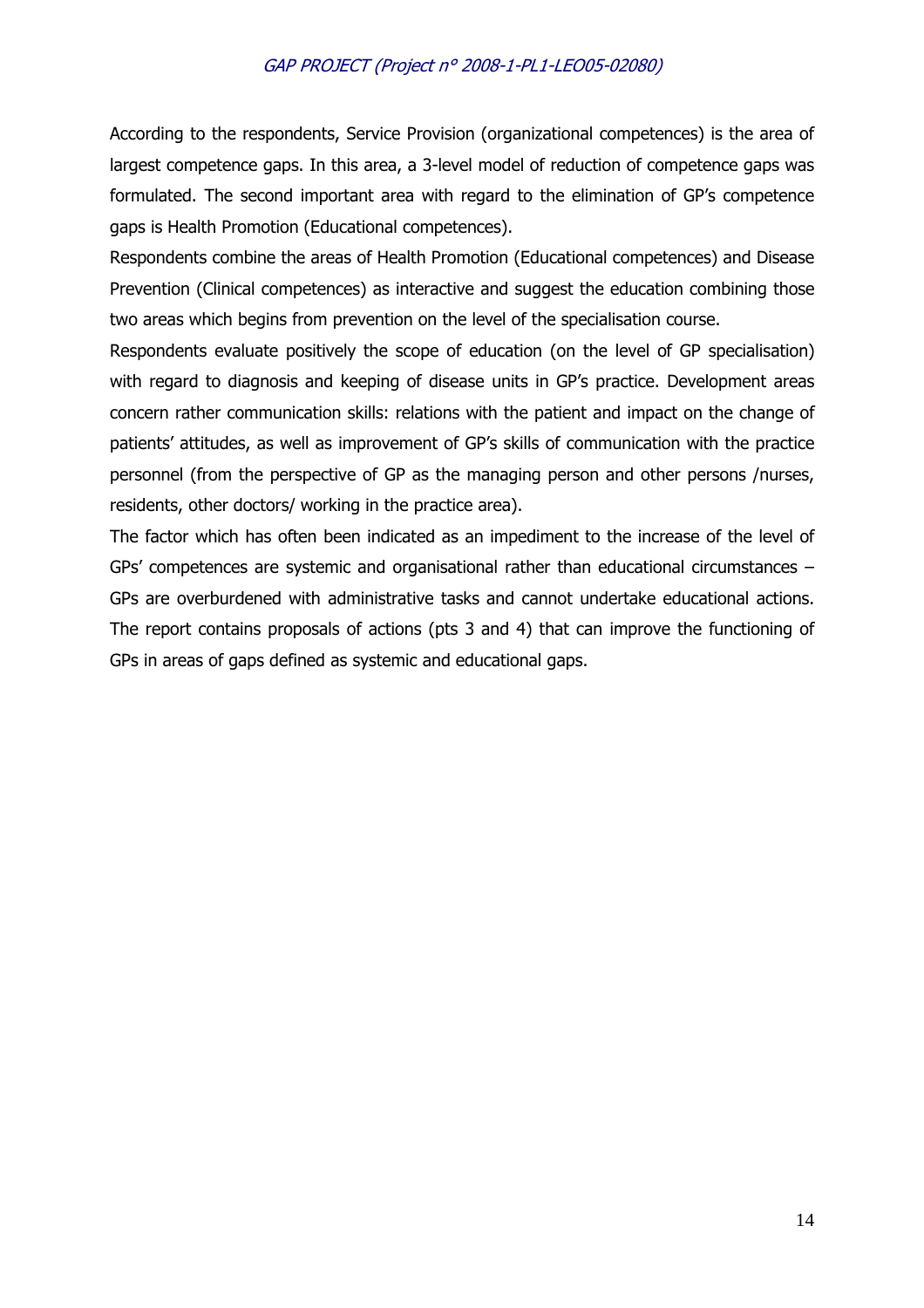# **III. Report on expert's interview**

# **1. Methodology and goals**

The role of the Family Physician (FP) in Health Promotion and Disease Prevention (HP & DP) in Europe has recently been growing. The GAP Project was created to analyse some specific issues related to preventive medicine. The methodology applied to examine these topics utilized interviews conducted with Family Practice experts from the four European countries: Poland, Lithuania, Greece, and UK. The goal of this project was to collect information related to Family Physician/General Practitioner (FP/GP) competences that are necessary in the area of HP & DP. The interviews were conducted in spring of 2009. Average time of each interview was 20-30 minutes. The interviewers asked open type of questions that were focused on the following issues:

- 1. the role of FP/GP in the field of HP & DP
- 2. the most important skills of the FP/GP in the area of HP & DP, including:
- educational competences with relation to patient, family, and local community education,
- clinical competences linked with preventive activities, and
- organizational competences connected to the provision of health care services and different aspects of primary care practice.

### **2. Results**

In **Greece**, the HP & DP are considered to be the essential pillars of Family/General Practice. It is believed that morbidity can be significantly reduced by promoting disease prevention in the community. Maintaining a trustworthy profile and establishing a good communication in the community are of great importance. The consultation competences are relevant to the patients' awareness and risk assessment and management. This approach can help both physicians and patients in their rational decision-making. Physician's competences in the patient's behaviour modification are also important, especially when they are targeting certain unhealthy habits. Educational competences should be combined with excellent communicational skills in order to convince the community members to adopt healthy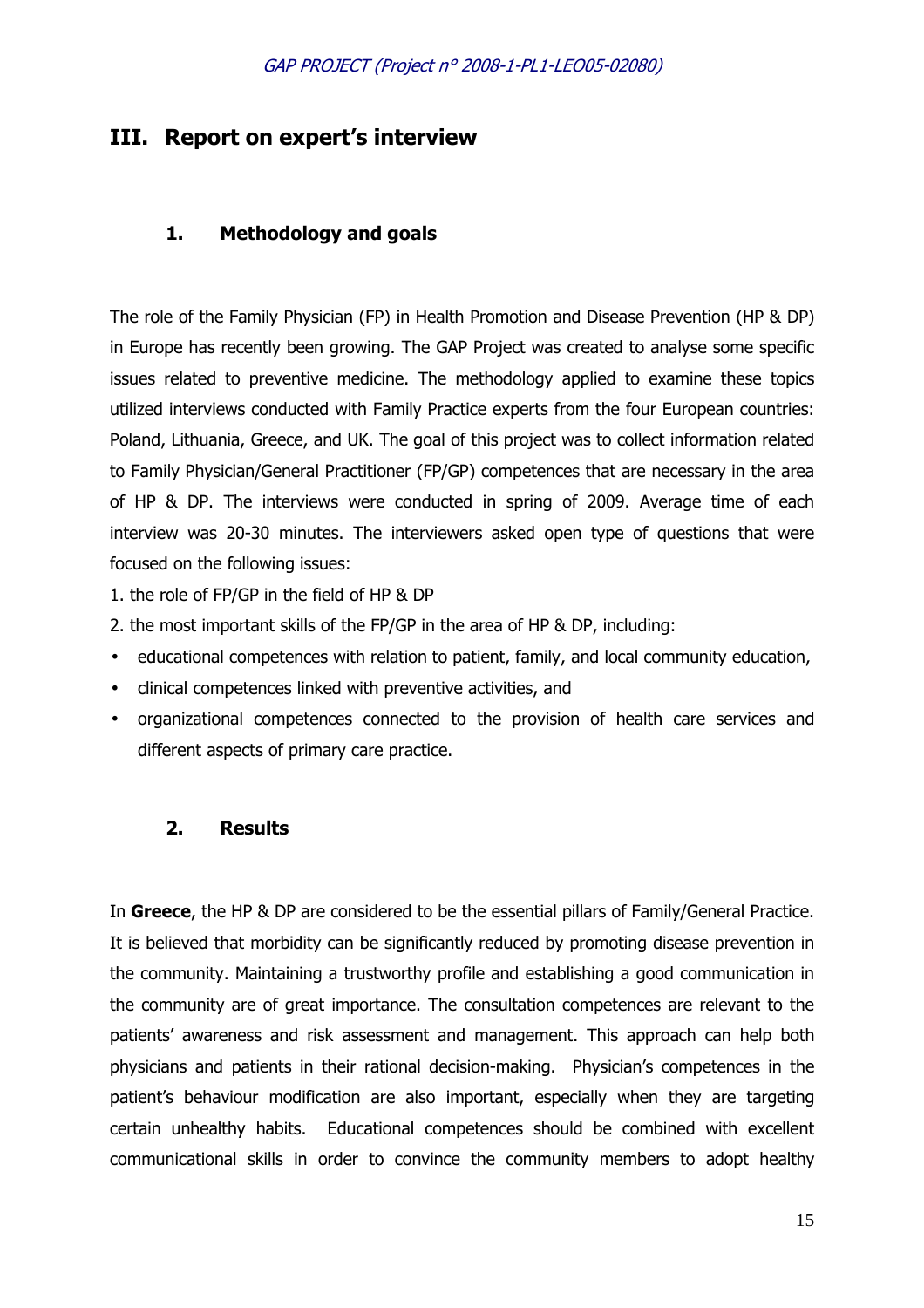lifestyle. The FP/GPs should represent respectable role models, being friendly health-oriented instructors. Clinical competences combine professional training, continuous medical education, searching the medical literature and applying prophylactic guidelines to a daily practice. These actions can possibly improve the patient's compliance with recommendations for disease prevention. The most important organizational competence is an ability to collaborate with everyone who can be useful in the area of HP & DP. The FP/GPs need to be able to coordinate their local community services, in order to achieve their objectives for the patient's population. In addition, keeping well organized patient medical records can facilitate performing of the further preventive tasks. Also, networking with appropriate specialistic services, where patients can be referred for consultations, diagnostic tests or therapies is valuable.

In **Lithuania**, the survey of FP experts was slightly modified, by adding two additional questions to the standard set of five questions, recommended for the GAP project. These questions were related to the experts' opinion about practical implementation of the preventive actions by FP/GPs, and whether or not the level of clinical, educational and organizational competencies is high enough among the Lithuanian FP/GPs. The FP experts' responses have been summarized as follows:

A. Conclusions

- Prevention of chronic diseases and the FP/GPs' clinical competences are considered to be the most important function of primary care physicians. Preventive programs have been successfully implemented in the area of CVD, cervical, breast and prostate cancer, dental health, and diabetes. In contrast, preventive screening (with no additional financing) has not been successful.
- Educational and organizational competences are the two weakest areas in HP & DP, and therefore, the need of their development should be emphasized. The FP/GPs should participate in health-promoting actions in their communities.
- There is a gap between relatively good training programs in the HP & DP and the practical implementation of prevention.
- Obstacles to providing more extensive HP & DP by the FP/GPs include lack of financial promotion, work overload, and loss of patients' follow-up.

B. Recommendations

• Opportunities for evidence based, community oriented training, focused on educational, clinical and organizational skills should be offered during undergraduate, postgraduate and specialty training courses for the FP/GPs.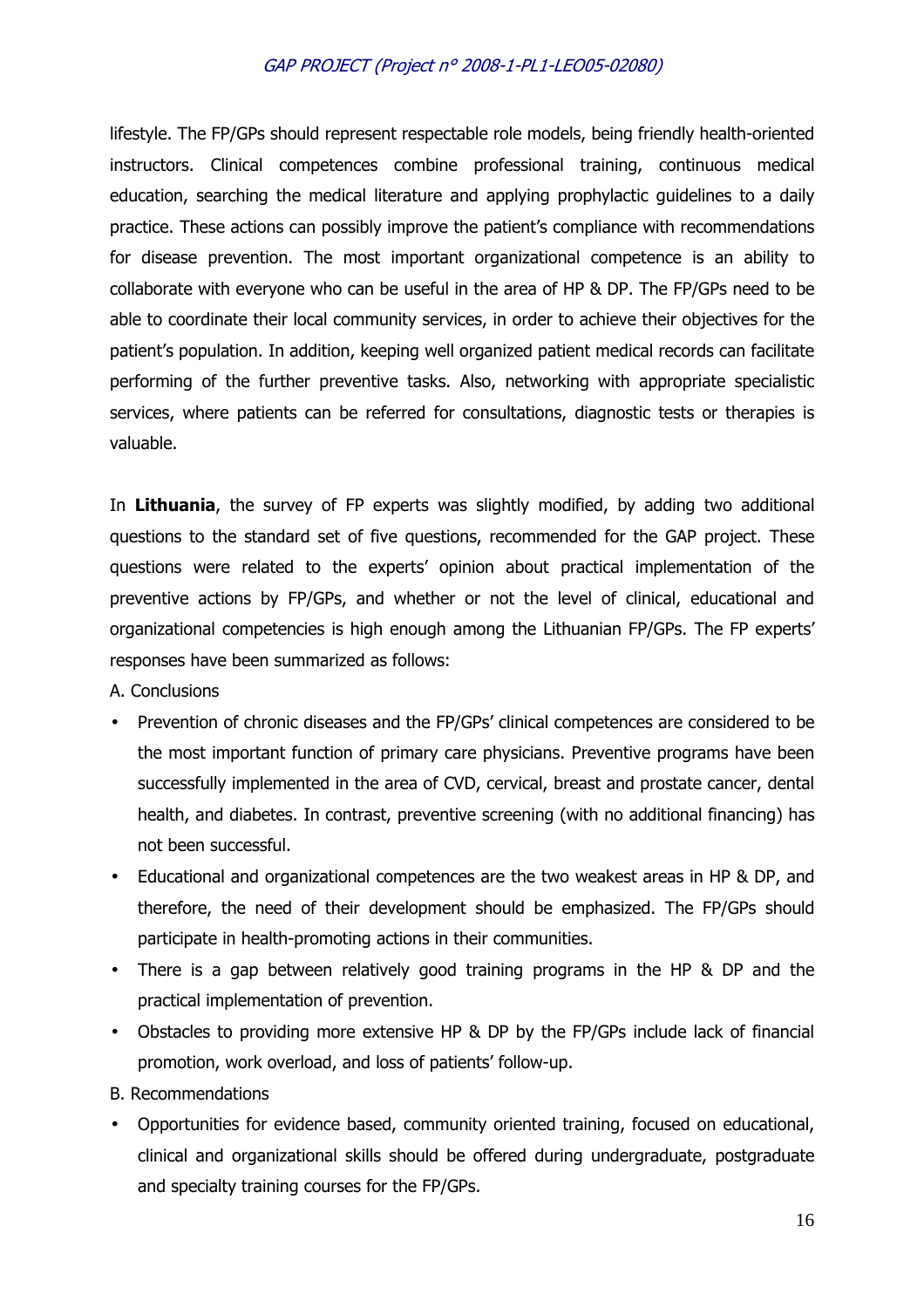- Team work approach should be expanded at the Primary Health Care centers. Nurses, psychologists and social workers should be involved in HP & DP educational activities together with the FP/GPs.
- Strategy of financial motivation for the FP/GPs, who provide both preventive and educational work, should be developed.

In **Poland,** the role of FP/GP in HP & DP is related to "population prevention", including taking care of the assigned group of patients, and "high risk strategy", focusing on the specific medical problems, for which, certain interventions are being implemented. Continuity of the FP/GP's care and its versatility are considered to be crucial in assuring efficient HP&DP actions. The FP/GPs provide the first 'contact' with the medical system, and care for their patients throughout their lifecycle. This unique position, in which the FP/GP is familiar with the patient's family, work, and home situation, allows the primary care provider to influence the patient's attitudes towards medical services, available in the area of HP & DP, both at the individual and community level. This includes diverse activities - such as supporting of the patient's self care, monitoring therapy, and cooperating with specialists. The most important FP/GP's competences in the area of HP & DP are linked with the risk of specific disease, like e.g.: cardiovascular diseases (CVD) (in which FP/GPs can influence the patient's lifestyle), cancers (for which appropriate screening tests can be recommended), and infectious diseases (for which vaccinations can be applied). Clinical competences are referred to early identification of the specific medical problems, with implementation of adequate preventive procedures (e.g.: screening or vaccinating) and necessary therapies. Educational competences include conveying to patients the principles of healthy diet, physical activity, and warnings of the health risks related to tobacco smoking, alcohol abuse, and other harmful habits. An ability to establish a good professional doctor-patient relationship is necessary for an effective health education, focused on the specific patient's needs. In addition, making the patient aware of his/her personal responsibility for health care decisions and actions is crucial. The FP/GPs should also be able to initiate, develop and implement HP&DP programmes for their local communities. Clinical competences linked with prevention of the particular diseases are related to early diagnosis and treatment of CVD

(e.g.: arteriosclerosis, arterial hypertension, coronary artery disease, and dyslipidemia). Screening for common cancers and providing appropriate perinatal, maternal, and paediatric care are equally important. The emphasis should be put on diseases that represent the greatest burden to society (e.g.: CVD, cancers, diabetes, COPD, depression, and obesity). Clinical competences related to vaccinations and Evidence Based Medicine (EBM), applied to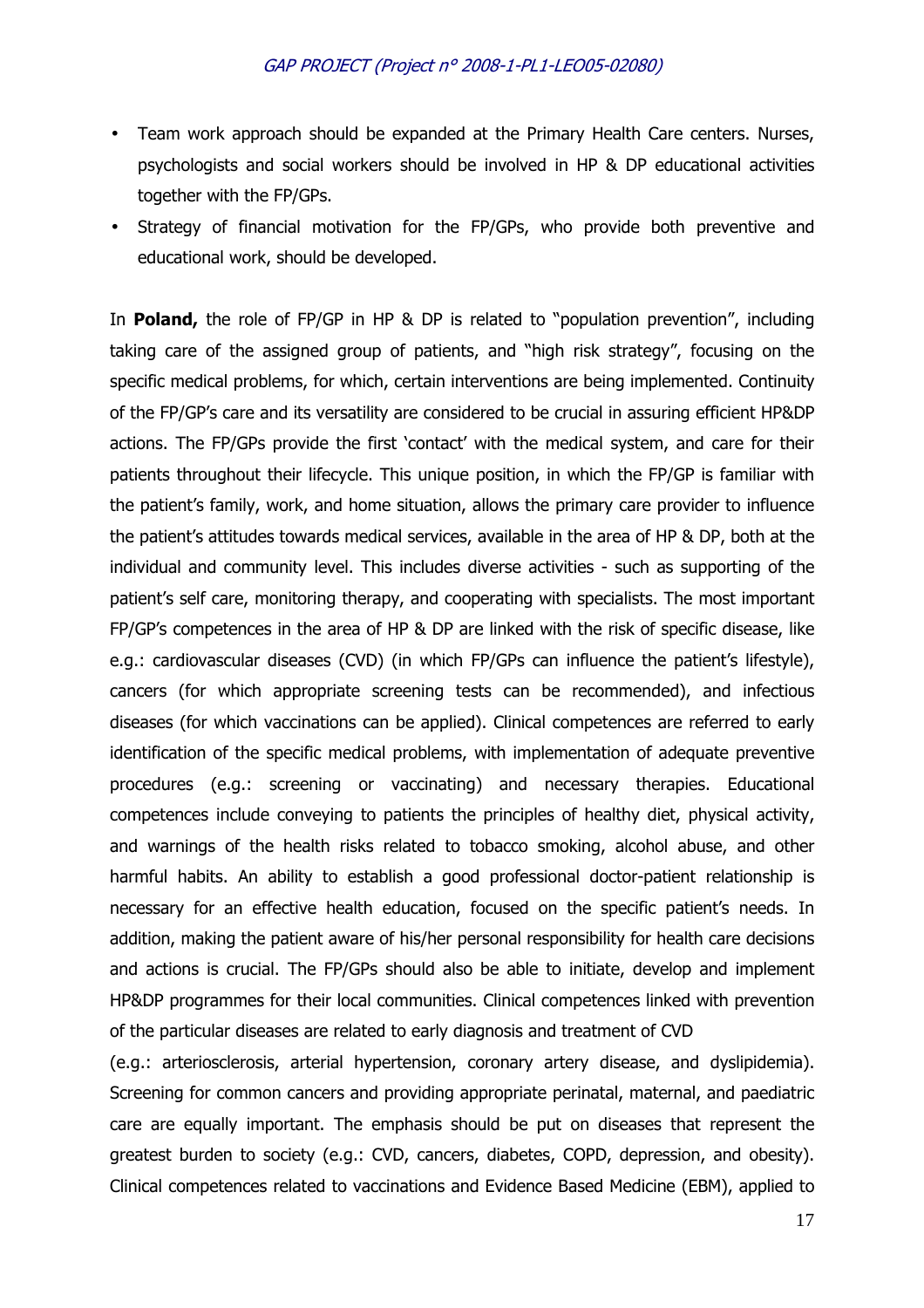the preventive interventions are important and require a continuous update of the FP/GP's knowledge. Organizational competences necessary to operate medical practice include good team-work skills as well as open relations and communication with co-workers and employees. An ability to cooperate with other practices, specialistic services, local health care institutions, and research programs is also crucial. Capability to use resources of the local health care system is essential. In addition, an ability to convey important 'messages' and to conduct a constructive dialogue with policy and decision makers is invaluable. Cooperation with non-medical professionals (e.g.: school teachers, church representatives or local government officials) is mandatory. GPs should also serve as the patient 'advocates' in the health care system, striving to provide the highest quality of medical care.

In the **United Kingdom**, the role of GP in the HP & DP is considered as a broad responsibility for the maintenance of wellness of the treated population. Incorporating of the preventive measures of injuries and diseases, as well as rehabilitation of patients with chronic diseases should reduce the burden of illness in the community. This involves lifestyle counselling, including a healthy nutrition, physical activity, maternal health, as well as warnings about risks of alcohol and tobacco abuse or sexual practices. Preventive interventions are mainly focused on cancer and CVD, and consist of: mammography, screening and treating the patients at risk for hypertension and dyslipidemia. In addition, prevention of mental disorders includes screening for depression. The most important FP/GP's competences in the field of HP & DP are directly related to prevention and treatment of preventable chronic conditions. In this aspect, the FP/GPs should identify high risk populations and apply appropriate procedures for them. At the same time, they should ensure that the low risk groups will receive appropriate preventive services (e.g.: immunisations) in order to remain in good health. Modification of common diseases' risk factors by the FP/GP is essential, in combination with the use of EBM and effective interventions, helping the patients to improve their behaviour. Another high priority of the FP/GP's performance is integrated teamwork - that means efficient managing and sharing workload with the team members. A holistic, patient-centred and problem-oriented approach is recommended. Under these circumstances, the most appropriate, continuous, longitudinal care can be provided, according to the patient's needs. Raising awareness with regard to the healthy lifestyle includes providing information to both individuals and groups, on healthy diet and physical activity. Engaging families and the community in preventive interventions as well as a collaborating with some agencies working the area of HP & DP can be a useful strategy. Clinical competences involve the FP/GPs' ability to establish an early diagnosis that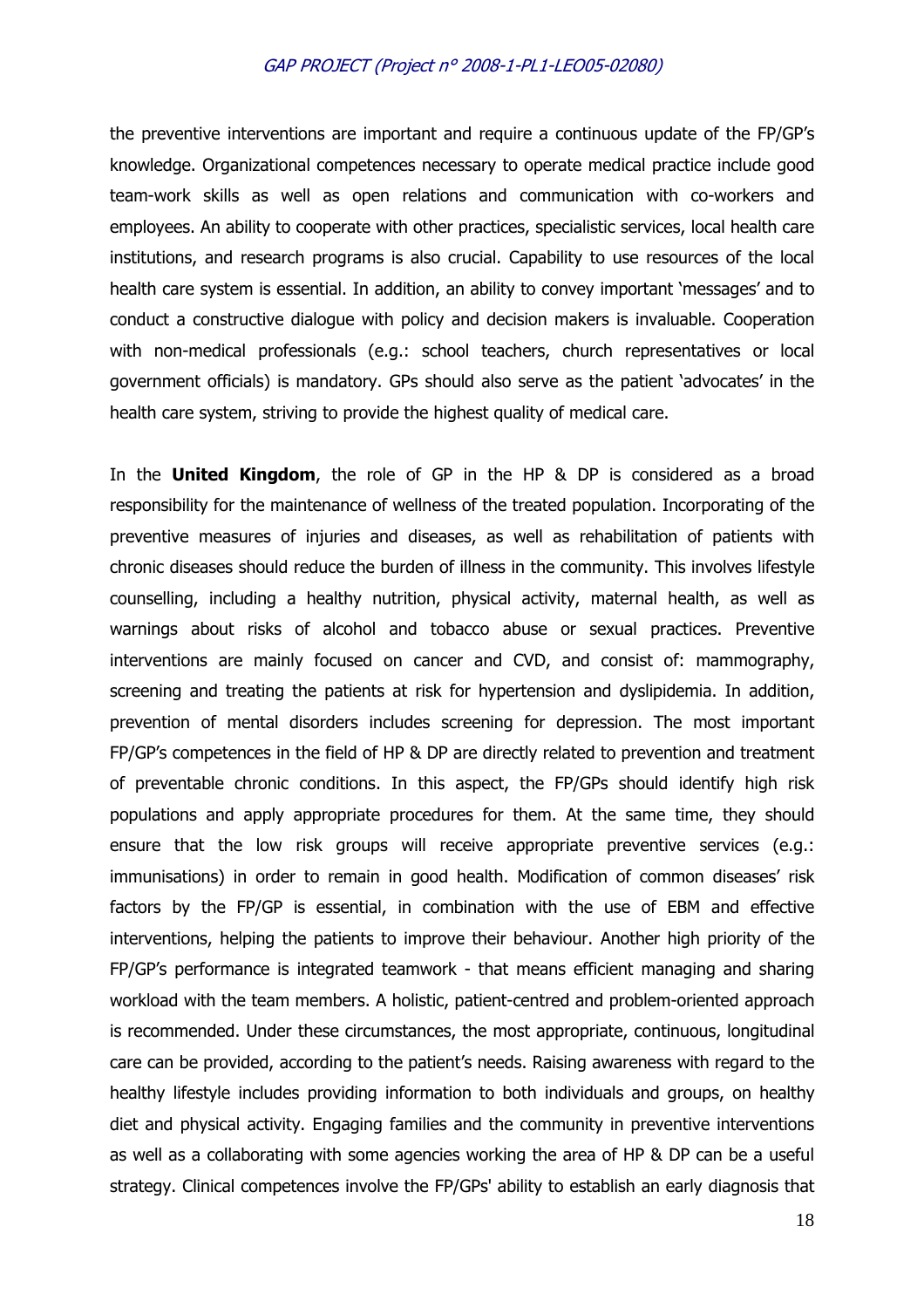would allow to recommend the preventive interventions, rather than more expensive treatments of the later disease's stages. Identification of the patient's needs requires a skilful physical examination, followed by efficient using of diagnostic and therapeutic interventions. An early detection of the asymptomatic disease's stages can improve its outcome. Organisational competences of the FP/GPs include their ability to manage and implement necessary changes in collaboration with other professionals and agencies. Also, an effective way of managing the primary contact with patients, reconciling their health needs, balancing them with available community resources, and handling a comprehensive spectrum of health conditions represent invaluable components of the FP/GP's performance.

# **3. Conclusions and recommendations**

The FP experts have emphasized that the most important FP/GP's competences with regard to education, clinical skills, and organization of the primary care practice should include:

- motivation to self-learning and professional development,
- ability to search literature and apply evidence based medicine in a daily practice,
- understanding the main issues of patient and community education and strategies of health promotion, including a healthy lifestyle counselling,
- ability to create adequate medical records, to recognize early signs of diseases, and to implement appropriate screening, preventive, diagnostic or therapeutic procedures,
- interpretation of clinical indicators of preventable and chronic diseases (e.g.: CVD, diabetes, cancer, obesity) and their risk factors at an individual and community level,
- ability to efficiently communicate with patients, families, co-workers, team-members, and community leaders, in order to elaborate an efficient, shared decision model,
- coordination of the team-work, and delegation of some activities to co-workers.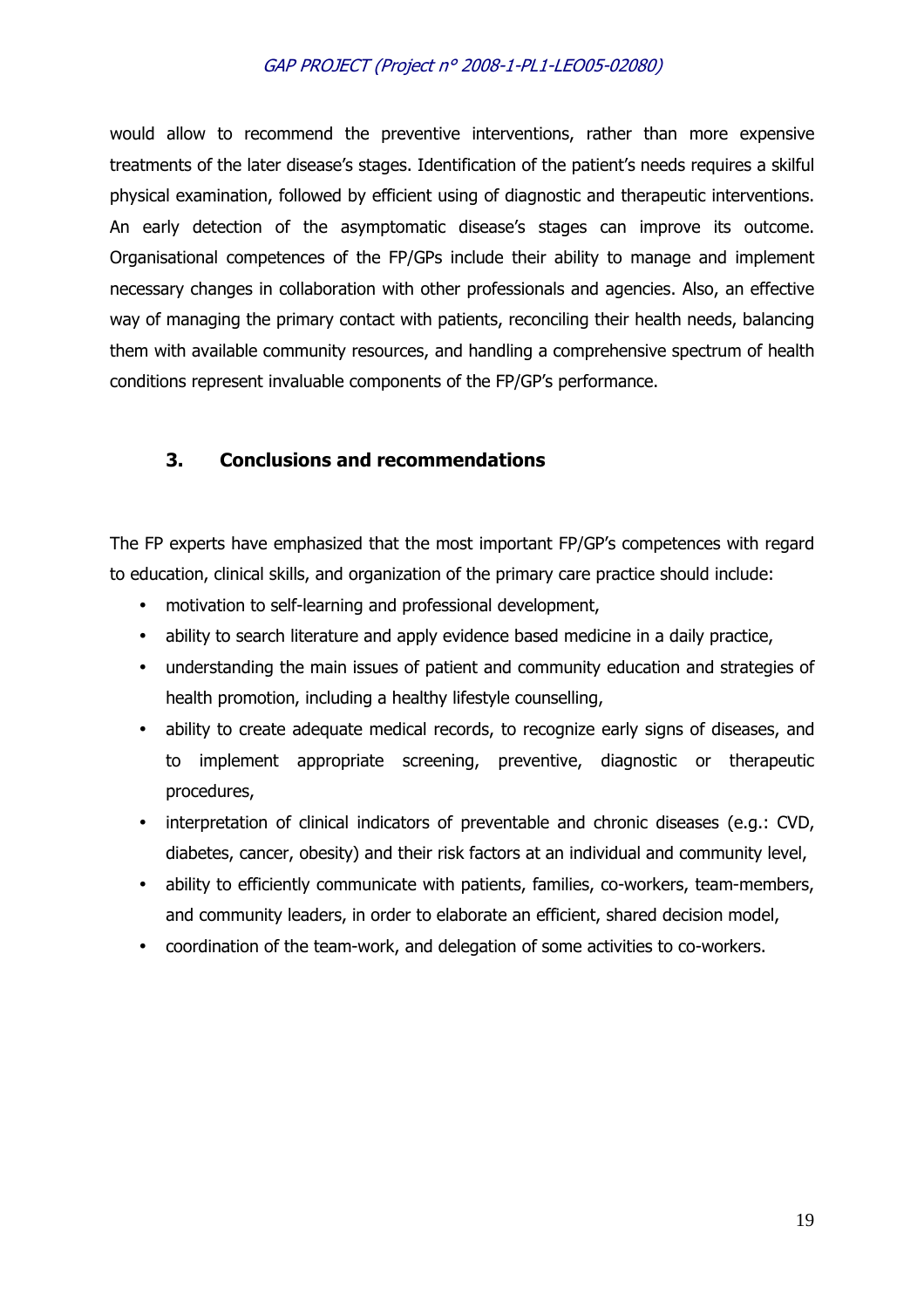# **4. Abstract**

The role of the Family Physician (FP) in Health Promotion and Disease Prevention (HP & DP), according to experts' interviews from the four European countries: Poland, Lithuania, Greece, and UK has been analysed in the GAP Project. This summary report presents the FP experts' opinions related to the FP/GP's competences with regard to education, clinical skills, and organization of the primary care practice. The international FP experts emphasize that the most important FP/GP's competences are related to:

• acquiring clinical skills, necessary for safe and efficient preventive practice, focused on appropriate screening tests, vaccinations, early diagnosis and treatment of diseases (e.g.: CVD, cancer, obesity, diabetes) and counselling, with regard to healthy nutrition, physical activity, and behaviour,

• initiating, coordinating and maintaining continuity of the patient care, in collaboration with professional team members and community resources,

- designing and implementing the HP & DP actions in the local community,
- conducting research projects, based on the principles of clinical epidemiology,

• communicating efficiently with patients, their families, other professionals and community members to achieve and maintain the highest quality of patient care.

The FP experts have also addressed some local differences and specific difficulties in "bridging the gap" that are related to the organization of health care systems in their respective countries. In general, the FP experts have agreed upon the fact that in order to improve their competences in the field of HP & DP, the FP/GPs should have an opportunity to participate in relevant educational and training courses, and should be financially compensated for this type of professional activity.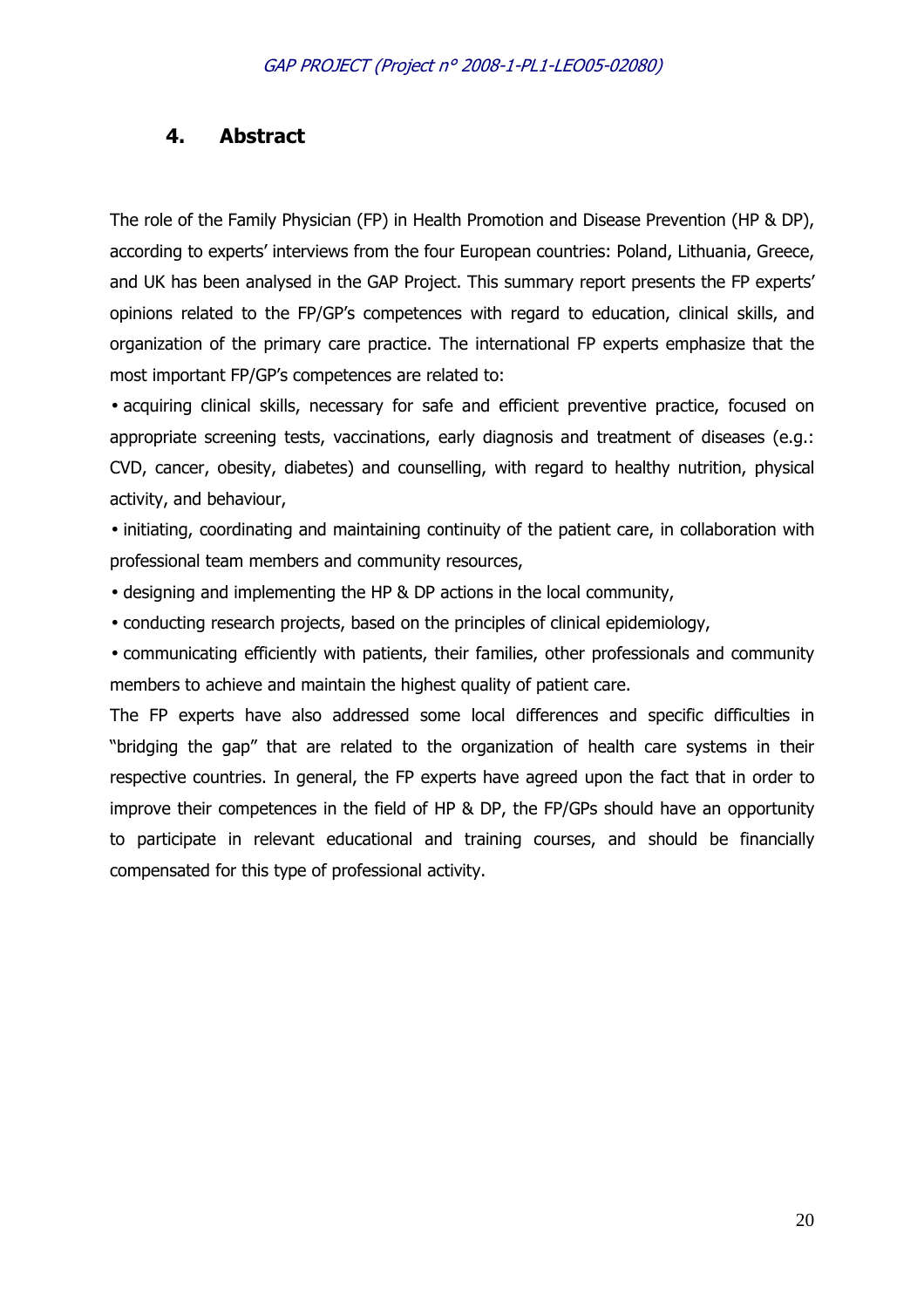# **IV. Summary**

The aim of the Work Package number 2 of the GAP project was to gather information on family physicians competences in the field of health promotion and disease prevention. The specific objective was to identify the GP's competences which are needed in their daily practice (from GP's perspective) and should be achieved after the specialization (from the Family Medicine experts point of view). In order to standardize the research procedures, the health promotion and disease prevention framework was establish and used. The framework divided all GPs competences into three main areas:

- educational competences (Health Promotion area)
- clinical competences (Disease Prevention area)
- organizational competences (Service Prevention area)

Two research methods were used: focus groups meetings with GPs and interviews with Family Medicine experts. The research were conducted in all Partners countries: Greece, Lithuania, Poland and United Kingdom in the period from March to July 2009.

According to Family Physicians participating in the focus groups research Service Provision (organizational competences) is the area of largest competence gaps. The second important area with regard to the elimination of GP's competence gaps is Health Promotion (Educational competences). However, GPs combine the areas of Health Promotion and Disease Prevention as interactive and suggest the education combining those two areas. Respondents evaluate positively the scope of education with regard to diagnosis and disease management. Development areas concern rather communication skills: doctor – patient relationship, impact on the change of patients' attitudes, as well as improvement of GP's skills related to management of the practice.

The international FM experts emphasized that the most important GP's competences, which should be achieved after the specialization are related to:

• acquiring clinical skills, necessary for safe and efficient preventive practice, focused on appropriate screening tests, vaccinations, early diagnosis and treatment of diseases

• initiating, coordinating and maintaining continuity of the patient care, in collaboration with professional team members and community resources,

- designing and implementing the HP & DP actions in the local community,
- conducting research projects, based on the principles of clinical epidemiology,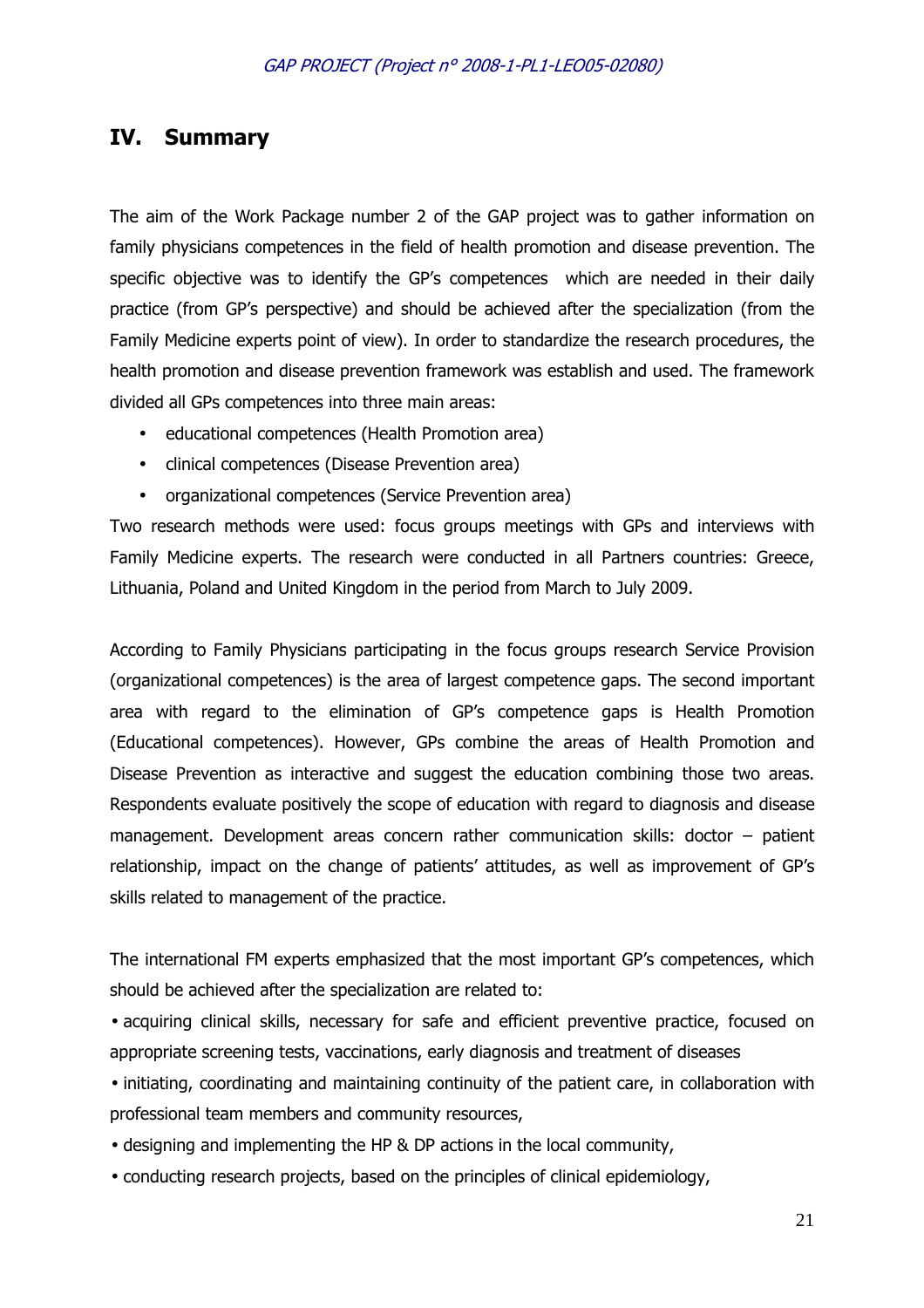• communicating efficiently with patients, their families, other professionals and community members to achieve and maintain the highest quality of patient care.

In general, the FP experts have agreed upon the fact that in order to improve their competences in the field of HP & DP, the GPs should have an opportunity to participate in relevant educational and training courses, and should be financially compensated for this type of professional activity.

Generally, both GPs and Family Medicine experts emphasize the need of developing organizational competences as well as those related to effective communication with patient and others health care professionals.

# **1. Summary in Greek**

Ο σκοπός του δεύτερου Πακέτου Ενεργειών του προγράµµατος GAP ήταν να συλλέξει πληροφορίες για τις ικανότητες των γενικών/οικογενειακών ιατρών στο πεδίο της προαγωγής της υγείας και της πρόληψης των νόσων. Ο ειδικός λόγος ήταν να αναδείξει τις ικανότητες των γενικών ιατρών που απαιτούνται γι αυτό το σκοπό, στην καθηµερινή κλινική πράξη και που πρέπει να επιτευχθούν κατά την εκπαίδευση στην ειδικότητα. Έτσι, δηµιουργήθηκε και εφαρµόστηκε ένα πλαίσιο εργασίας για την προαγωγή της υγείας και την πρόληψη της νόσου. Το πλαίσιο εργασίας χώρισε όλες τις ικανότητες του γενικού ιατρού σε τρεις κύριες κατηγορίες :

- εκπαιδευτικές ικανότητες ( προαγωγή της υγείας)
- κλινικές ικανότητες ( πρόληψη της νόσου)
- οργανωτικές ικανότητες ( παροχή υπηρεσιών πρόληψης)

Χρησιµοποιήθηκαν δύο ερευνητικές µέθοδοι : συναντήσεις µε οµάδες επιλεγµένων γενικών ιατρών και συνεντεύξεις µε έµπειρους γενικούς / οικογενειακούς ιατρούς. Η έρευνα πραγµατοποιήθηκε σε όλες τις χώρες που συµµετέχουν : Ελλάδα, Λιθουανία, Πολωνία και Ηνωµένο Βασίλειο στο διάστηµα Μάρτιος µε Ιούλιος 2009.

Σύµφωνα µε τους Γενικούς Ιατρούς που συµµετείχαν στην έρευνα στην επιλεγµένη οµάδα , η Παροχή Υπηρεσιών Πρόληψης (οργανωτικές ικανότητες) είναι η κατηγορία µε τα µεγαλύτερα κενά στις ικανότητες. Η δεύτερη σε σηµασία κατηγορία, όσον αφορά τα κενά στις ικανότητες των γενικών ιατρών, είναι αυτή της Προαγωγής της Υγείας (εκπαιδευτικές ικανότητες). Οι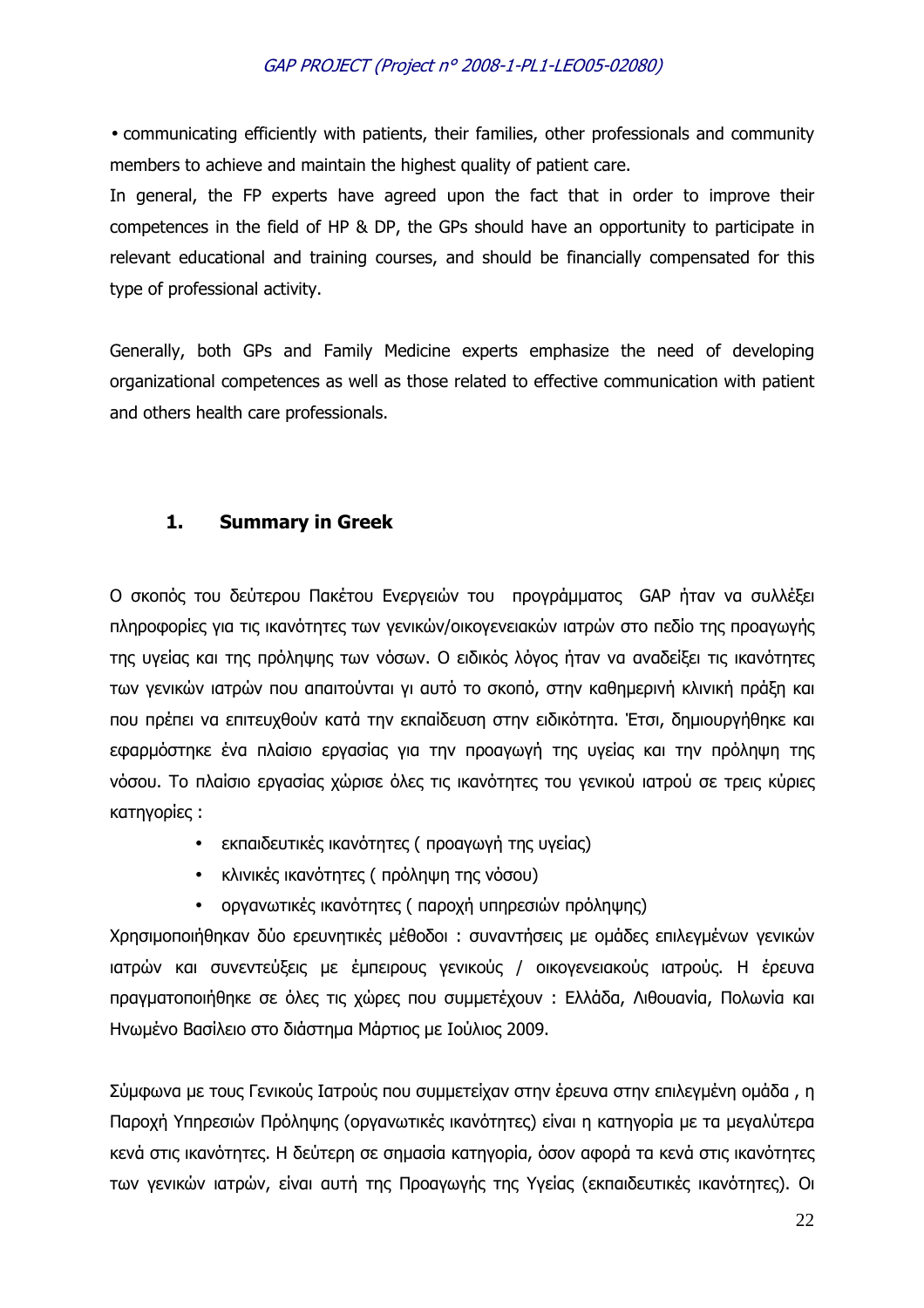συµµετέχοντες αξιολογούν θετικά τον σκοπό της εκπαίδευσης αναφορικά µε την διάγνωση και την διαχείριση της νόσου.

Επίσης αναφέρουν ως πεδίο ανάπτυξης αυτό των επικοινωνιακών δεξιοτήτων : σχέση γιατρού – ασθενούς, συνέπειες από την αλλαγή των στάσεων – συµπεριφορών του ασθενούς, καθώς και η βελτίωση των δεξιοτήτων του γενικού ιατρού που σχετίζονται µε την διαχείριση του ιατρείου.

Οι έμπειροι γενικοί / οικεγενειακοί ιατροί τόνισαν ότι οι πιο σημαντικές ικανότητες των γενικών ιατρών, που θα πρέπει να επιτευχθούν µετά την εκπαίδευση στην ειδικότητα έχουν σχέση µε:

- την απόκτηση κλινικών δεξιοτήτων, απαραίτητων για ασφαλή και αποδοτική παροχή υπηρεσιών πρόληψης, επικεντρωµένων στα κατάλληλα screening τεστ, τους εµβολιασµούς, στην πρώιµη διάγνωση και θεραπεία των νόσων
- την ανάληψη, τον συντονισµό και την διατήρηση της συνέχειας της φροντίδας του ασθενούς, σε συνεργασία µε άλλους επαγγελµατίες υγείας
- την εκπόνηση ερευνητικών προγραµµάτων, βασισµένων στις αρχές της κλινικής επιδηµιολογίας,
- την αποδοτική επικοινωνία µε τους ασθενείς, τις οικογένειές τους, άλλους επαγγελµατίες και µέλη της κοινοτητας ώστε να επιτευχθεί και διατηρηθεί η υψηλότερη ποιότητα της φροντίδας του ασθενού.

Γενικά, οι έµπειροι Γενικοί Ιατροί συµφώνησαν στο ότι για να βελτιώσουν τις ικανότητές τους στα πεδία της Προαγωγής της Υγείας και της Πρόληψης της Νόσου, οι Γενικοί Ιατροί θα πρέπει να έχουν την δυνατότητα να συµµετέχουν σε αντίστοιχα σεµινάρια και καταρτίσεις, και θα πρέπει να υπάρχει µέριµνα ώστε να αποζηµιώνονται οικονιµικά για αυτού του τύπου την επαγγελµατική δραστηριότητα.

Γενικά, τόσο η οµάδα των επιλεγµένων όσο και οι έµπειροι Γενικοί Ιατροί, τονίζουν την ανάγκη να αναπτυχθούν οι οργανωτικές ικανότητες καθώς επίσης και εκείνες που αφορούν την αποδοτική επικοινωνία µε τον ασθενή και τους άλλους επαγγελµατίες υγείας.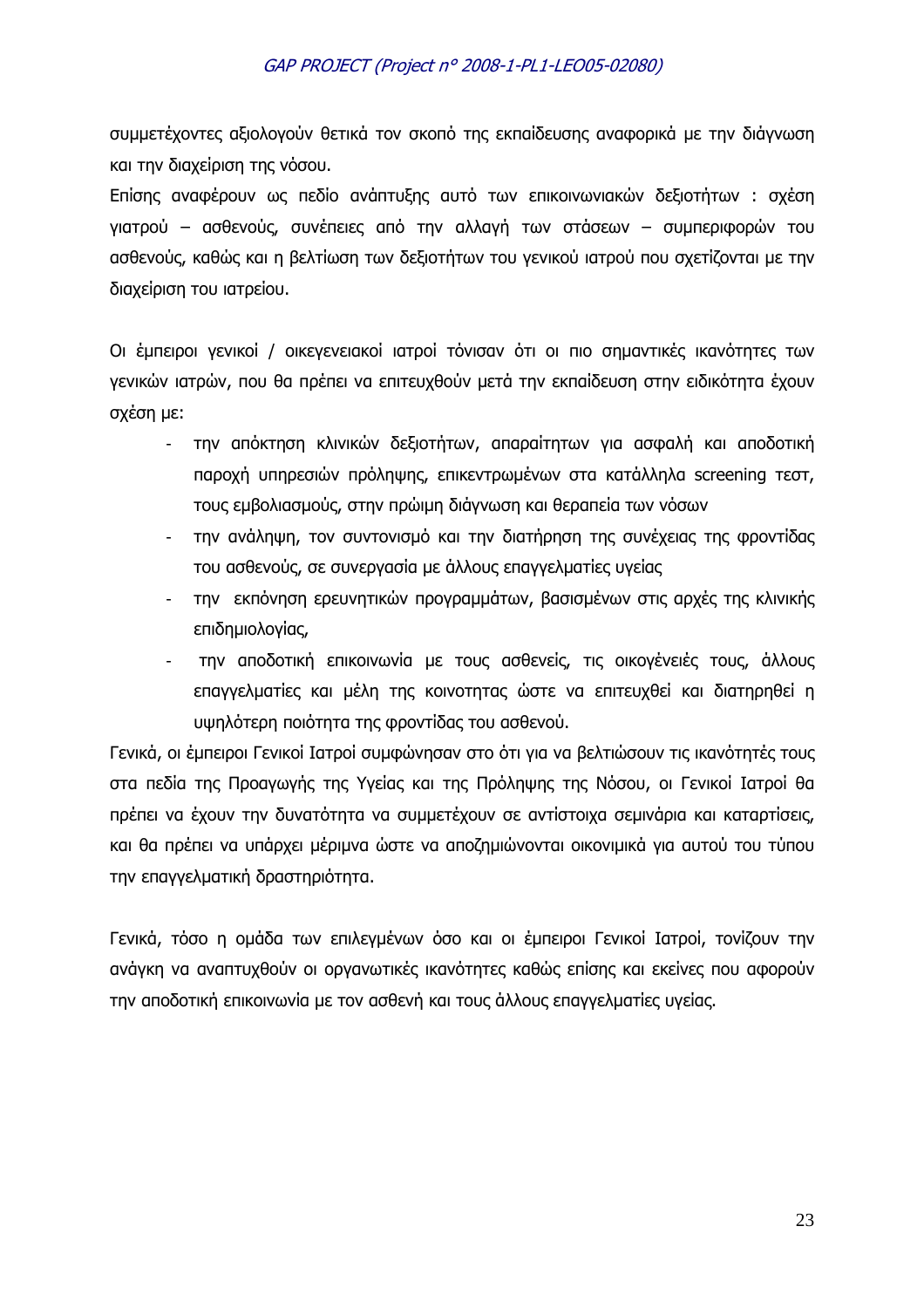#### **2. Summary in Lithuanian**

Pagrindinis GAP projekto darbo užduoties WP2 tikslas buvo surinkti informaciją apie šeimos gydytojų sveikatos stiprinimo ir ligų profilaktikos kompetencijas. Vienas iš uždavinių buvo nustatyti kompetencijas, kurios būtinos jų kasdieniniame darbe (šeimos gydytojų pareigybių kontekste) ir kurios turi būti įsisavinamos jų specializacijos mokymo kursuose metu (ekspertų rekomenduojamos kompetencijos). Tam kad formalizuoti ir standartizuoti tyrimą buvo sukurta preliminari sveikatos stiprinimo ir ligų prevencijos kompetencijų schema. Šioje schemoje buvo išskirtos trys pagrindinės sritys:

- edukacinės kompetencijos (sveikatos stiprinimo sritis);
- klinikinės kompetencijos ( ligų profilaktikos sritis);
- organizacinės kompetencijos (prevencinės tarnybos sritis).

Panaudojome du tyrimo metodus – tikslinių grupių diskusiją (gydytojų ir ekspertų grupė) bei ekspertų apklausą-interviu (ekspertų grupė). Analogiški tyrimai buvo atlikti visose projekte dalyvaujančiose šalyse – Graikijoje, Lietuvoje, Lenkijoje ir Jungtinėje Karalystėje 2009 m. kovo-liepos mėnesį.

Tikslinių grupių apklausa parodė, kad organizacinės kompetencijos sudaro didžiausią kompetencijų spragą. Antroje vietoje pagal spragos apimtį yra sveikatos edukacinių kompetencijų sritis. Tačiau šeimos gydytojai laiko sveikatos stiprinimo ir ligų profilaktikos sritis tarpusavyje sąveikaujančiomis ir siūlo abiejų kompetencijų įsisavinimo mokyti vienu metu. Respondentai pozityviai įvertino kompetencijų mokymą diagnozavimo ir ligų gydymo srityse. Buvo nurodytos sritys kuriose reikėtų sustiprinti gydytojų rengimą. Tai bendravimo įgūdžiai, pacientų gyvensenos koregavimas, šeimos gydytojų veiklos organizavimas ir vadyba. Apklausti įvairių šalių ekspertai nurodė tokias svarbiausias šeimos gydytojų tobulintinų kompetencijų sritis:

- įgijimas klinikinių įgūdžių, kurie reikalingi saugiai ir efektyviai profilaktinei praktikai (prevencinės patikros, vakcinacija, ankstyva ligų diagnostika ir gydymas);
- pacientų priežiūros tęstinumo užtikrinimas įtraukiant komandos narius, kitus specialistus ir bendruomenės institucijas;
- sveikatos stiprinimo ir ligų profilaktikos programų kūrimas bei įdiegimas bendruomenėse;
- epidemiologija paremtų mokslinių tyrimų vykdymas;
- efektyvus bendradarbiavimas su pacientais, jų šeimomis, kitais specialistais siekiant aukštesnio paslaugų lygio.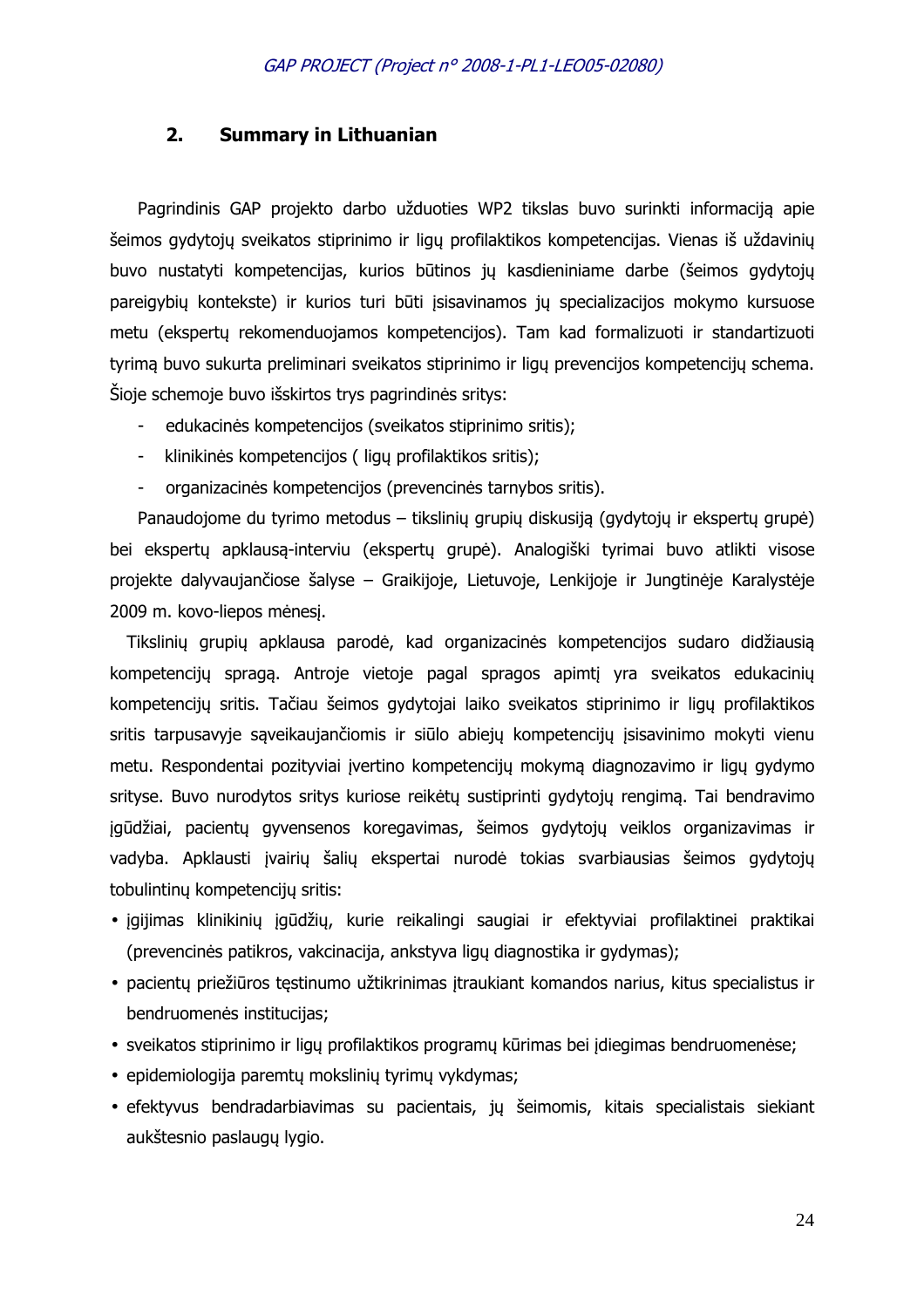Šeimos medicinos srities ekspertai pabrėžė, kad siekiant pagerinti sveikatos stiprinimo ir ligų profilaktikos kompetencijas, gydytojams turi būti sudarytos geresnės galimybės dalyvauti mokymo kursuose ir kad tokie podiplominiai mokymai turėtų būti nemokamai rengiami.

# **3. Summary in Polish**

Celem Pakietu Roboczego nr 2 projektu GAP było zebranie informacji na temat kompetencji lekarzy rodzinnych w dziedzinie promocji zdrowia i prewencji chorób. Przeprowadzone badania posłużyły zidentyfikowaniu kompetencji które są niezbędne lekarzom rodzinnym w ich codziennej praktyce (badanie fokusowe) i powinny być zdobyte na etapie specjalizacji (wywiady z ekspertami Medycyny Rodzinnej). W celu standaryzacji metod badawczych w krajach partnerskich, skonstruowano matrycę kompetencji z zakresu promocji zdrowia i prewencji chorób, która to matryca obejmowała 3 główne obszary:

- kompetencje edukacyjne (dziedzina promocji zdrowia)
- kompetencje kliniczne (dziedzina prewencji chorób)
- kompetencje organizacyjne (dziedzina dostarczania usług).

Zastosowano dwie metody badawcze: badania w grupach fokusowych z praktykującymi lekarzami oraz wywiady pogłębione z ekspertami z zakresu Medycyny Rodzinnej.

W opinii lekarzy rodzinnych biorących udział w badaniu fokusowym obszarem największych luk kompetencyjnych jest dziedzina dostarczania usług - kompetencje organizacyjne. Drugim co do ważności obszarem w zakresie niwelowania luk kompetencyjnych LR jest promocja zdrowia (kompetencje edukacyjne). Respondenci łączą jednakże obszary promocji zdrowia (kompetencje edukacyjne) i prewencji chorób (kompetencje kliniczne) jako wzajemnie oddziałujące na siebie i wskazują na potrzebę edukacji łączącej obydwie dziedziny. Obszary rozwojowe związane są raczej ze stroną umiejętności komunikacyjnych: relacji z pacjentem i oddziaływania na zamianę postaw pacjentów oraz z doskonaleniem umiejętności LR w zakresie komunikacji z personelem praktyki.

Eksperci z zakresu Medycyny Rodzinnej podkreślali, iż najważniejsze kompetencje, które lekarze rodzinni powinni nabyć w trakcie specjalizacji obejmują:

• kompetencje kliniczne, niezbędne do świadczenia bezpiecznych i efektywnych usług prewencyjnych i leczniczych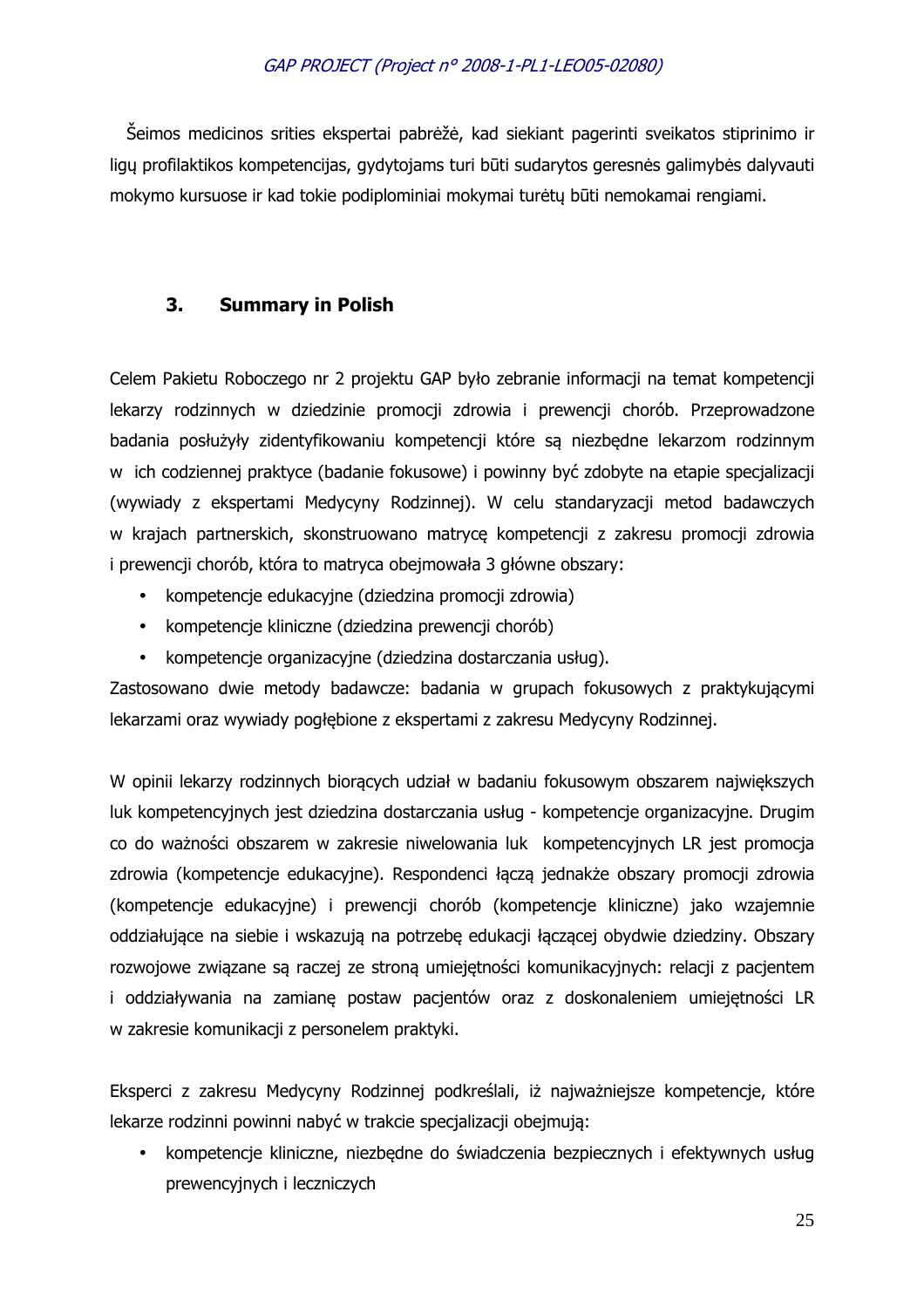- inicjowanie, koordynowanie i zapewnienie ciągłej opieki nad pacjentem we współpracy z innymi profesjonalistami i z wykorzystaniem lokalnych zasobów
- projektowanie i implementowanie programów z zakresu promocji zdrowia i prewencji chorób
- prowadzenie projektów badawczych opartych na zasadach epidemiologii klinicznej
- efektywne komunikowanie się z pacjentem, jego rodziną, innymi specjalistami oraz członkami społeczności lokalnej w celu zapewnienia i utrzymania najwyższej jakości opieki nad pacjentem

Eksperci byli zgodni co do potrzeby zapewnienia lekarzom rodzinnym możliwości uczestnictwa we właściwych kursach, szkoleniach edukacyjnych oraz zapewnienia odpowiedniej kompensacji finansowej za wykonywaną pracę.

Zarówno praktykujący lekarze, jak i eksperci Medycyny Rodzinnej podkreślali potrzebę rozwijania kompetencji organizacyjnych, jak również tych związanych z efektywnym komunikowaniem się z pacjentem, jego otoczeniem oraz innymi profesjonalistami.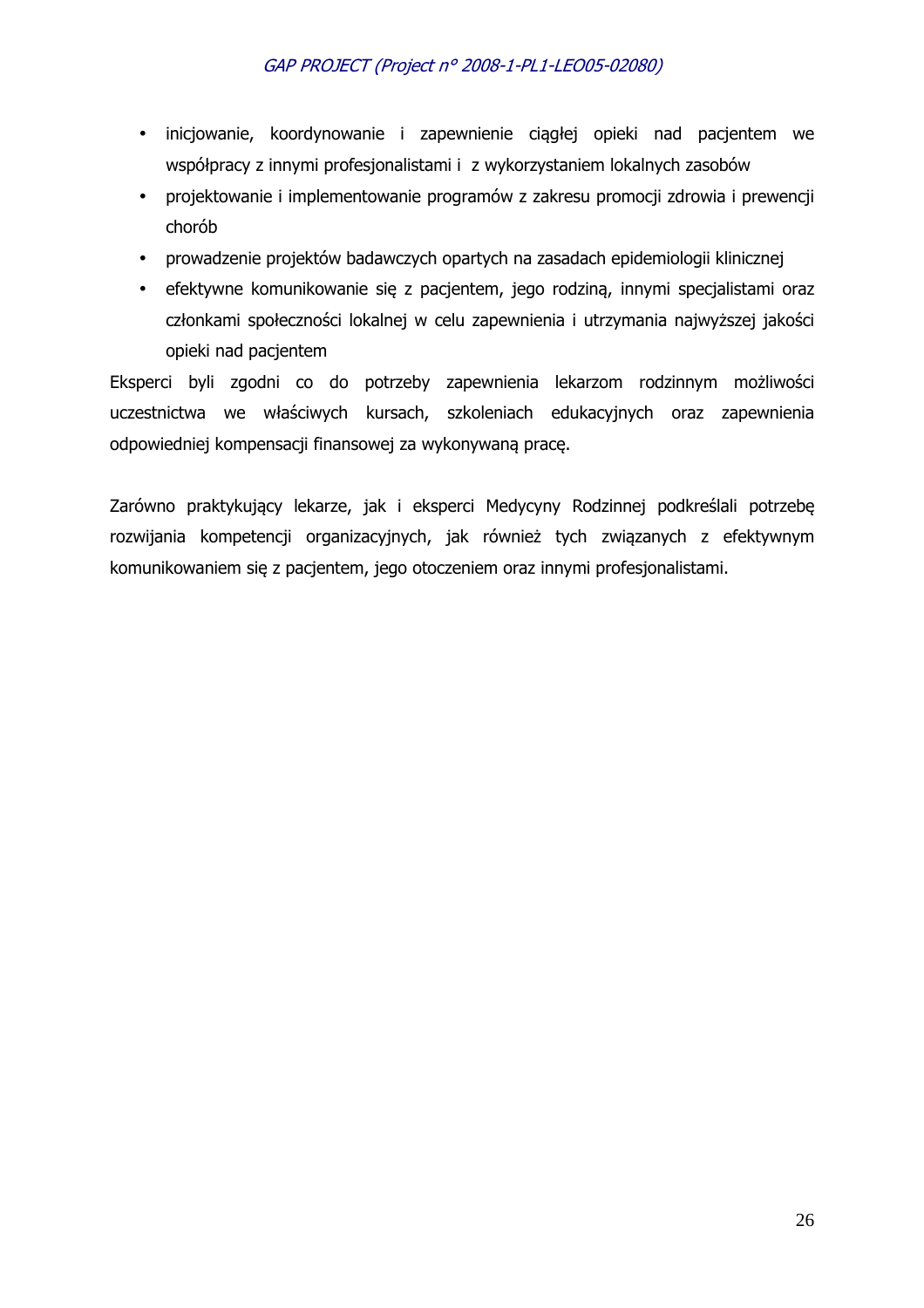# **V. Attachments**

# **1. Report on expert's interview conducted in Greece**

# **WP 2 - Experts' interview – Greek Association of General Practitioners**

**Description of the activity:** conduction of interviews with experts to collect information about needed GPs' competences in the field of diseases prevention and health promotion

#### **Number of experts:** 5

#### **Experts' profile:**

| <b>Date</b> | Name                             | Profile                                                                                                               | <b>Interviewer</b> | Place                                  |
|-------------|----------------------------------|-----------------------------------------------------------------------------------------------------------------------|--------------------|----------------------------------------|
| 8/7         | <b>Stella</b>                    | Teacher of FM, Regional Consultant                                                                                    | D.                 | <b>Health Centre</b>                   |
|             | Argyriadou                       | in FM, Vice President of ELEGEIA,<br>Director of HC of Chrysoupoli                                                    | Karanasios         | Chrysoupoli                            |
| 10/7        | Tassos<br><b>Filalithis</b>      | Teacher of FM, Regional Consultant<br>in FM, Representative of Medical<br><b>University</b>                           | A.Symeonidis       | <b>Medical Faculty</b><br>Crete        |
| 10/7        | Christos<br>Lionis               | Teacher of FM, Representative of<br>Medical Universityi, Chairman of<br>Specialty Final Examination Board             | A.Symeonidis       | <b>Medical Faculty</b><br>Crete        |
| 14/7        | George<br><b>Spatharakis</b>     | Teacher of FM, Regional Consultant<br>in FM, National Representative in<br>EURACT, Director of HC of Itea.            | D.<br>Karanasios   | <b>ELEGEIA offices</b>                 |
| 15/7        | <b>Nikolaos</b><br><b>Dobros</b> | Rector of Medical Faculty,<br>Representative of Ministry of<br>Health, Representative of Medical<br><b>University</b> | A.Symeonidis       | <b>Medical Faculty</b><br>Thessaloniki |

### **Time of the interview: 20-30 minutes**

**Type of questions: open**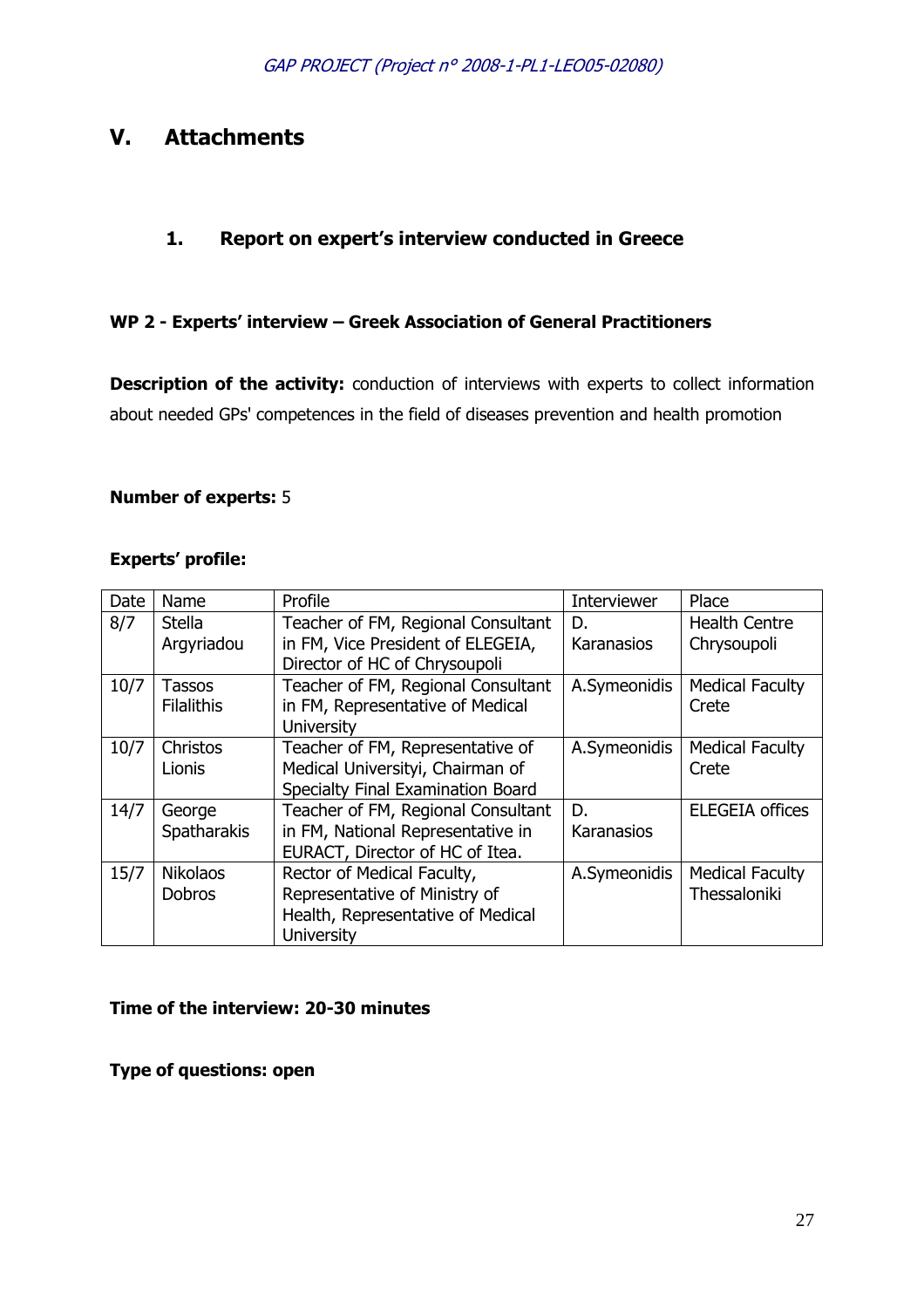#### **Brief report from each interview**

#### **Stella Argyriadou**

1. What is in your opinion the role of Family Physician in the field of health promotion and disease prevention?.

Health promotion and disease prevention are two of the essential pillars of General Practice. Morbidity can significantly be reduced in the community by teaching and enabling GPs to promote and prevent diseases.

2. What are the most important for GPs, competences' areas in the field of health promotion and disease prevention?

Apart from educational and clinical competencies in promoting health and preventing diseases, GPs should maintain a trustworthy profile towards the community and establish good communication with citizens of his area. It is of great importance to persuade the local society about the skills, professionalism and genuine interest of their GPs.

3. What are the most important for GPs, educational competences in the health promotion area? (Educational competences connected with teaching the patient, its family, and whole local communities principles and rules of health promotion)

It is essential for GPs to have communicational skills in order to convince the inhabitants of their community to adopt healthy life styles. Therefore GPs should be respectable as instructors/teachers and at the same time friendly and open.

4. What are the most important for GPs, clinical competences in the field of disease prevention? (Clinical competences connected with preventive activities related to particular disease)

Important elements for GPs including training and continuous education, researching international literature and applying guidelines in everyday practice can enhance the trust of patients concerning the quality of skills of their GP. This can largely contribute to improve the patient compliance regarding instructions and guides for preventing a disease.

5. What are the most important for GPs, organizational competences related to health service provision? (Organizational competences related to different aspects of practice organization)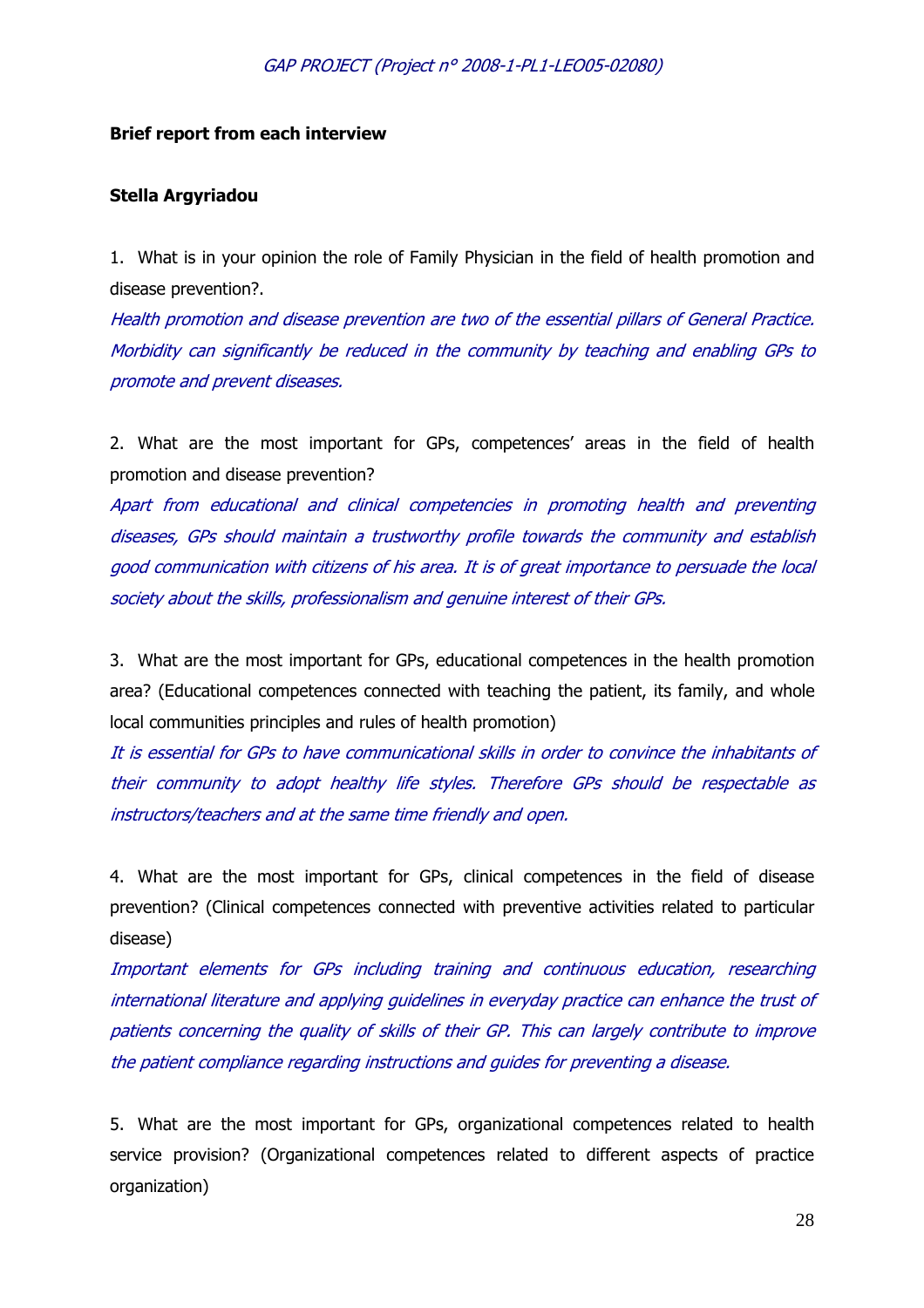The most important organizational competence is to be able to collaborate with everyone who is useful in health provision. GPs have to be competent to coordinate all the local services in order to achieve their objective (advocacy). Ergo organizational competences should be extended in two levels: the backend (including cooperation, seeking for assistance from local authorities) and the frontend, which refers to the citizens who will be trained by the GPs and will constitute a resource for support from the local society (with volunteers, massive health promotion etc.).

#### **Tassos Filalithis**

1. What is in your opinion the role of Family Physician in the field of health promotion and disease prevention?

The Family Physician has a very important role, stemming form the fact that he/she has a long term relationship with his/her patients. Continuity can be used as a tool in prevention, in conjunction with a full medical record: e.g. asking a smoker repeatedly if he/she has considered giving up smoking (or losing weight, or taking regular exercise, etc.) and advising on how to do it. Also, making sure that children and persons at risk are immunized according to standard guidelines, that screening tests for cervical, breast or prostate cancer are carried out at the right time and are repeated at regular intervals.

2. What are the most important for GPs, competences' areas in the field of health promotion and disease prevention?

Communicating with the patients in a friendly and efficient manner, keeping in mind personal and cultural sensibilities and preferences. Also, organizing the patients' records and data.

3. What are the most important for GPs, educational competences in the health promotion area? (Educational competences connected with teaching the patient, its family, and whole local communities principles and rules of health promotion)

Acquiring the competences already mentioned under item 2.

4. What are the most important for GPs, clinical competences in the field of disease prevention? (Clinical competences connected with preventive activities related to particular disease)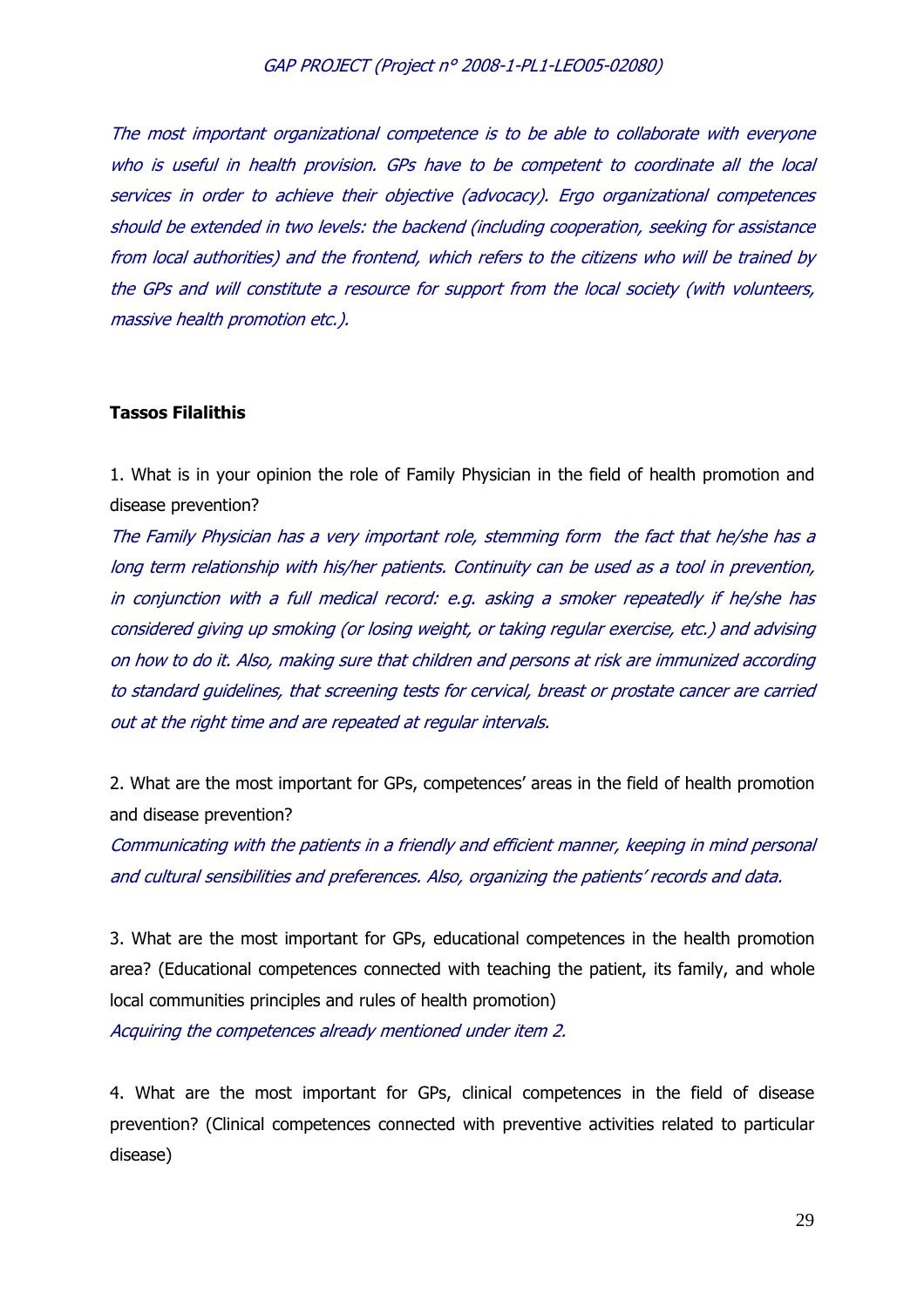These are rather "simple": carrying out immunizations, ordering the right diagnostic and screening tests, etc. Sometimes and doing the test may be required, e.g. Mantoux test, Pap smear.

5. What are the most important for GPs, organizational competences related to health service provision? (Organizational competences related to different aspects of practice organization)

Organising the patient record and one's own practice in a way that performing tasks related to prevention are carried out regularly. Also, networking with the appropriate services where patients may need to be referred for further consultation, e.g. smoking clinic, lab tests, physiotherapy department, etc.

#### **Christos Lionis**

1. What is in your opinion the role of Family Physician in the field of health promotion and disease prevention?

Health promotion and disease prevention is a fundamental component in the field of general practice/family medicine since it links this discipline to the social, psychological and cultural Sciences. It is also a substantial mean that brings all those disciplines together when integrated primary care is approached. It consists of a key component in the new definition of Family Medicine / General Practice that gives to GPs/family physicians a specific identity in theory and in practice.

2. What are the most important for GPs, competences' areas in the field of health promotion and disease prevention?

Health promotion/disease prevention competences cannot be distinguished from other clinical competences in Family Medicine. We can say that the most important competences in health promotion/ disease prevention are patient consultation and communication skills as well as skills in patient's behavior modification. The consultation and communication competences are relevant to the patients' awareness and patients' risk assessment and management. Both are essential and assist the physician and the patient in effective and rational decision-making. Physician's competences in behavior modification treatments are also very important especially, when they are targeting patient's unhealthy habits and they involve skills for behavior's assessment, interception and redirection.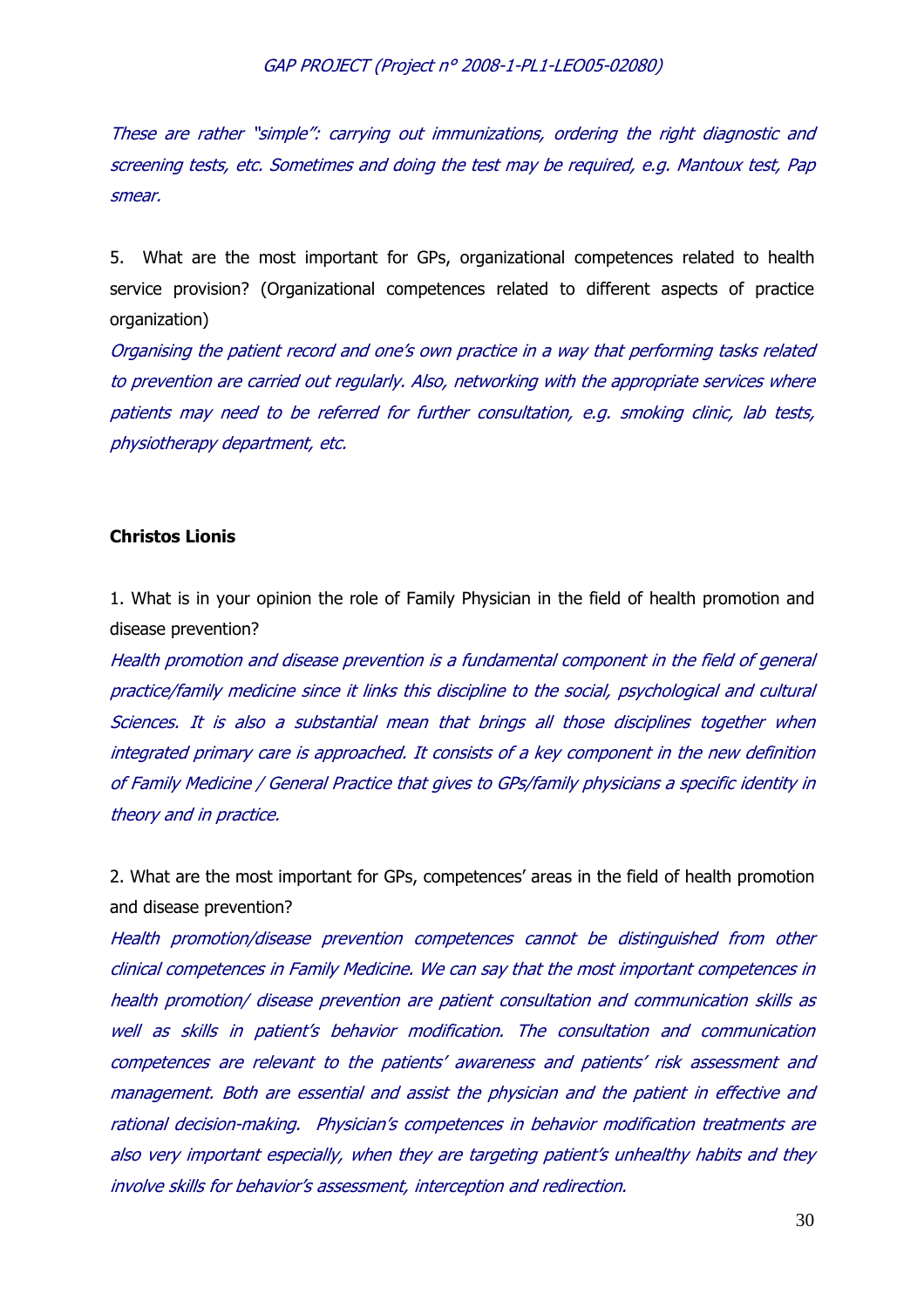3. What are the most important for GPs, educational competences in the health promotion area? (Educational competences connected with teaching the patient, its family, and whole local communities principles and rules of health promotion)

Educational competences are mainly related to those targeting behavior modification treatments. They are mainly linked with the acquaintance of consulting skills for counseling and teaching. GPs needed to be competent in consulting and experienced in using experts' models with supporting knowledge and theories from social and psychological sciences. It is more evident when GPs approach families and groups in rural communities.

4. What are the most important for GPs, clinical competences in the field of disease prevention? (Clinical competences connected with preventive activities related to particular disease)

Clinical competences, to my view, include all those of consulting, problem solving and behavior modification areas. They are requested when the physicians treat individual patients and their families and it is clearly not easy to separate them from the common clinical skills that the physicians need to have to treat symptoms and clinical conditions.

5. What are the most important for GPs, organizational competences related to health service provision? (Organizational competences related to different aspects of practice organization)

Organizational competences are closely related to the context where a family physician is practicing and also relevant to the resources and facilities available at practice, assisting the physician in implementing health promotion/disease prevention activities. This includes a combination of effective use of high technology and diagnostic algorithms. In such a way, the proper software could provide the physician with the opportunity to assess the patient's health risk, while organizational competences include also record keeping and information management.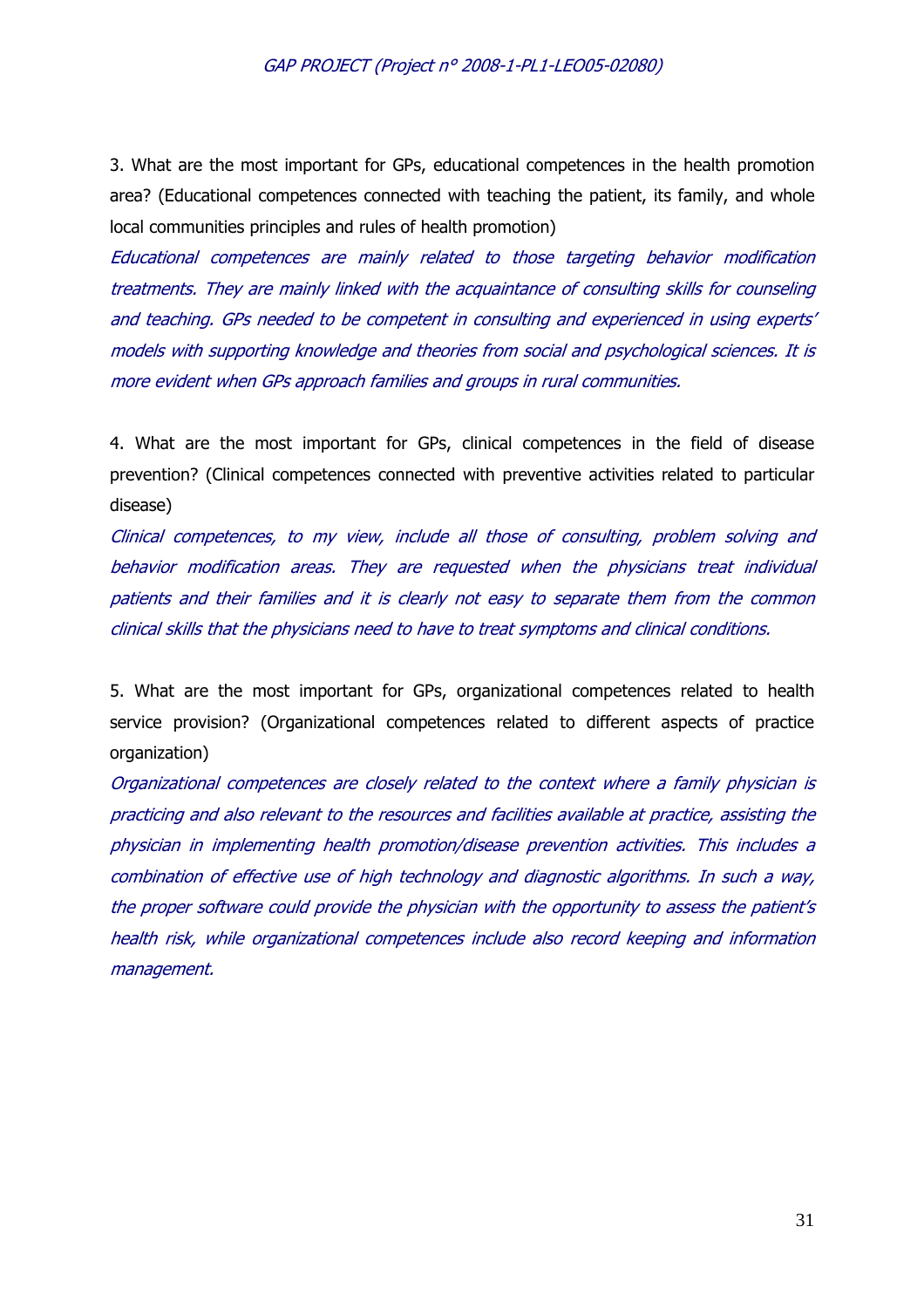#### **George Spatharakis**

1. What is in your opinion the role of Family Physician in the field of health promotion and disease prevention?

It is a very crucial role, as he has a special and close relationship with his clients and / or the population, so he can assess their needs. He also disposes of a unique opportunity for counselling on asymptomatic screening, risk factors' control and patient / individual education and training. In some countries and cases he can also act by forming, participating or executing campaigns of information for the general public or for certain target groups. With the exception of the Social Medicine doctor or of the specialist of public health his is the unique doctor that can implement such complex activities. Moreover while the aforementioned specialists focus on a population basis, the Family Physician can move between the individual, family, population group and general population bases of approach. The General Practitioner should also deal simultaneously with primary, secondary and tertiary prevention.

2. What are the most important for GPs, competences' areas in the field of health promotion and disease prevention?

- Knowledge and motivation for conducting primary health care based research projects
- Knows and Understands the principles and theory of education of adults, and uses teaching methods appropriate to the educational objectives
- Ability to create a complete medical file
- Competence of a thorough medical history taking and physical examination
- Correct communication to the patients of the aforementioned information and Competence of using a shared decision model
- Good public relations with community leaders and stake-holders

3. What are the most important for GPs, educational competences in the health promotion area? (Educational competences connected with teaching the patient, its family, and whole local communities principles and rules of health promotion)

• Has and shows a sincere and profound personal motivation to teaching and learning as well to continuing medical education / continuing professional development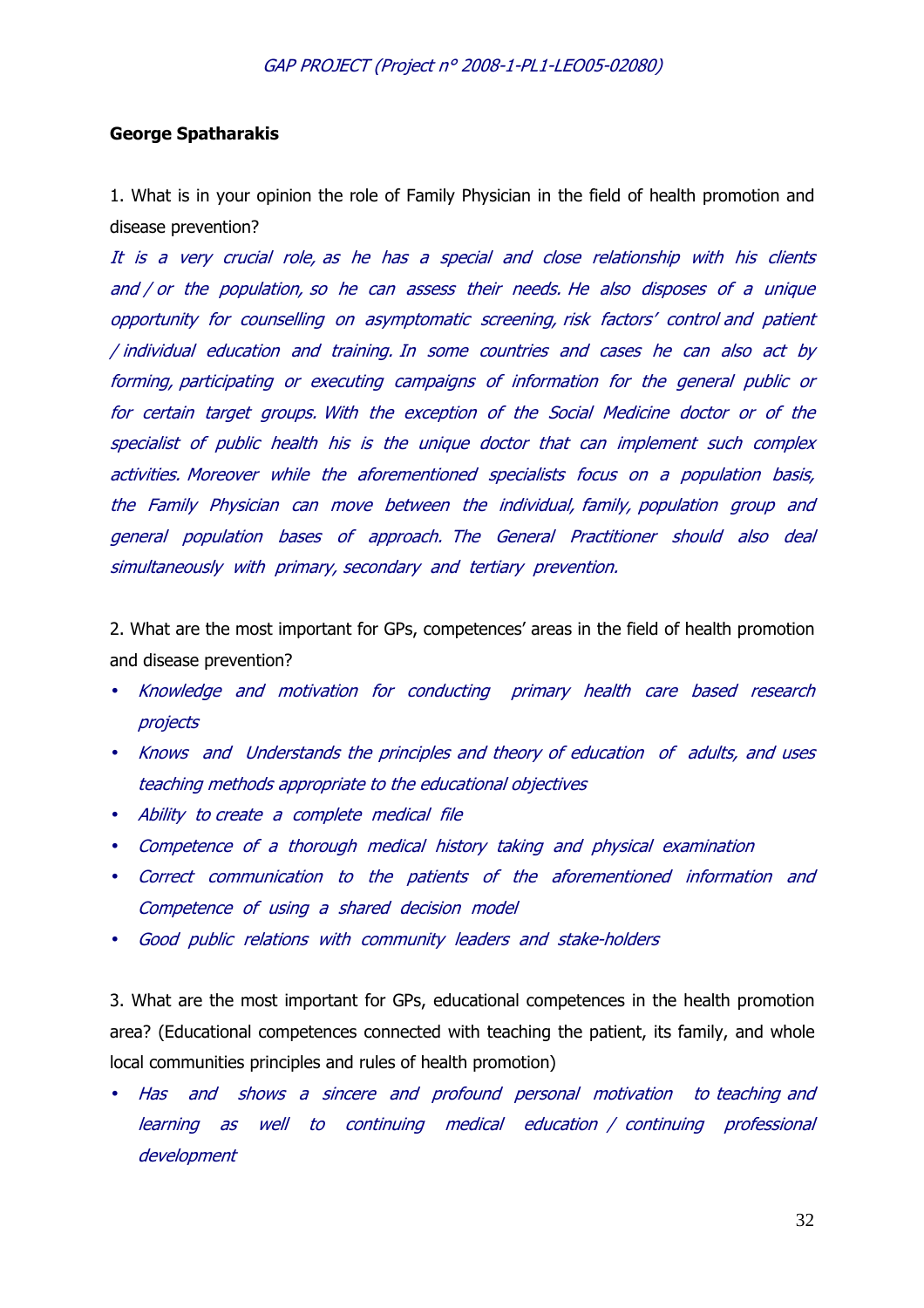- Knows and knows how to implement the principles and rules of health promotion activities
- Knowledge and motivation for conducting primary health care based research projects
- Knows and Understands the principles and theory of education of adults, and uses teaching methods appropriate to the educational objectives
- Use of pre-formative and formative assessment for the construction of educational plans

4. What are the most important for GPs, clinical competences in the field of disease prevention? (Clinical competences connected with preventive activities related to particular disease)

- Ability to create a complete medical file
- Knowledge of the prevalence of risk factors and certain preventable diseases and of the physical, psychological and social problems related to them
- Competence of a thorough medical history taking and physical examination
- Ability of recognizing early signs of diseases
- Appropriate use and interpretation of clinical, paraclinical and biological indicators of preventable diseases and risk factors for individual or family or group assessment
- Correct communication to the patients of the aforementioned information
- Competence of using a shared decision model
- Ability to form and propose a specific management plan including referral and patient facilitation throughout the health system
- Stimulation of attitudinal change (supportive and cognitive psychotherapy elements)
- Re-evaluation at specific time intervals

5. What are the most important for GPs, organizational competences related to health service provision? (Organizational competences related to different aspects of practice organization)

- Ability to create and use a complete medical file, including genogram and calling list management
- For private sector Family Physicians, financial management of the consultation
- Knowledge about the impact of overall workload given to the patient / individual and staff / facilities for a given task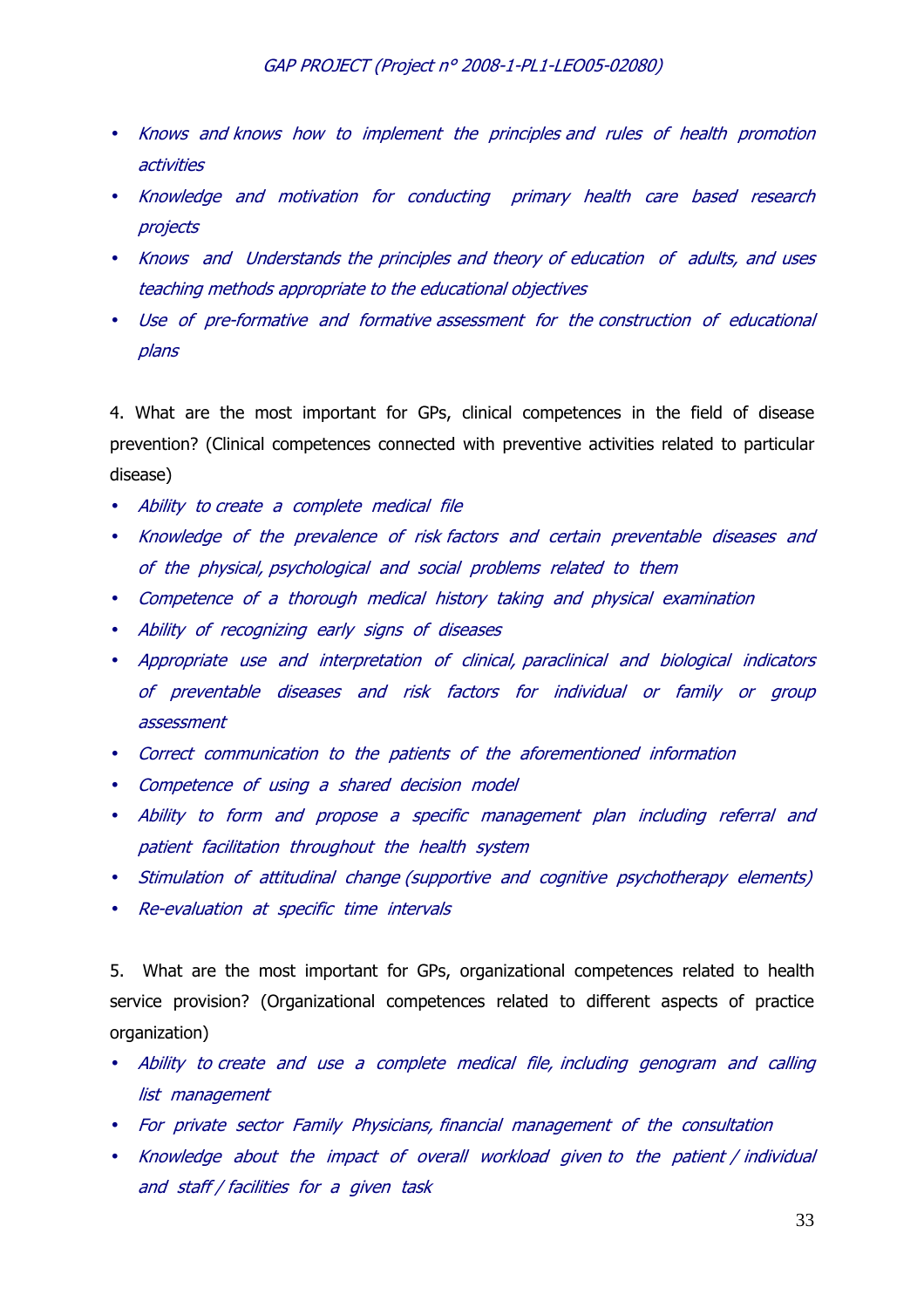- Being able to have access, read and assess medical literature critically
- Installation and maintenance of quality control procedures
- Continuing medical education

#### **Nikolaos Dobros**

1. What is in your opinion the role of Family Physician in the field of health promotion and disease prevention?.

Both health promotion and disease prevention interventions are feasible and effective when applied in a population centred perspective. Thereafter Family Physicians have a key role in their implementation determined by their unique relationship with the population of their catchment areas.

2. What are the most important for GPs, competences' areas in the field of health promotion and disease prevention?

Besides their traditional medical - curative role, GPs are expected to understand thoroughly the population perspectives, i.e. to have sound understanding of epidemiology. Furthermore GPs are expected to know clearly the differences between the levels of prevention and the main principles of clinical epidemiology regarding validity and prognostic values of the screening tests. GPs are also expected to understand the main characteristics of the health promotion strategy. As for any activity, the basic skills of evidence based medicine are providing a necessary and important background for General Practice**.** 

 3. What are the most important for GPs, educational competences in the health promotion area? (Educational competences connected with teaching the patient, its family, and whole local communities principles and rules of health promotion)

Crucially important GPs competencies are communication skills needed both for personal counselling and group addressing sessions. Furthermore community empowerment and mobilisation skills are needed for the implementation of health promoting activities.

4. What are the most important for GPs, clinical competences in the field of disease prevention? (Clinical competences connected with preventive activities related to particular disease)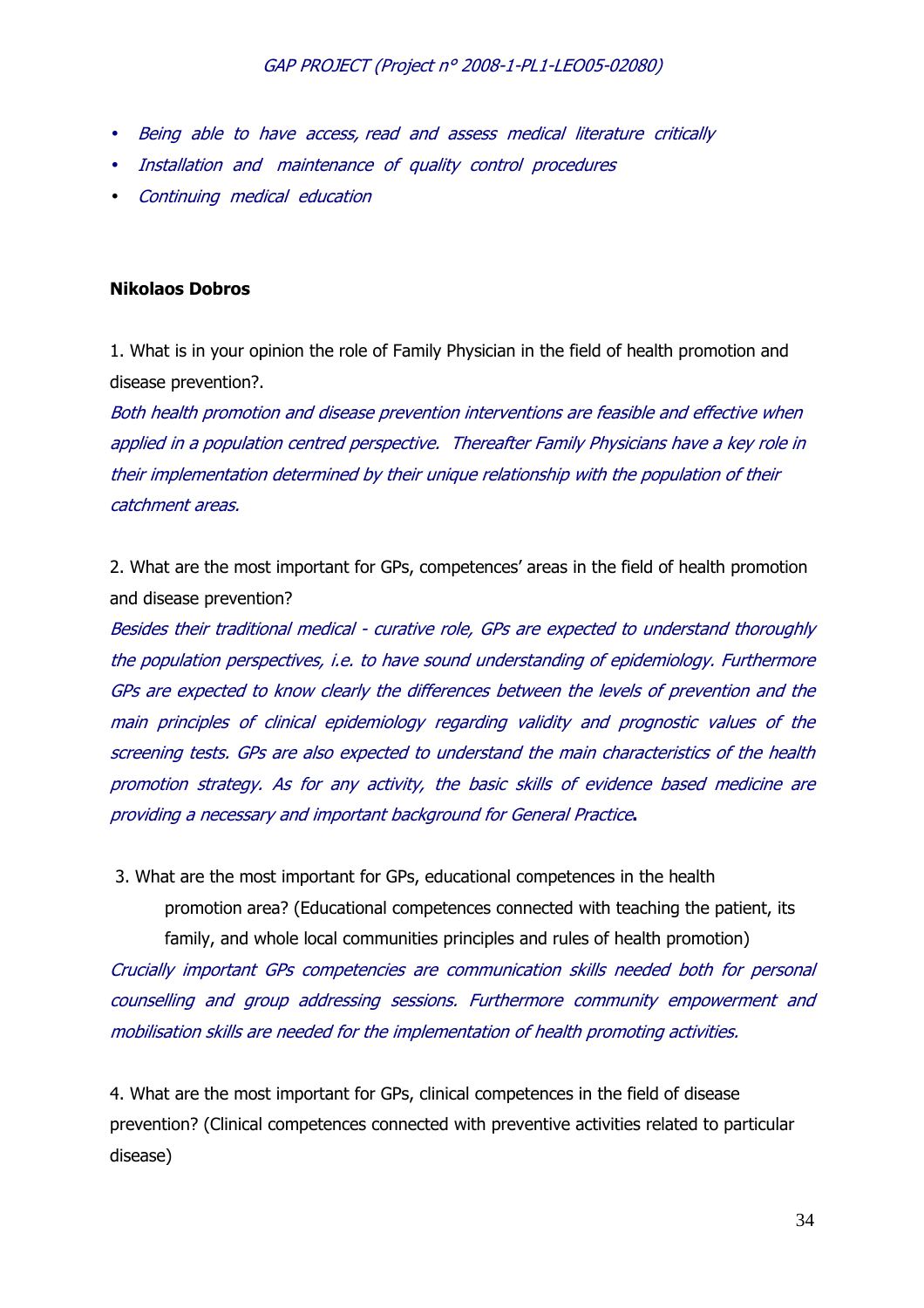Screening methodology is crucially important, but also the ability to use opportunistic screening as a procedure inbuilt in the every day routine. Communication skills are also very important in the process of disease prevention activities

5. What are the most important for GPs, organizational competences related to health service provision? (Organizational competences related to different aspects of practice organization)

- To understand the importance of the health needs assessment of the population of the cachement area
- To design and implement services responding to these needs.
- To understand the importance of the teamwork in Primary Care, to have the abilities of effective delegation of activities to other professionals, to inspire and coordinate the team.
- To communicate properly and effectively with other services for any reason (compose reports, reference letters, etc).
- To understand the importance of the implementation of health information systems in every day work.
- To understand and develop audit procedures aiming the sustainable improvement of the services provided.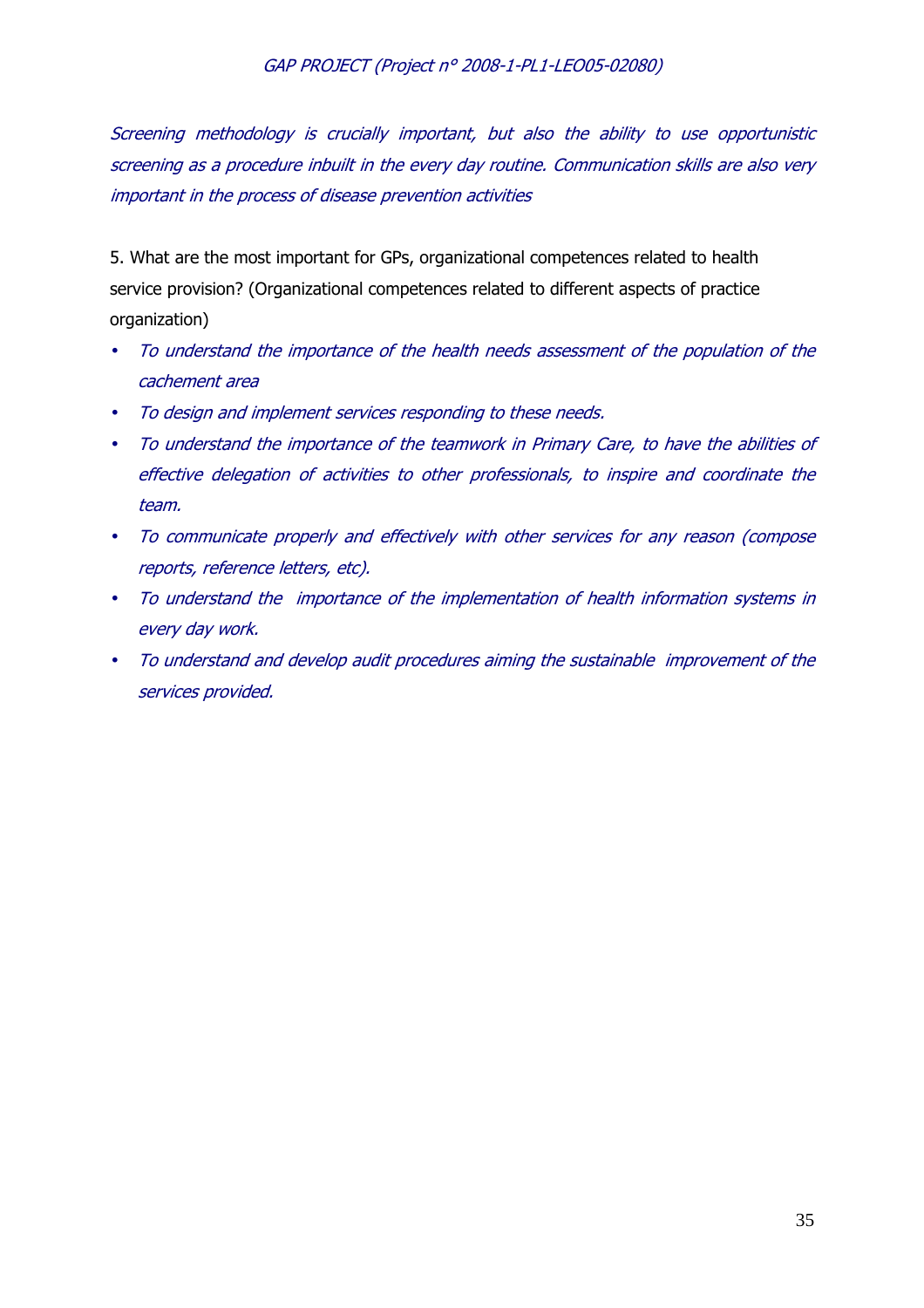# **2. Report on expert's interview conducted in Lithuania**

#### **REPORT ON INTERVIEWS OF EXPERTS: OPINIONS ABOUT THE NEEDED COMPETENCIES OF FAMILY PHYSICIANS IN THE AREA OF DISEASE PREVENTION AND HEALTH PROMOTION IN LITHUANIA**

authors: Linas Šumskas\*, Leonas Valius\*\* \*Department of Preventive Medicine, Kaunas University of Medicine, Lithuania \*\* Clinic of Family Medicine, Kaunas University of Medicine, Lithuania

#### **Number of experts interviewed: 7**

**Names and position of experts:** 

**Respondent No.1. Abdonas Tamošiunas**, MD, PhD, Professor, Head of Research Unit for Population-Based Research, Institute of Cardiology, Kaunas, Lithuania

**Respondent No.2. Kornelijus Andrijauskas**, MD, PhD; Head of Primary Health Centre, Kaltinėnai, Lithuania

**Respondent No.3. Eglė Savulienė**, Senior Specialist, Dept. of Personal Health, Ministry of Health, Vilnius, Lithuania

**Respondent No.4. Leonas Valius**, Head of Clinic of Family Medicine, Kaunas University of Medicine, Kaunas, Lithuania

**Respondent No.5. Genovaite Paulauskiene,** Senior Specialist, Ministry of Health, Vilnius, Lithuania

**Respondent No.6. Linas Šumskas**, Associate Professor, Department of Preventive Medicine, Kaunas University of Medicine, Kaunas, Lithuania

**Respondent No.7. Vytautas Kasiulevičius,** MD, PhD, Director of Clinic of Family Medicine, Vilnius University Hospital Santoriškių Klinikos, Vilnius, Lithuania

#### **Questions, which were addressed to the respondents:**

Lithuanian interview survey of experts was slightly modified. We have added 2 additional questions (Q 6 and 7) to the set standard questions Q 1 to 5), which were recommended as a core questions in the GAP project.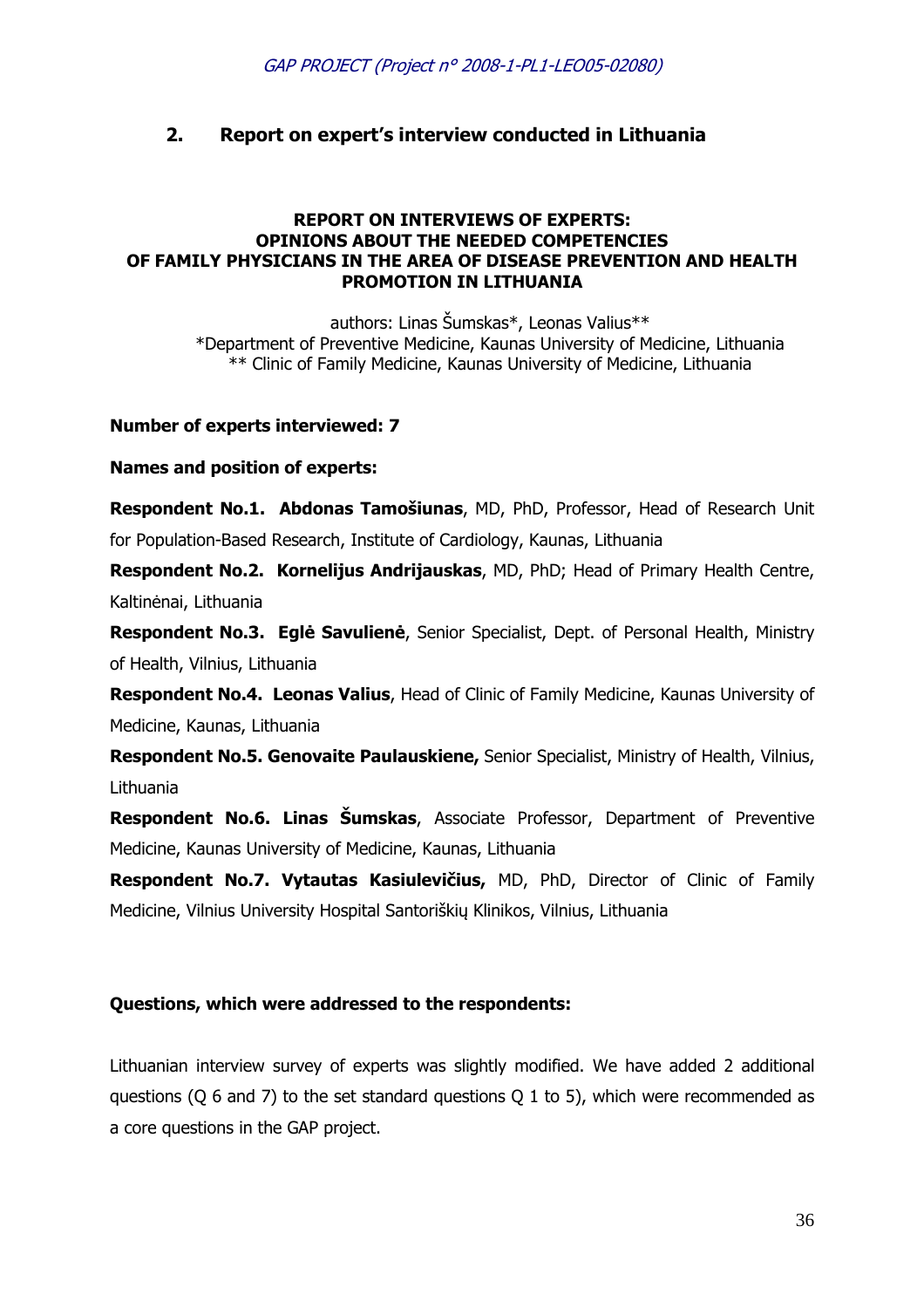- 1. What is in your opinion the role of family physician in the field of health promotion and disease prevention?
- 2. What are the most important for family physician, competences' areas in the field of health promotion and disease prevention?
- 3. What are the most important for family physician, clinical competences in the field of disease prevention? (Clinical competences connected with preventive activities related to particular disease)
- 4. What are the most important for family physician, educational competences in the health promotion area? (Educational competences connected with teaching the patient, its family, and whole local communities principles and rules of health promotion)
- 5. What are the most important for family physician, organizational competences related to health service provision? (Organizational competences related to different aspects of practice organization)
- 6. What is your opinion about the implementation of preventive work by family physicians in Lithuania (what is the situation)?
- 7. Do you think the level of clinical competencies (disease prevention), educational competencies and organizational competencies is high enough among Lithuanian family physicians?

#### **Brief reports on the interview**s

#### **Respondent No. 1.**

Place and time. Interview was carried out at the Unit for Population-Based Research, Institute of Cardiology, Kaunas on June 23, 2009. Length of interview – 25 minutes, interviewer – Linas Šumskas.

**Answer to Question 1.** Family physician is a key specialist in the health care, who has the best opportunities to in the field of disease prevention and health promotion. However, family physicians must collaborate closely and share the preventive and promotion responsibilities with the community nurses, as well as with non-governmental organization in the community.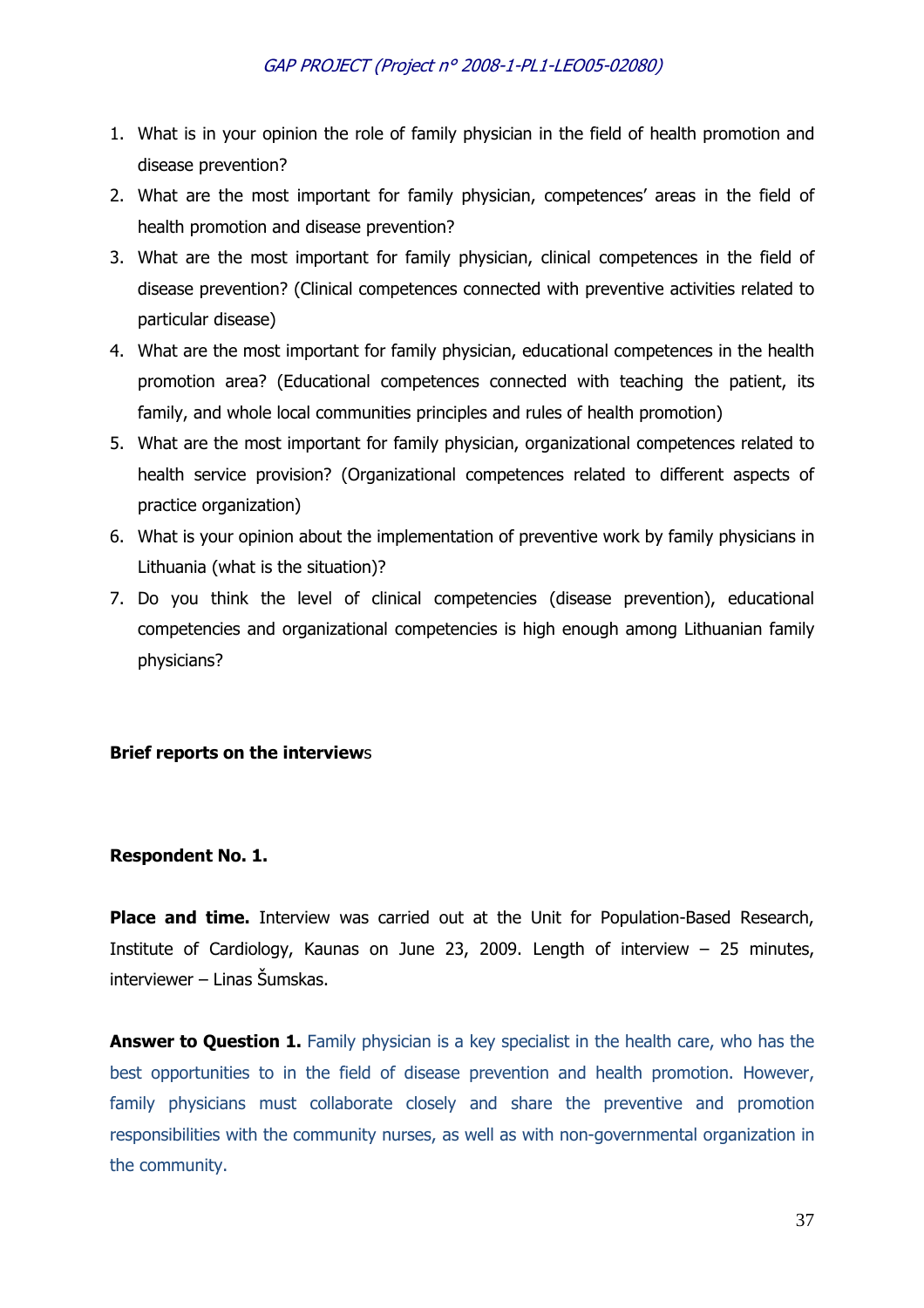**Answer to Question 2.** All three groups of competencies are important. Therefore, I should emphasize the importance and need of development of educational and organizational competencies. These competencies should be provided to family physicians not only during undergraduate studies but also during the postgraduate studies and through community based training. Material resources, equipment and rooms for preventive work should be established at the health centers. Sufficient time in schedule of family doctor should be allocated together with payment for these services.

**Answer to Question 3.** Preventive programs and screening is the most important tool in preventive medicine. These means are the most important in coping with non-communicable diseases and decreasing the morbidity and mortality at the population level.

**Answer to Question 4.** Promotion of healthy lifestyle is the most important component of health promotion. Childhood and adolescence period should be targeted first of all.

**Answer to Question 5.** The instructions given to every patient and health education provided to these patients are the most important task. Instructions, which are addressed to the patient, should be not formal – family physician should get deeper insight into family, work and general life domains of the patient and only after to provide the recommendations. Educational work should not be restricted by the first visit, but should be continued in the special courses for patients with special or chronic conditions.

**Answer to Question 6.** Implementation of the disease prevention and health promotion in the family physician's office is not satisfactory in Lithuania. Physicians are overloaded by the work on the documentation. High number of visits and long waiting lists do not allow providing more scope for the area of disease prevention and for patients' education.

**Answer to Question 7.** I expect higher competencies of family physicians in the domains of disease prevention, health promotion and organizational work. Opportunity to be introduced with the best practices of their colleges abroad should be provided to Lithuanian physicians.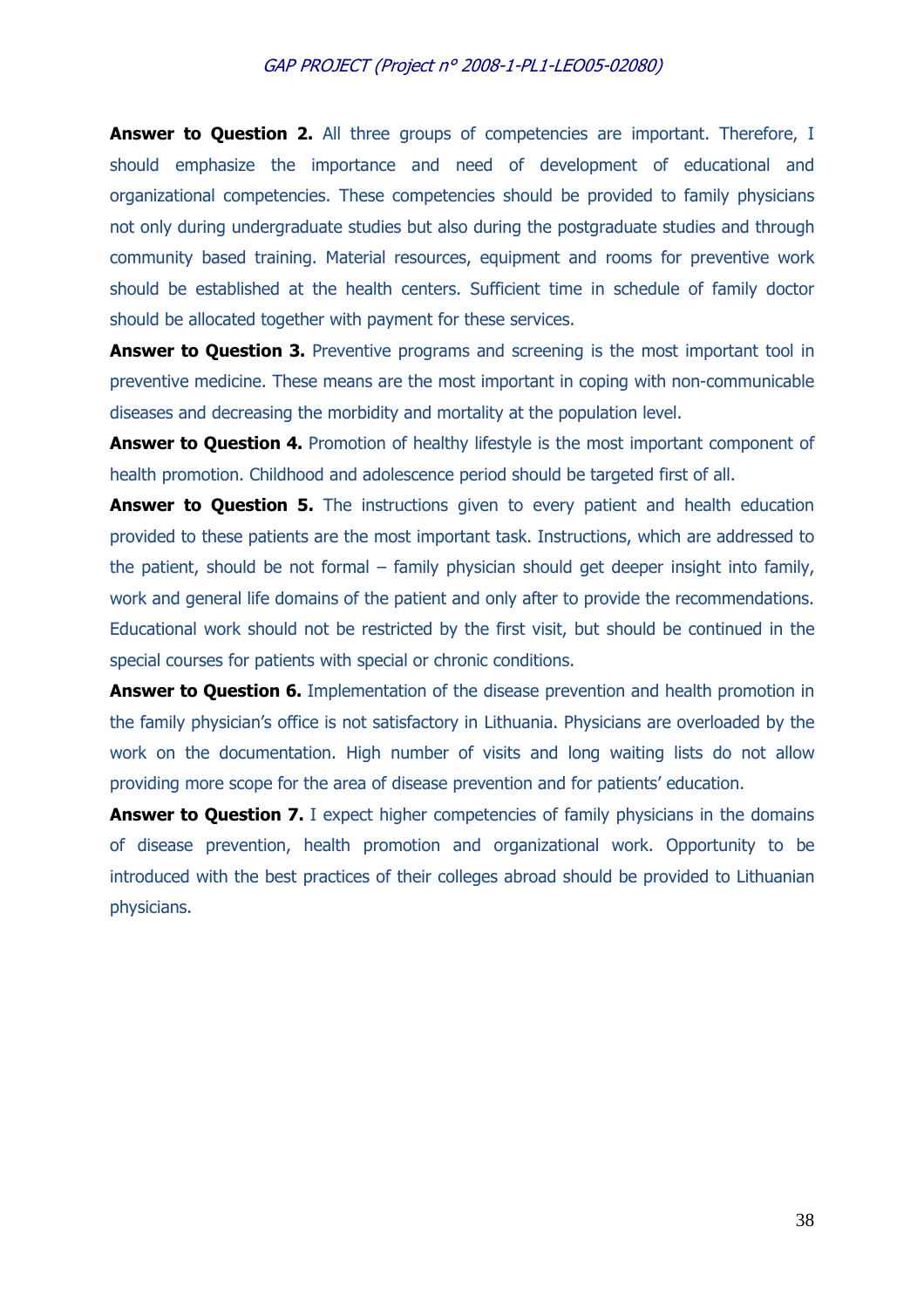#### **Respondent No. 2.**

**Place and time.** Interview was carried out at the Primary Health Care Centre in Kaltinėnai on June 22, 2009. Length of interview – 30 minutes, interviewer –Leonas Valius

#### **Answers:**

**Answer to Question 1.** Family physician is a key specialist in the health care, who has the optimal opportunities for intervention in the field of disease prevention and health promotion working together with community nurses and non-governmental structures in the community.

**Answer to Question 2.** All three groups of competencies are important. Therefore, I should emphasize the importance and need of development of educational and organizational competencies. These competencies should be provided to family physicians not only during undergraduate studies but also during the postgraduate studies and through community based training. In other hand, here is not enough time the clinical practice to provide these services.

**Answer to Question 3.** Screening programs are most important tool in PHC

**Answer to Question 4.** Promotion of healthy lifestyle is the most important component of health promotion. Childhood and adolescence period should be targeted first of all.

**Answer to Question 5.** Information given to every patient and group health education provided to the target groups are the most important task.

**Answer to Question 6.** Implementation of the disease prevention and health promotion in the family physician's office is not satisfactory in Lithuania. Physicians are overloaded by the work on the documentation. Team approach is still not a system.

**Answer to Question 7.** Theoretically competencies of family physicians in the domains of disease prevention, health promotion are sufficient. Implementation into the practice – not, because lack of time and motivation.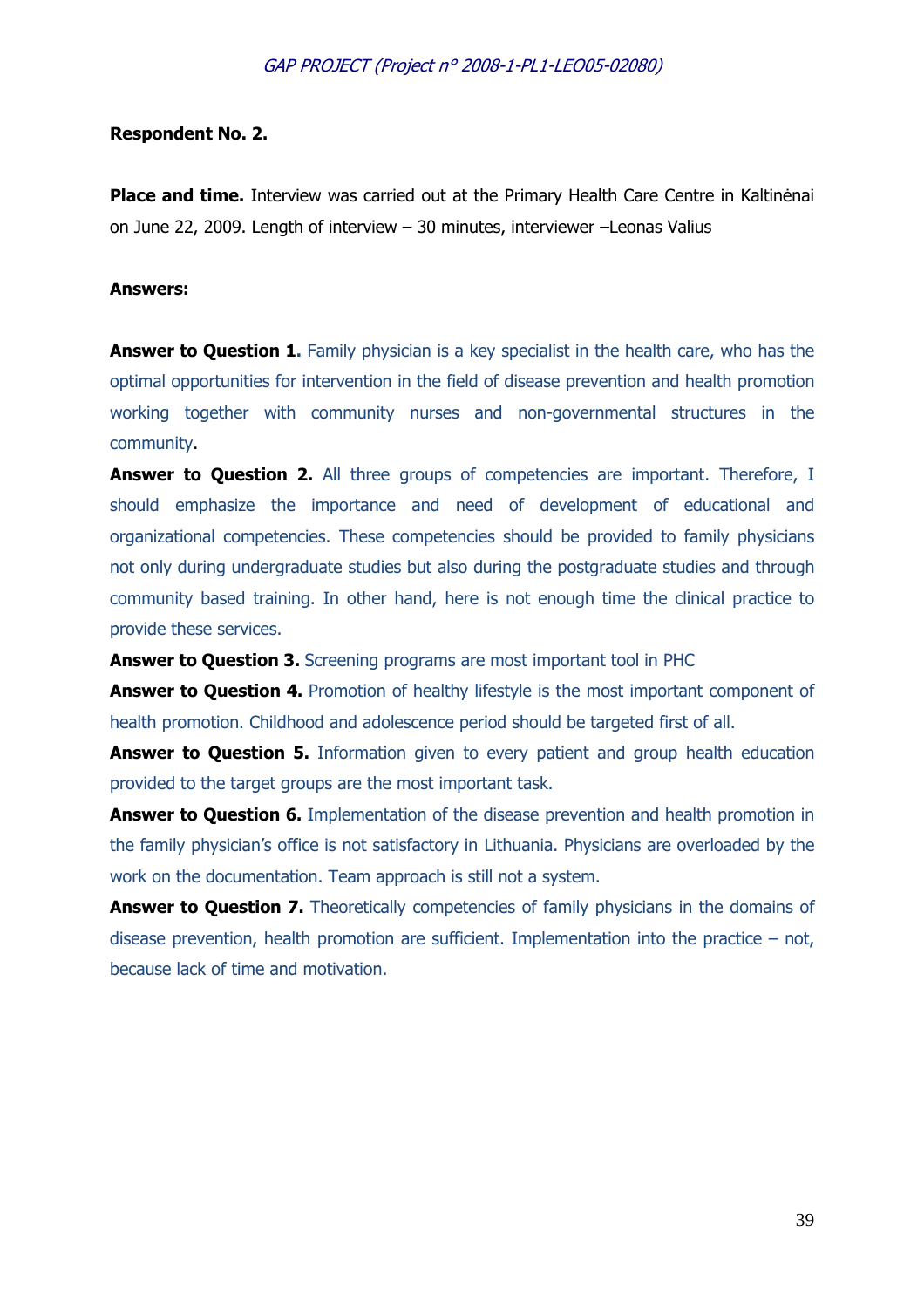#### **Respondent No. 3.**

**Place and time.** Interview was conducted by the phone communication on June 26, 2009. Length of interview – 25 minutes, interviewer – Linas Šumskas

**Answer to Question 1.** Family physician's role in prevention is very important. One of the main functions of family physician and his team should be as more as possible attention for health education, disease prevention but not only treatment which dominates now. In such way health indicators should be enhanced and opinion of population about the services improved. By my opinion, whose physicians who were working previously as pediatricians and adult population doctors pay not sufficient attention to the prevention.

**Answer to Question 2.** Clinical (preventive) competencies are at the first place – screenings and prevention programs. Cervical cancer and Colon cancer are very important programs in addition to other. Educational competences and especially in the area of family planning and childrens' health are also important to develop. By my opinion, the nurse is a person, which should assist for family physician in health education.

**Answer to Question 3.** The main clinical competencies are preventive screening in the area of chronic non-communicable diseases.

**Answer to Question 4.** Health of mother and child are the most important areas of health promotion. This should include family planning, health promotion of children, teaching about healthy lifestyle.

**Answer to Question 5.** Family physician should take part in providing information for population (consultations, skills to present health information in mass media, participations in health actions in the community). Health education is also important as skill for family physician. Therefore this function could be performed first of all by community nurses and by public health specialists.

**Answer to Question 6.** I suppose that family physicians do not perform enough disease prevention and health promotion. The reason for this is still existing primary and secondary health case services in the big cities (major policlinics). It leads to the situation when many services which traditionally belong to family physicians are provided by secondary and tertiary care specialists. In such situation family physicians are losing their competencies and are not motivated to provide preventive services.

**Answer to Question 7.** I consider that quality of training for family physicians is high enough. They obtain enough competencies in the area of prevention, health promotion and also organizational. At the same time re-training of previous pediatricians and adult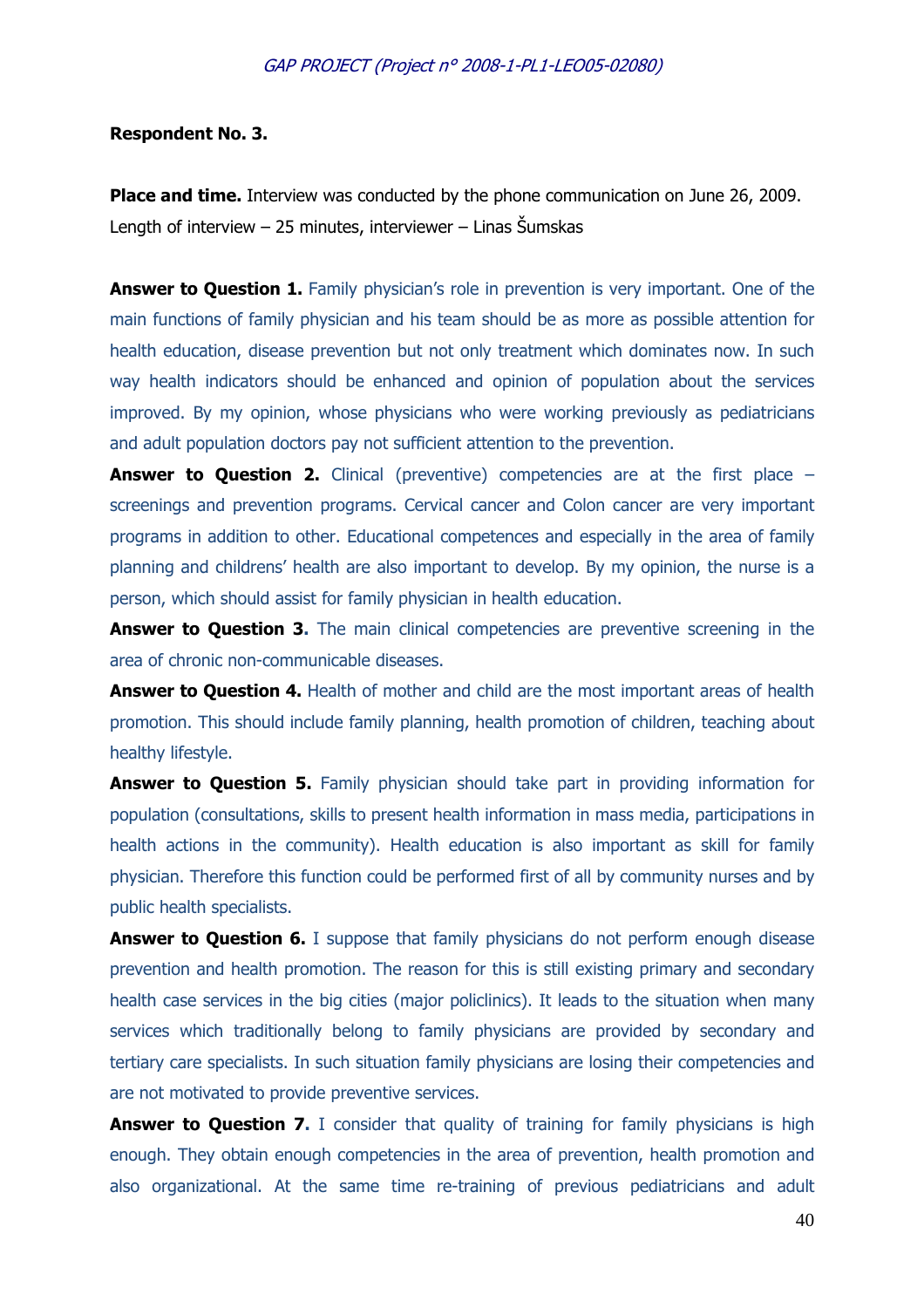population doctors does not result in the final result we expect. Problem is that these "mature" doctors with the experience of previous health service model are not motivated enough to conduct more preventive activities and educational duties. Instead the concentrate more focus on treatment of diseases and more often sent their patients to the specialists of secondary or tertiary care.

#### **Respondent No. 4.**

**Place and time.** Interview was carried out at the department of Family Medicine, Kaunas University of Medicine on June 21, 2009. Length of interview – 20 minutes, interviewer – Linas Šumskas.

#### **Answers:**

**Answer to Question 1.** Very important. Family physician is a key specialist in the health care, who has the optimal opportunities for intervention in the field of disease prevention and health promotion.

**Answer to Question 2.** I should emphasize the importance and need of development of educational competencies.

Answer to Question 3. Communication skills and patient engagement.

**Answer to Question 4.** Promotion of healthy lifestyle is the most important component.

**Answer to Question 5. G**roup health education provided to the target groups are the most important tasks.

**Answer to Question 6.** Implementation of the disease prevention and health promotion in the family physician's office is not satisfactory in Lithuania. Physicians are overloaded by the work on the documentation. Team approach is still not a system. Insufficient stimulation leads to a lack of motivation.

**Answer to Question 7.** Yes, quality of training is good enough, but practical implementation is problematic due to the lack of time and motivation.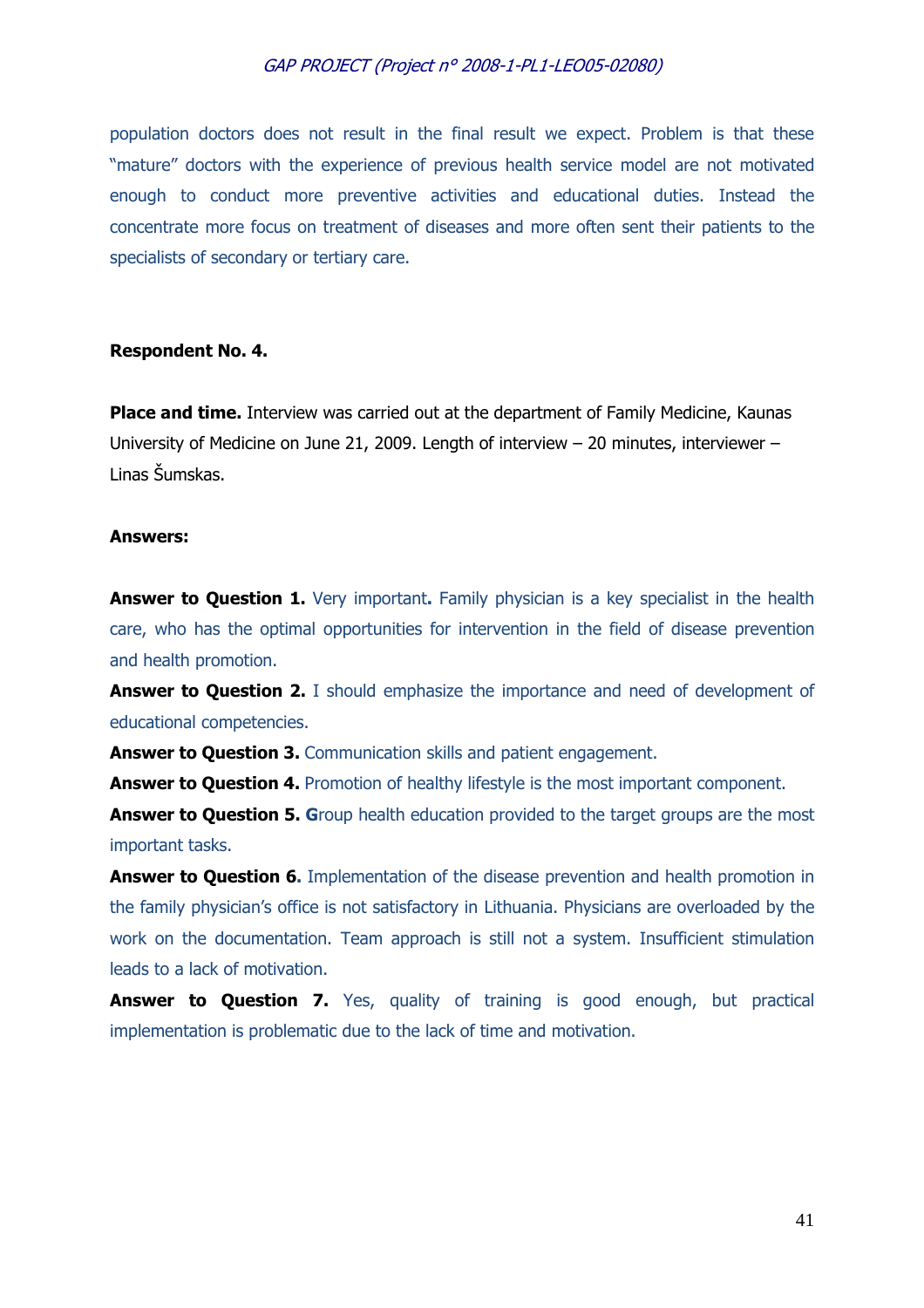#### **Respondent No. 5.**

**Place and time.** Interview was conducted by the phone communication on July 1, 2009. Length of interview – 25 minutes, interviewer – Linas Šumskas

**Answer to Question 1.** The role is very important. Family physician should work in team with community nurse and conduct screenings for the risk factors also work in the following areas: unhealthy nutrition, alcohol, tobacco, drugs, low physical activity, environmental health. Family physician should be ready to make advice, provide education on different health issues.

Answer to Question 2. Preventive screenings are the key tool in the disease prevention. Also, advice on lifestyle modification and healthy life style promotion should be a port of competencies. The advice and personal example of the physician play an important role too. Physician should know that concluding the medical investigation data and providing information, advise, short education are simple but effective strategy.

**Answer to Question 3.** Physician must clarify the reasons of complaints, but also should take into account the possibility to conduct preventive work with the patient. Family physician has possibility to offer questionnaire survey methods to the patient if he or she is at risk for some conditions. Physician has opportunity to develop a plan of nutrition change or risk factor modification. Both infectious disease and chronic disease prevention could be a part of the prevention competencies.

**Answer to Question 4.** Collaboration with other institutions and social services providers, NGOs, self-help groups is important. Such areas as breastfeeding, evaluation of development of child as well as solving the issues of sexuality, reproductive health, addictive behaviours, socialization are important to cover by educational work with children and youth.

Answer to Question 5. I should emphasize the importance of inter-sectoral collaboration. Second point, capability to work in the team with other members together is important. Also, medical sector should make close collaboration with educational and other institutions like Public Health Centers.

**Answer to Question 6.** At the moment those programs which are additionally financed are the most successfully managed by family physicians: Cardiovascular disease prevention program, Cervical cancer, Brest cancer, Prostate cancer, Sealants in dental health, Diabetes control). Preventive screenings, with no additional financing (Order of Minister Nr. 47-1365 of 2000-05-31) are not so successful.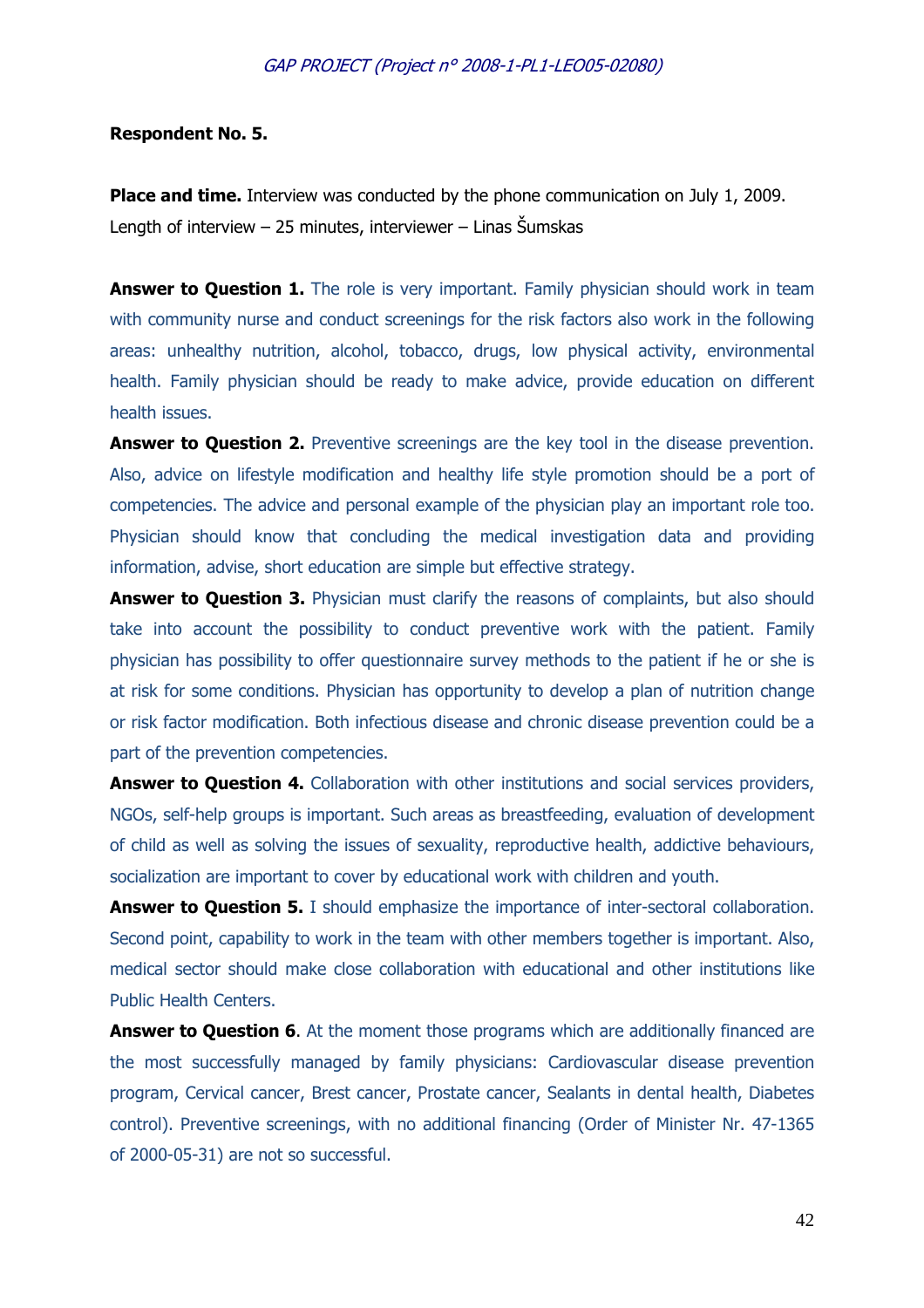**Answer to Question 7.** The level of competencies of our physicians should be higher. Additional efforts should be focused on such special training of nurses. Also functions of nurses should include more educational and preventive work.

#### **Respondent No. 6.**

**Place and time.** Interview was carried out at the Department of Preventive Medicine, Kaunas University of Medicine on July 1, 2009. Length of interview – 30 minutes, interviewer – Rima Kregždytė.

**Answer to Question 1.** The role of family physician in prevention and healthy promotion is important, however far away not all potential is utilized.

**Answer to Question 2.** The main area of their work should be prevention of diseases equally with the secondary and tertiary prevention responsibilities. No doubts, that family physician should have a commitment to participate actively in health promotion. Organizational competencies are important at the level of rural settings, where family physician is almost single "player" in health care.

**Answer to Question 3.** Preventive screenings and health programs for chronic noncommunicable diseases should be at the main focus, because this field of work has biggest impact for the health of the whole population.

**Answer to Question 4.** Family physician should have competencies in individual instructing of the patient and should know other health education methods. Also family physician should be more involved in tackling problems of mental health, addictions (together with psychiatrist and psychologist).

**Answer to Question 5.** Family physician should have deeper insight on his/her potential in organizing health promotion and disease prevention activities at the community level.

**Answer to Question 6.** As a rule, the health programs, which are financed complimentary (screenings, medication, follow up, work reimbursement) are running well. Family doctors participate actively in management of arterial hypertension. For sure such activity (this is positive trend) are supported actively also by pharmaceutical companies, which provide trainings, give possibility for physicians to be introduced with best practices abroad. However, in such areas as overweight, nutrition control issues the role of family doctors should be expanded.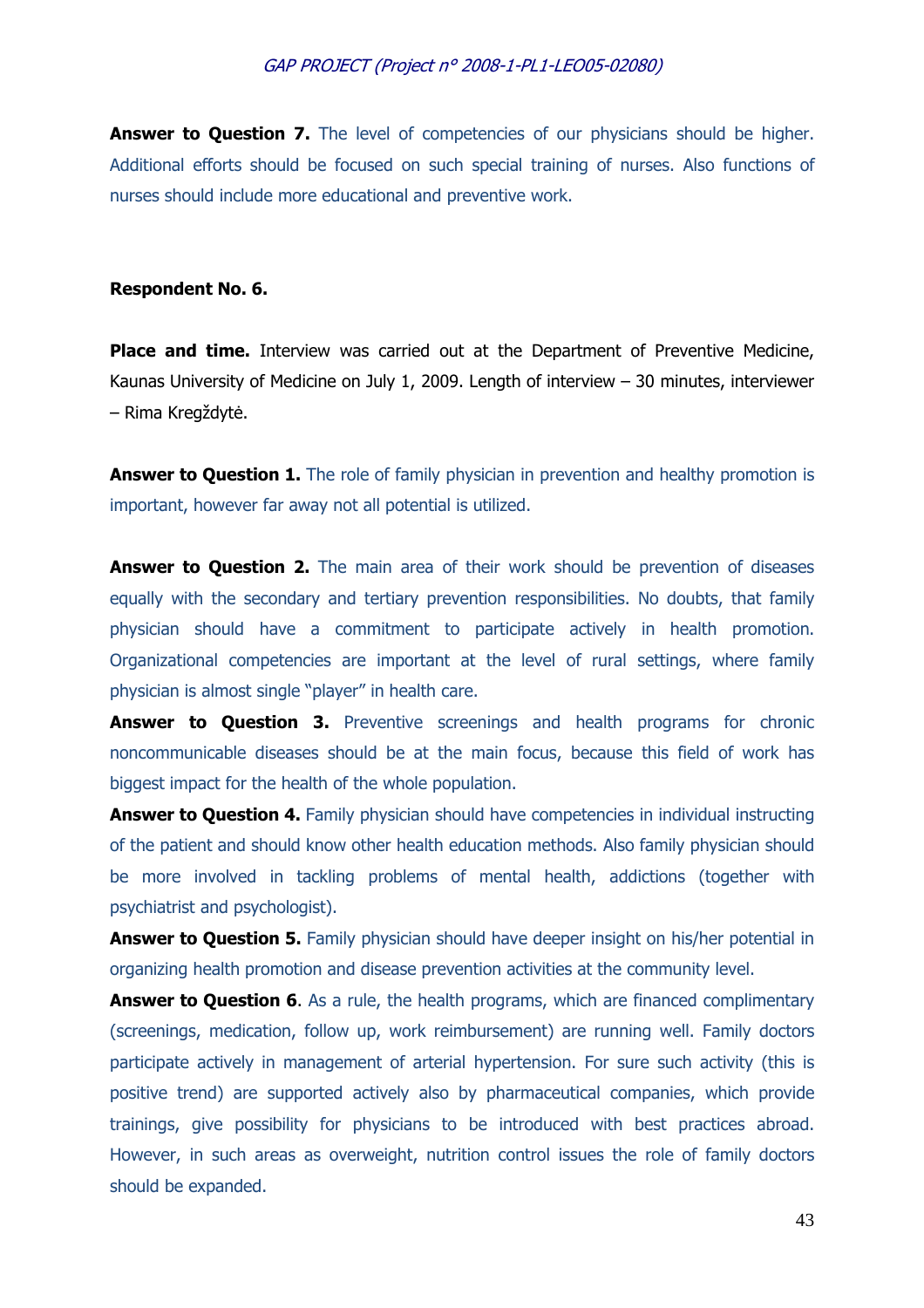**Answer to Question 7.** Training programs for family doctors, which were developed and updated in parallel with health care reforms starting from 1990 are quite modern and based on the best practices of other countries. However, the obtained competencies are not always implemented in the field and especially in health education, organizational area at the level of whole community. Facilitating conditions for such work should be expanded (less work on documentation, team work approach implementation, financial reimbursement for doctor for the preventive and educational work).

#### **Respondent No. 7**

**Place and time.** Interview was conducted by the phone communication on June 26, 2009. Length of interview – 20 minutes, interviewer – Leonas Valius.

**Answer to Question 1.** Very important. Family physician is a key specialist in the health care, who has the optimal opportunities for intervention in the field of disease prevention and health promotion.

**Answer to Question 2.** I should emphasize the importance and need of development of educational competencies.

Answer to Question 3. Communication skills and patient engagement.

**Answer to Question 4.** Promotion of healthy lifestyle and child and mother health issues are the most important components.

**Answer to Question 5.** Patient information and **group health education provided to the** target groups are the most important tasks. The lack of collaboration with public health structures gives unclearness on responsibilities and functions among family physicians and public health structures.

**Answer to Question 6.** Implementation of the disease prevention and health promotion in the family physician's office is at satisfactory level in Lithuania. Physicians are overloaded by the work on the documentation. Team approach is still not a system. Insufficient stimulation (reimbursement) leads to a lack of motivation.

**Answer to Question 7.** Training provides quite many opportunities for such competencies, but not enough.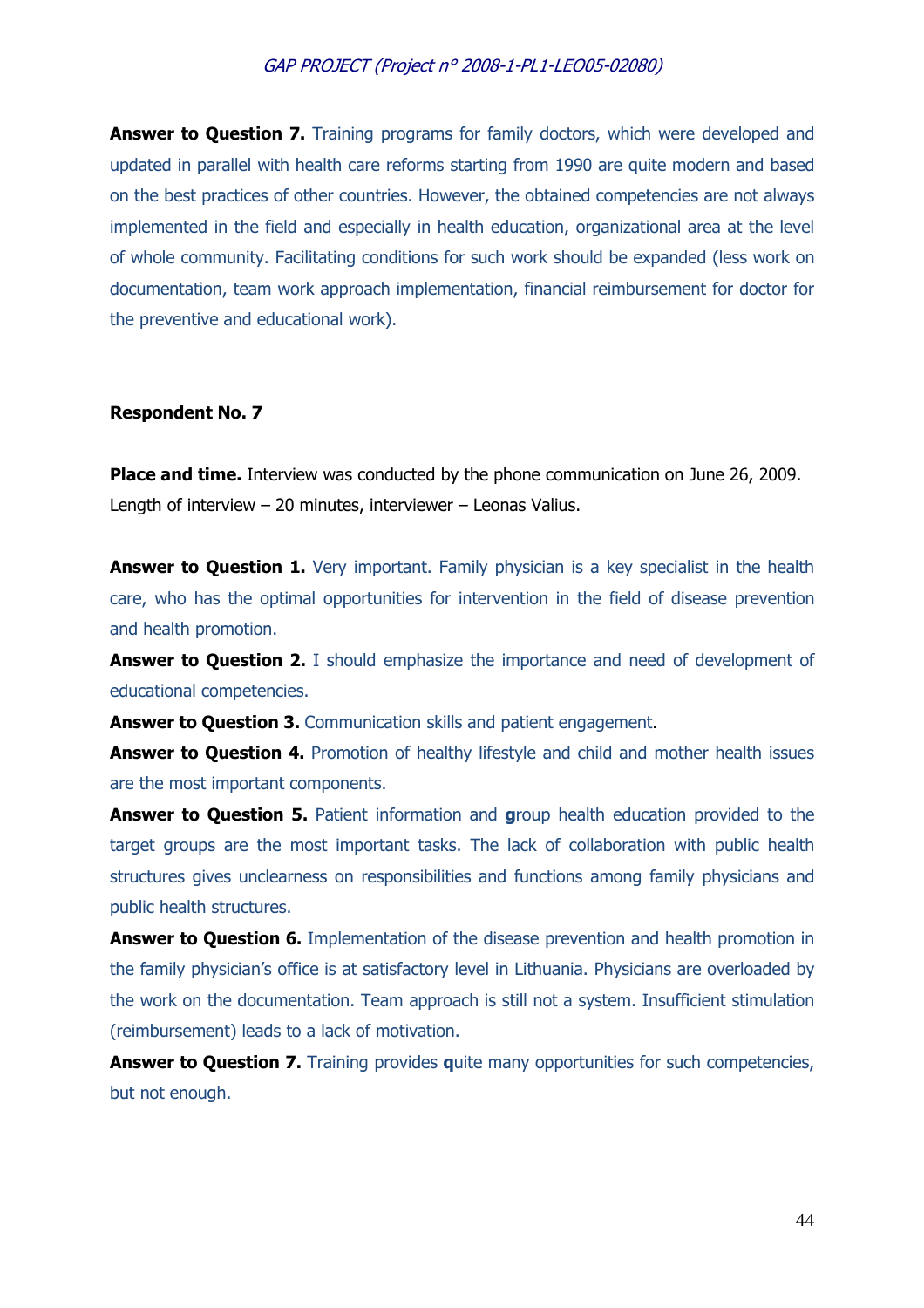#### **CONCLUSIONS**

1. Prevention of chronic diseases and clinical competencies in prevention is considered as the most important function of family physicians. Such disease prevention programs are successfully provided in Lithuania.

**-Respondent No 5, Genovaitė Paulauskienė:** "Those programs, which are additionally financed, are the most successfully managed by family physicians: Cardiovascular disease prevention program, Cervical cancer, Brest cancer, Prostate cancer, Sealants in dental health, Diabetes control). Preventive screenings, with no additional financing (Order of Minister Nr. 47-1365 of 2000-05-31) are not so successful."

- **Respondent No. 3, Eglė Savulienė:** "Clinical (preventive) competencies are at the first place (screenings and prevention programs)."

**- Respondent No. 6, Linas Šumskas:** "Preventive screenings and health programs for chronic noncommunicable diseases should be at the main focus, because this field of work has biggest impact for the health of the whole population."

**- Respondent No. 2, Kornelijus Andrijauskas**: "Screening programs are most important tool in PHC"

**2.** Educational and organizational competencies are two of weakest areas in health promotion, disease prevention work which is carried out by family physicians in Lithuania.

**-Respondent No. 1, Abdonas Tamošiūnas:** "All three groups of competencies are important. Therefore, I should emphasize the importance and need of development of educational and organizational competencies."

**- Respondent 6, Linas Šumskas:** "Family physician should have deeper insight on his/her potential in organizing health promotion and disease prevention activities at the community level."

**-Respondent No 7, Vytautas Kasiulevičius:** "I should emphasize the importance and need of development of educational competencies."

**-Respondent No 3, Eglė Savulienė:** "Health education is also important as skill for family physician. Therefore this function could be performed first of all by community nurses and by public health specialists. Family physician should take part in providing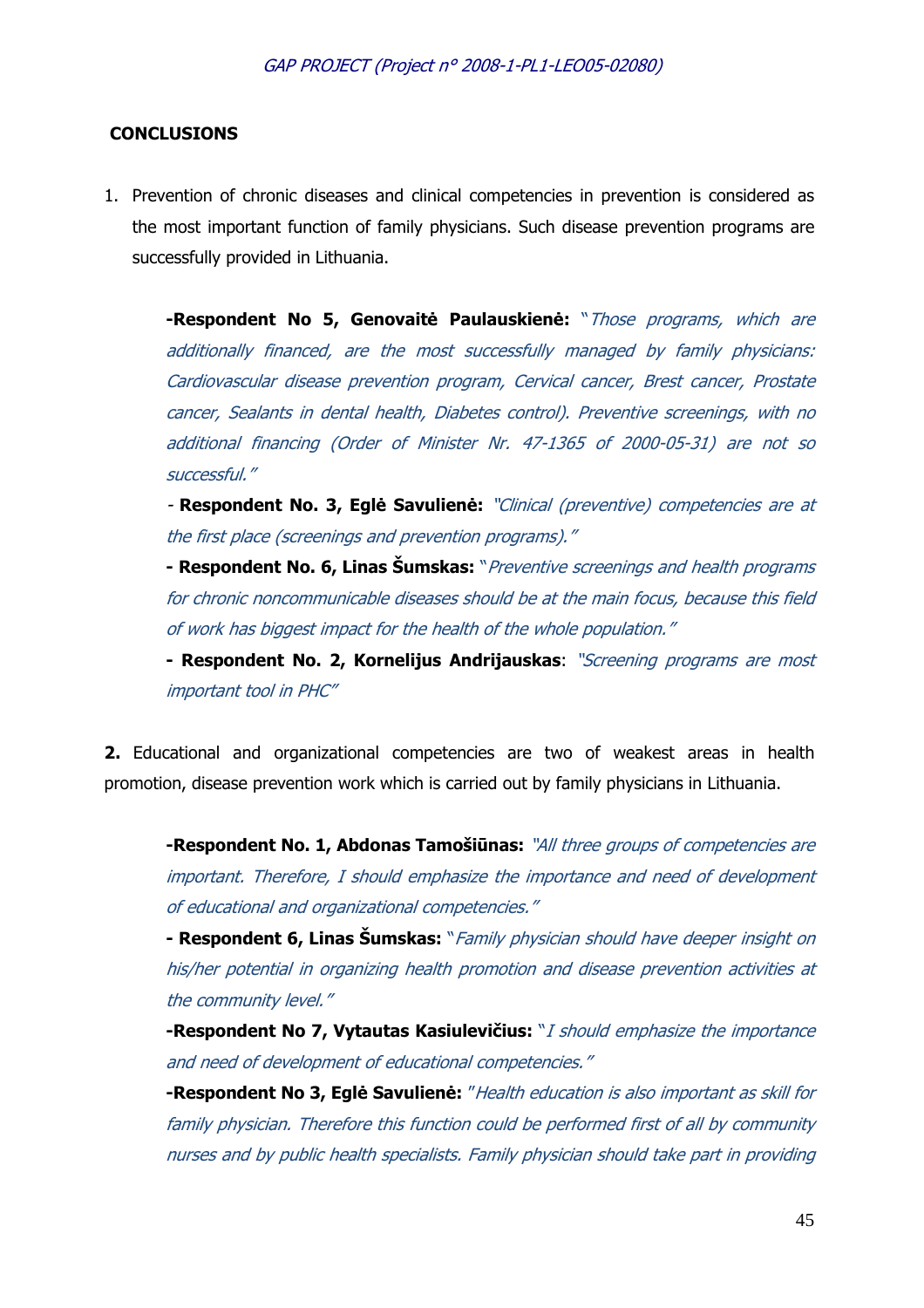information for population (consultations, skills to present health information in mass media, participations in health actions in the community)."

**3.** There is a gap between relatively good training programs (competencies acquired during training) and between practical implementation of preventive work in practices of family physicians.

**- Respondent No. 2, Kornelijus Andrijauskas:** "Theoretically competencies of family physicians in the domains of disease prevention, health promotion are sufficient. Implementation into the practice – not."

**- Respondent No. 4, Leonas Valius:** "Yes, quality of training is good enough, but practical implementation is problematic."

**Respondent No. 6, Linas Šumskas:** "Training programs for family doctors, which were developed and updated in parallel with health care reforms starting from 1990 are quite modern and based on the best practices of other countries."

**4.** Several obstacles, which does not allow to provide more extensive implementation of disease prevention and health promotion by family doctors were mentioned: the lack of financial promotion for the doctors, work overload with documentation, lack of support from the team members, competition with secondary and tertiary health care doctors in the urban settings, loss of control of the patients community in the urban settings etc.

- **Respondent No. 7, Vytautas Kasiulevičius:** "Implementation of the disease prevention and health promotion in the family physician's office is at satisfactory level in Lithuania. Physicians are overloaded by the work on the documentation. Team approach is still not a system. Insufficient stimulation (reimbursement) leads to a lack of motivation".

- **Respondent No. 6, Linas Šumskas:** "As a rule, the health programs, which are financed complimentary (screenings, medication, follow up, work reimbursement) are running well."

**-Respondent No. 4, Leonas Valius:** "Physicians are overloaded by the work on the documentation. Team approach is still not a system. Insufficient stimulation leads to a lack of motivation."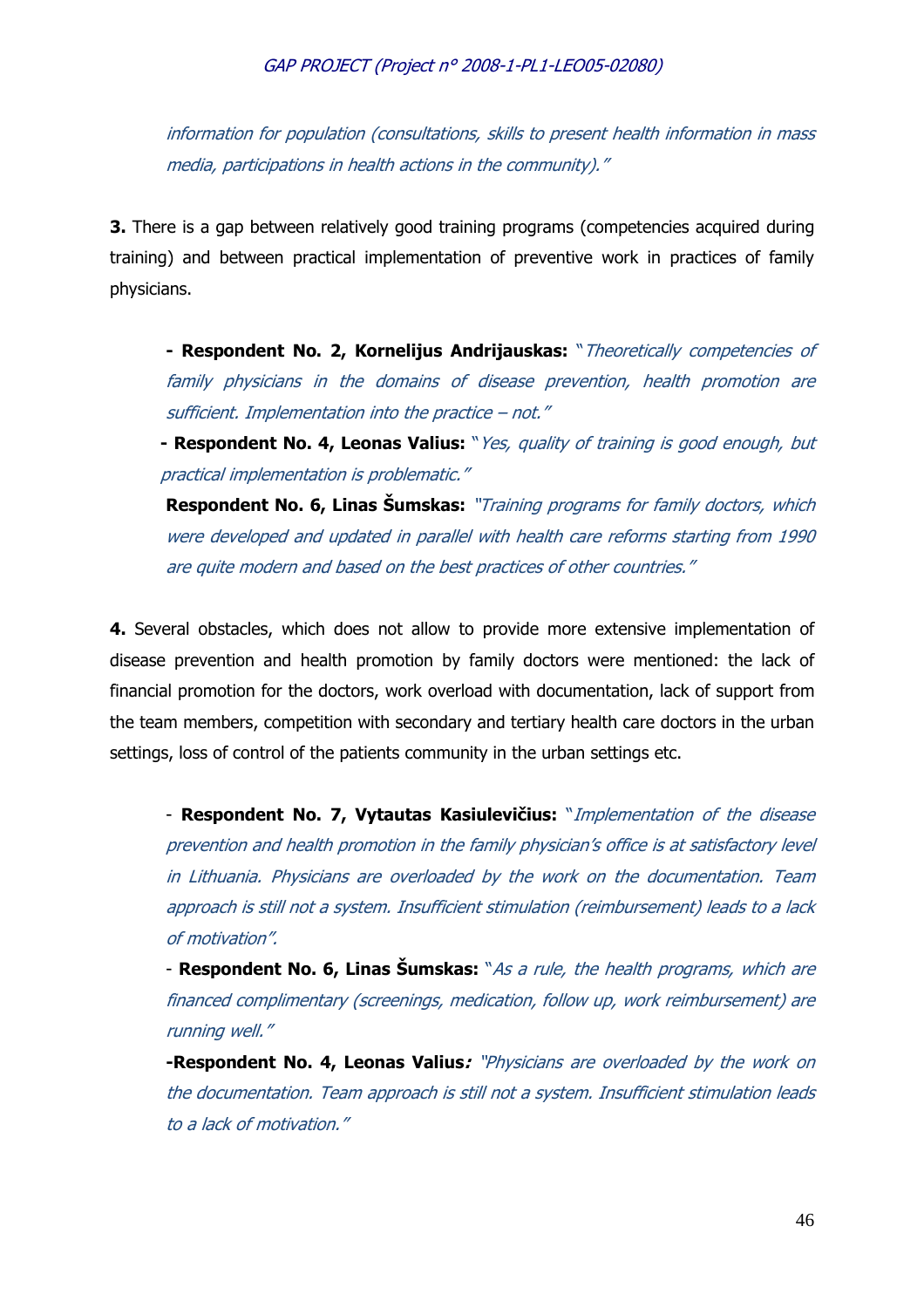#### **RECOMMENDATIONS**

- 1. Emphasis on the chronic non communicable diseases should be focused and strengthened in development of disease prevention and health promotion competencies for family physicians in Lithuania.
- 2. More opportunities for evidence and practice based, community oriented training of educational, clinical and organizational competencies should be offered in undergraduate, postgraduate and specialty courses for family physicians.
- 3. Models of quality evaluation of work of family physicians should include components and indicators on efficiency in disease prevention and health promotion.
- 4. Team work approach should be expanded at the Primary Health Care centers. Nurses, psychologists and social workers should be involved in health promotion activities (educational activities) together with family physicians.
- 5. It is necessary to develop strategy of financial motivation for family doctors, who provide a preventive and educational work.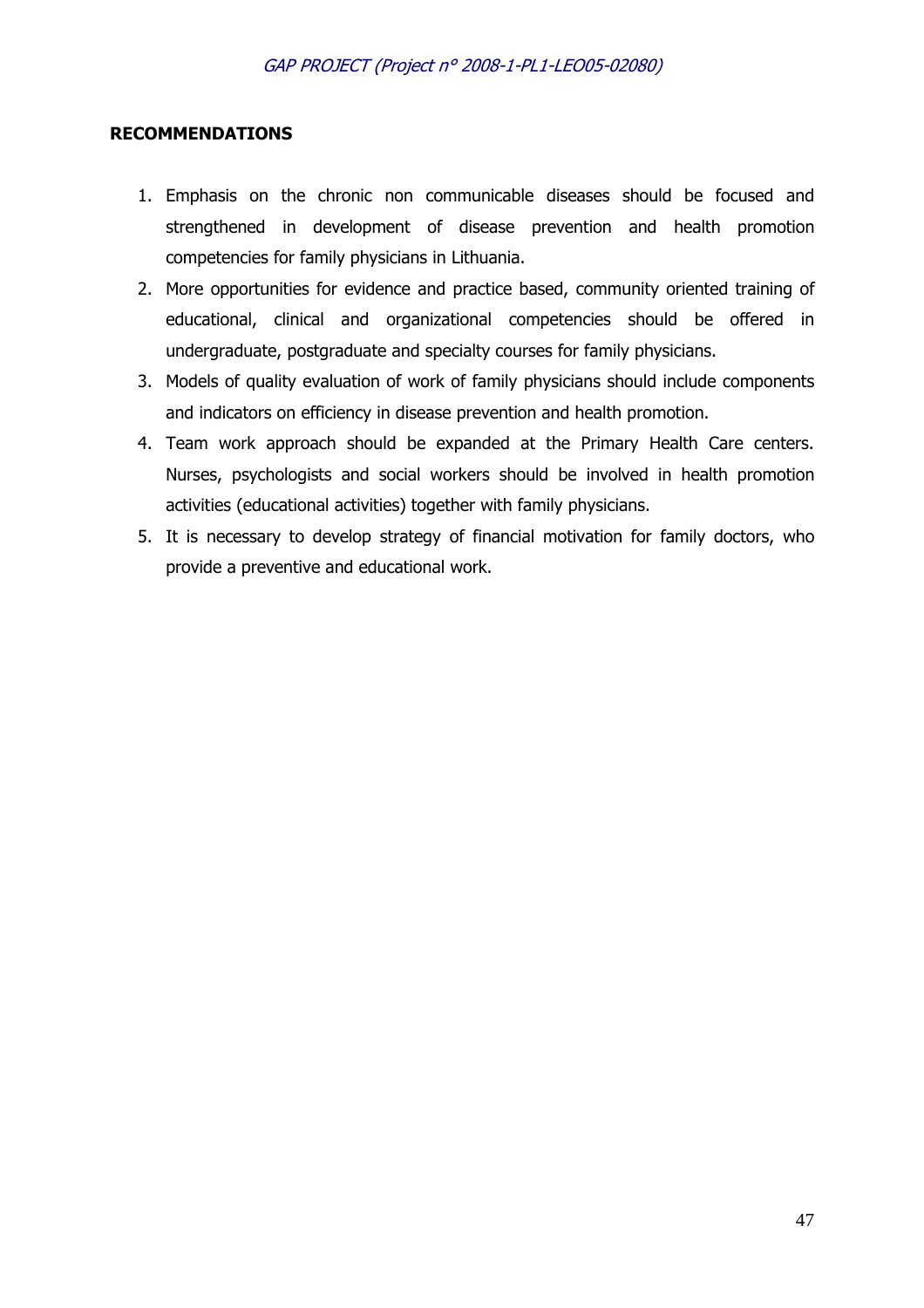# **3. Report on expert's interview conducted in Poland**

# **WP 2 - Polish experts' interview – report**

**Description of the activity:** conduction of interviews with experts to collect information about needed GPs' competences in the field of diseases prevention and health promotion

**Date of the research:** the interviews were conducted, depending on the experts' availability, in the period May – June 2009, majority of them during the IX Congress of Family Medicine (4-7 June 2009)

#### **Number of experts:** 7

| <b>Expert's profile:</b>                 | Name of the expert:    |
|------------------------------------------|------------------------|
| Chief of specialization                  | <b>Tomasz Tomasik</b>  |
| Teacher of FM                            | Janusz Krzysztoń       |
| Regional consultant in FM                | Adam Windak            |
| Representative of health care providers  | Artur Karol Jakubiak   |
| Representative of Ministry of Health     | Zbigniew J. Król       |
| Representative of Medical University     | Sławomir Chlabicz      |
| Teacher of FM, Regional consultant in FM | Maciej Godycki- Ćwirko |

#### **Time of the interview: 20-30 minutes**

**Type of questions:** open

**Name of the interviewers:** Kinga Stanach-Pajerska, Katarzyna Dubas

### **Questions and summaries of the most common answers:**

- **1. What is in your opinion the role of Family Physician in the field of health promotion and disease prevention?**
- $\triangleright$  Primary health care provides the foundation for the whole health care system and as a consequence, Family Physicians plays a crucial/basic role in the system and the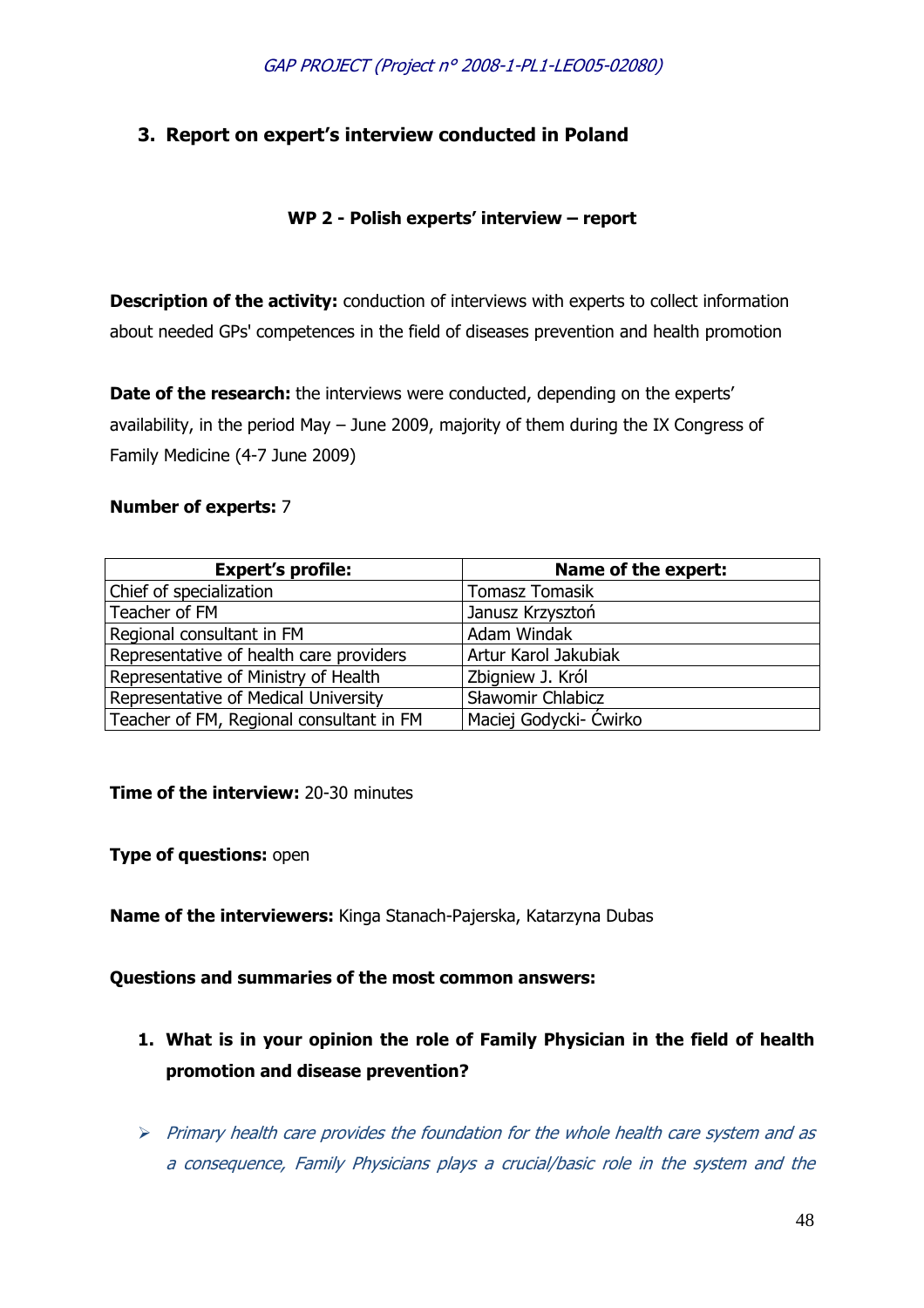field of HP&DP. GPs work in these areas is indispensable and still continues to grow in importance.

- The role of GP in HP&DP areas could be described by two kind of activities: "population prevention" and "high risk strategy". The first one refers to GP's care over all his patients, in which he should be supported by other elements of the system (media, schools, local institutions). The "high risk strategy" on the other hand, focuses on the specific patients and their problems, where GP needs to introduce adequate interventions. Long-term and continuous character of GP's work as well as its versatility are important assets in achieving efficiency of HP&DP activities.
- $\triangleright$  GP 'accompany" patient through the all course of his life, have an influence on the patient attitudes and represents his first 'contact' with the health care system.
- GP's services in the field of HP&DP are directed not only to the individual patient, but also to his family and even more broadly, to the whole local community. GP's role in these areas could be realized on different levels and through diverse activities: supporting the patient's self care; initiating, developing and monitoring primary health care services; cooperating with the level of specialists' and inpatient type of care.
- $\triangleright$  For majority of patients the first connotation of the word 'physician" is their family physician. GP knows the patient's social and housing conditions and is interested in his work and family situation. As a consequence, GP could have real and lasting influence on the patient, in the field of HP&DP.
- **2. What are the most important for GPs competences areas in the field of health promotion and disease prevention?**
- There are many important areas of GP's competences in the field of HP&DP all of them connected with some specific health hazard. The most important refer to most common health problems i.a.: cardiovascular diseases (GP's influence on the patient's lifestyle), cancers (screening), infectious diseases (vaccinations).
- The most important for GPs competences in the field of HP&DP refers to the clinical aspects – identification of the specific health problems and implementation of adequate promoting health or disease prevention procedures.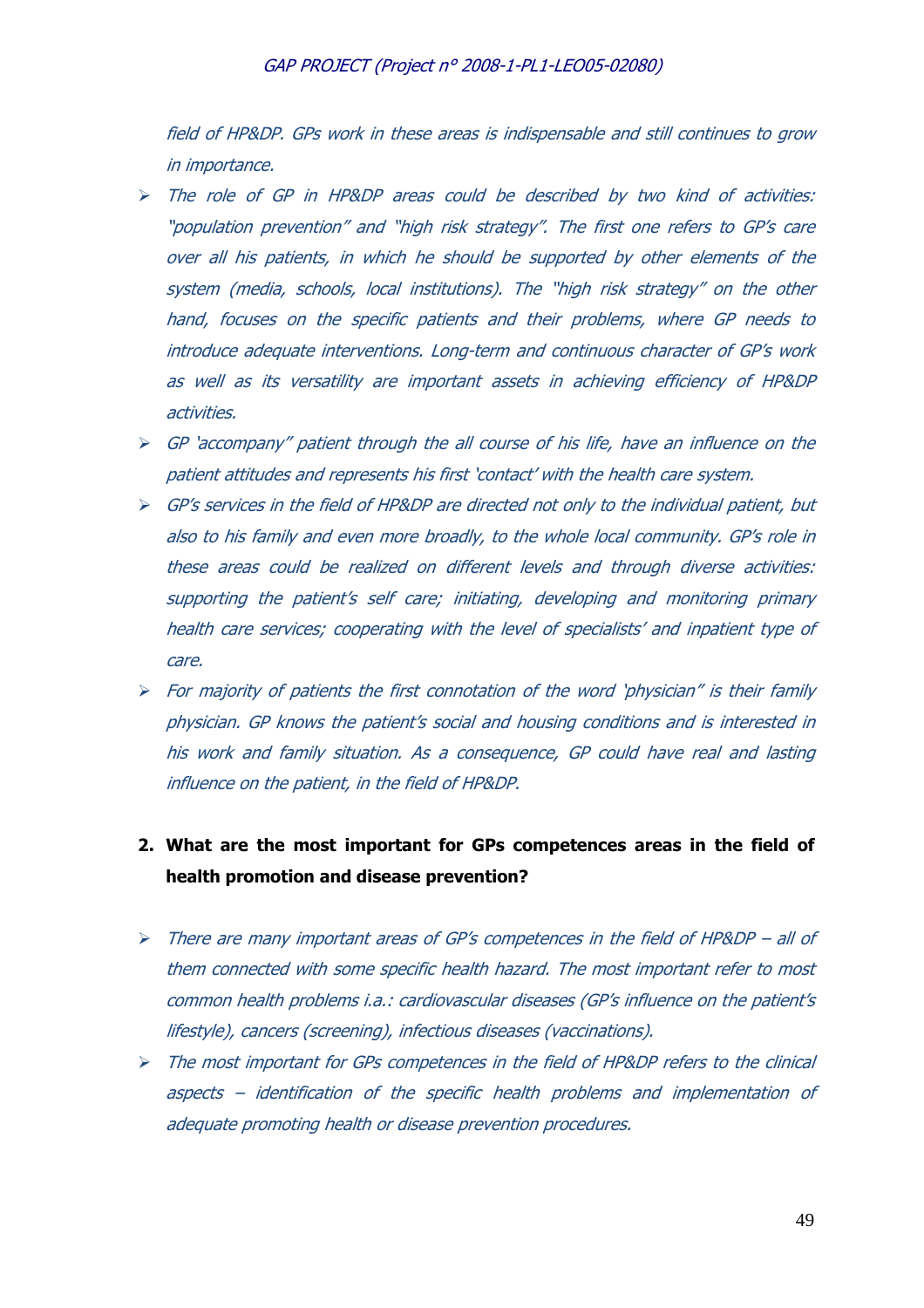- $\triangleright$  The most important GP's competences in the field of health promotion are connected with healthy lifestyle factors, whilst in the field of disease prevention indispensable are competences which refer to the screening and vaccinations issues.
- $\triangleright$  GP conveys to the patient the principles of healthy lifestyle and monitors his condition from a long-term perspective. These activities as well as cooperation with other elements of the local health care system are the most important for GP in the field of HP&DP.

**3. What are the most important for GPs, educational competences in the health promotion area? (Educational competences connected with teaching the patient, its family, and whole local communities principles and rules of health promotion)** 

- $\triangleright$  GP should convey in an effective way the knowledge on the healthy lifestyle importance (diet, physical exercise, health hazard connected with tobacco and alcohol).
- The most important for GP educational competences refer to his ability to establish a good rapport with a patient. Appropriate doctor – patient relationship is a prerequisite for effective health education.
- GP should be able to clearly specify the patients needs in the field of HP&DP and implement adequate procedures. He should be also competent in making the patient aware of his own responsibility for the health.
- $\triangleright$  The most important for GP educational competences refer to continuous, long-term and persistent reminding the patient about harmful behaviours and basic principles of HP&DP.
- $\triangleright$  GP should be able to initiate, implement and develop HP&DP programmes for the local community.

# **4. What are the most important for GPs, clinical competences in the field of disease prevention? (Clinical competences connected with preventive activities related to particular disease)**

 Extremely important for GP clinical competences in the field of HP&DP are those related to early diagnostic and treatment of cardiovascular diseases, especially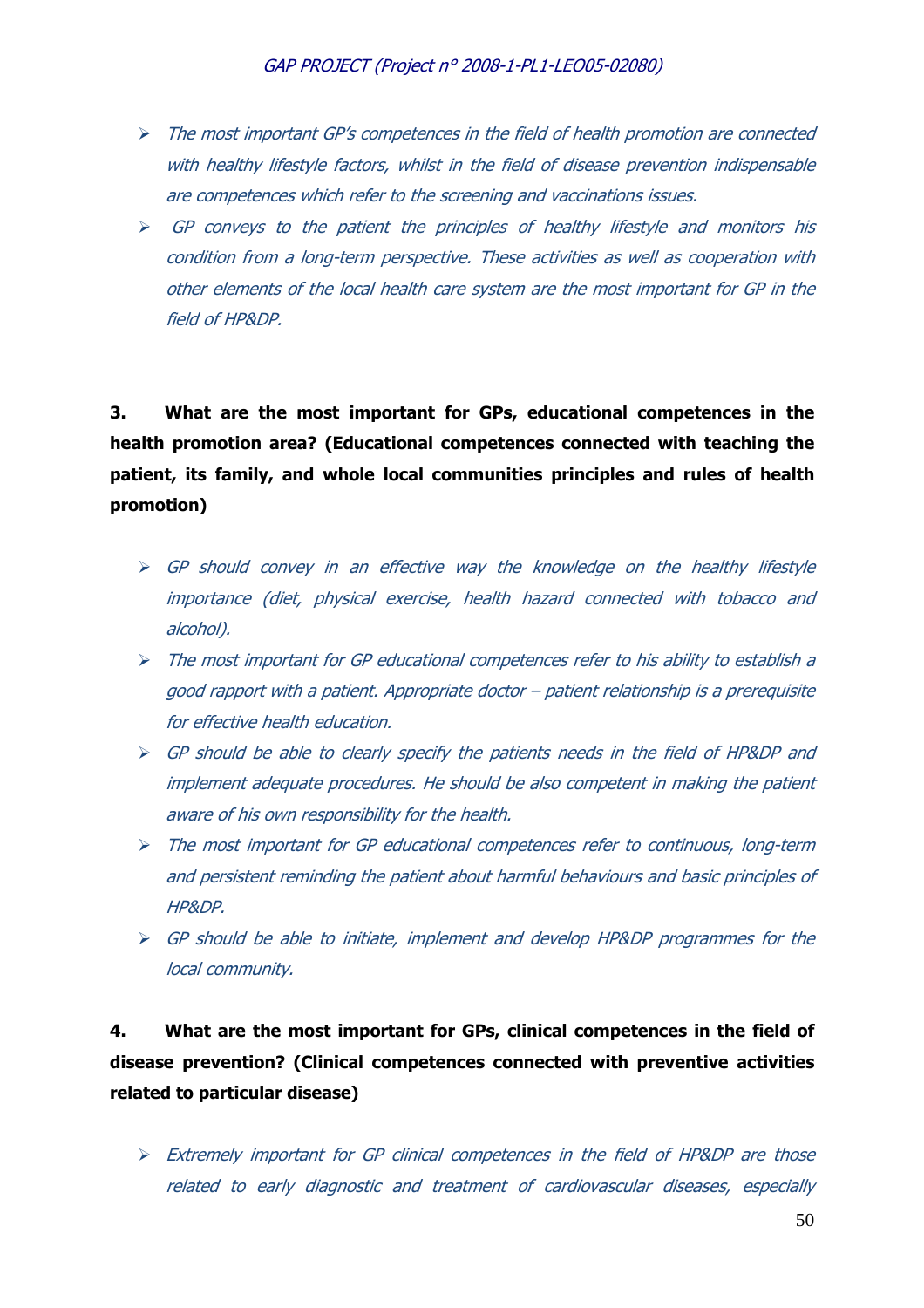arteriosclerosis, hypertension, lipid metabolism disorders. Equally important is cancers screening, as well as all competences related to child and maternal health.

- $\triangleright$  The most important for GP clinical competences refer to the most frequent health problems and diseases which pose the greatest burden for societies (CVD, cancers, diabetes, COAD, depression).
- $\triangleright$  GP should have excellent clinical competences in the field of vaccinations and other based on the Evidence Based Medicine principles preventive interventions. Great emphasis should be put on continuous bringing the clinical knowledge up to date.
- GP should be focused on the risk factors of the most common diseases (CVD, diabetes, COAD, depression, obesity) as well as screening procedures (cancers).

# **5. What are the most important for GPs, organizational competences related to health service provision? (Organizational competences related to different aspects of practice organization)**

- $\triangleright$  The most important GP organizational competences relate to running the practice and having good team-work skills. GP should be able to organize the practice work in an effective way, and have good relations with others employees. Especially important is his communication with family nurses, who take care over the patients in their homes. Practice organization should guarantee availability of preventive programmes, screening and vaccinations for all patients.
- $\triangleright$  GP should in the first place. focuse on the quality of his practice's services, but very important aspects of his organizational competences is ability to cooperate with other practices and health care institutions from the local area (joint actions in the field of HP&DP: health programmes and research).
- $\triangleright$  GP should be able to use the local health care system resources in an effective way, and make the most of available possibilities. He should be competent in conveying his 'message' and able to conduct a constructive dialogue with diverse policy and decision makers. GP's cooperation with the non-medical professionals (school teachers, church representatives, local government officials) is of primary importance for effective realization of the tasks in the HP&DP areas.
- $\triangleright$  GP should be able to take the role of the patient's 'advocate' in the health care system and support him in numerous non-medical issues.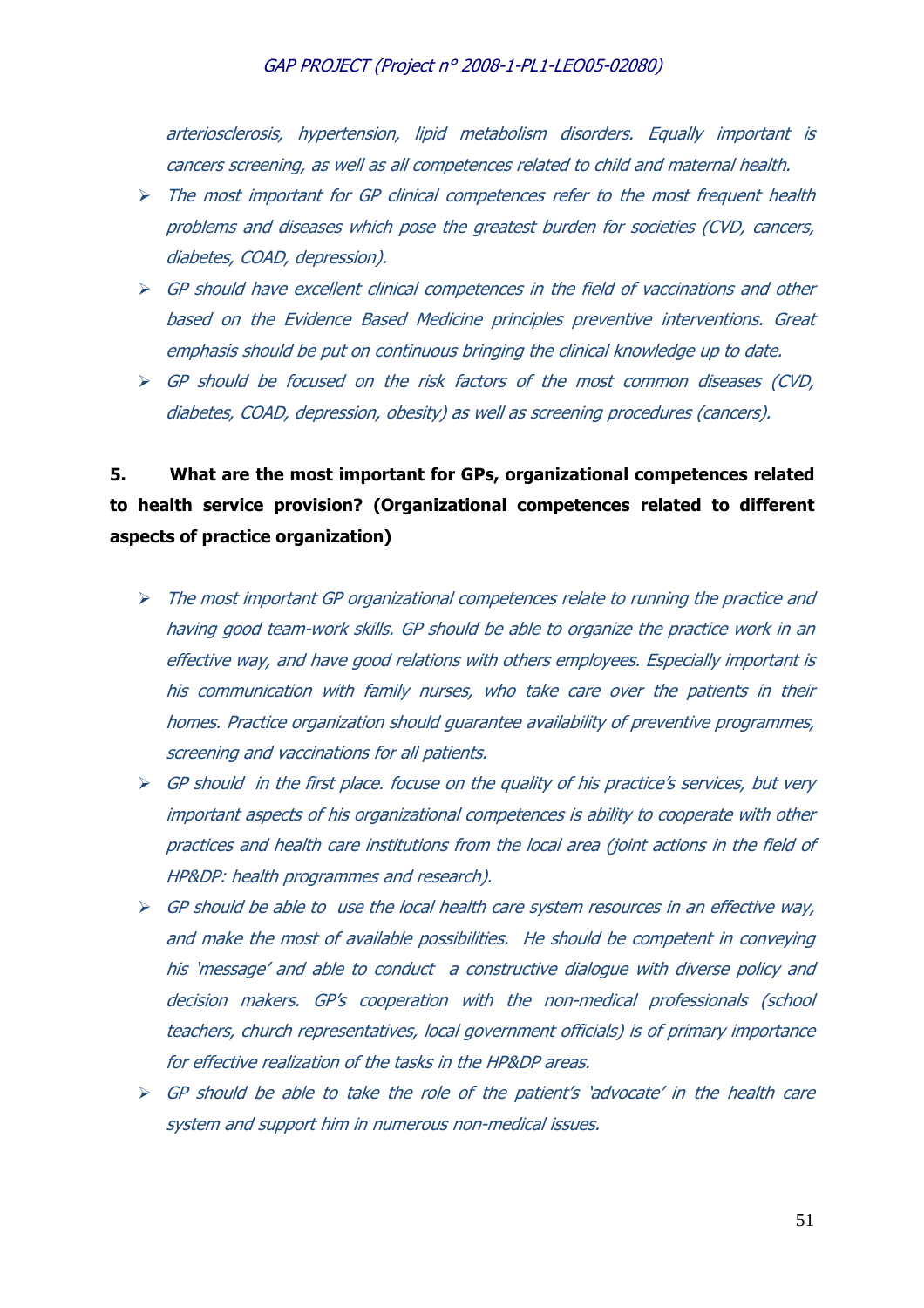# **4. Report on expert's interview conducted in United Kingdom**

**United Kingdom Sheffield Hallam University** 

**Work Package 2 Katarzyna Machaczek, Bumarak Ismail & Professor Malcolm Whitfield** 

- **1. The role of family physician in the field of health promotion and disease prevention?**
- General practitioners are broadly responsible for the maintenance of wellness in the city through incorporating the prevention of illness, injury and disease, rehabilitation of those with chronic illness and the reduction in the burden of illness in the community.
- The role of family physician (or General Practitioners) in Health promotion and disease prevention is health lifestyle counseling including nutrition, physical activity, maternal health, alcohol consumption, tobacco use, and sexual practices.
- Preventive interventions including cancer and CVDs: mammography, screening and treating patients for risk factors such as high blood pressure and raised serum cholesterol levels.
- Prevention and promotion in mental health: opportunistic screening for depression and mild mental health problems.
- Another key role of general practice is to recognize the causes of disease and the threats to the health of individuals and communities.
- **2. What are the most important for GPs competences areas in the field of health promotion and disease prevention?**
- Preventable chronic conditions directly related to preventing & treating diseases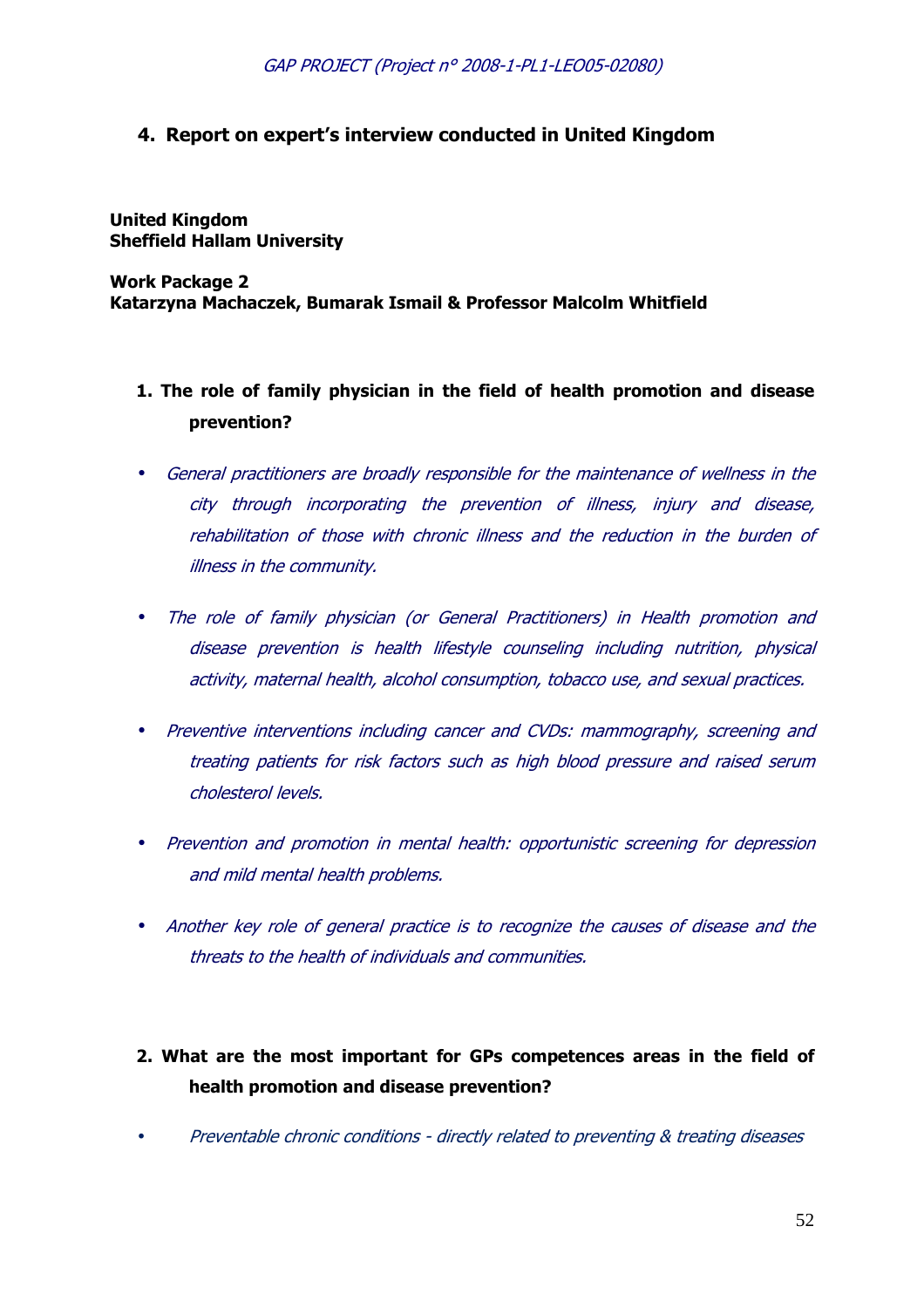- GPs should be able to identify high risk groups or individuals, thus, ensuring that those at low risk of disease remain at low risk through preventive practices such as immunization.
- GPs should know how to change risk factors. Through the use of evidence-based medicine and effective interventions, helping patients to modify behaviour whilst respecting their autonomy.
- INTEGRATED TEAMWORK THE GPs team managing and sharing work with other members of General Practitioners' Practices
- GPs place more emphasis on preventing disease, early diagnosis and integrated teamwork
- A holistic approach to work
- To adapt person centred approach in dealing with patients and problems in context of patients circumstances.
- To provide longitudinal continuality of care as determined by the needs of the patients, referring to continuing and coordinated care management
- **3. What are the most important for GPs, educational competences in the health promotion area? (Educational competences connected with teaching the patient, its family, and whole local communities principal and rules of health promotion?**
- GP work with both patients and family and ensure that the patient, family and users are aware of the risks associated with smoking; poor diet and obesity.
- Raising awareness regarding healthy lifestyle: GPs provide information to individuals and groups on healthy lifestyle such as healthy diet, physical activity. This can be achieved during one-to-one sessions or drop-in appointments in healthy clinics.
- An ability to work effectively in other agencies working the area of health promotion and disease prevention.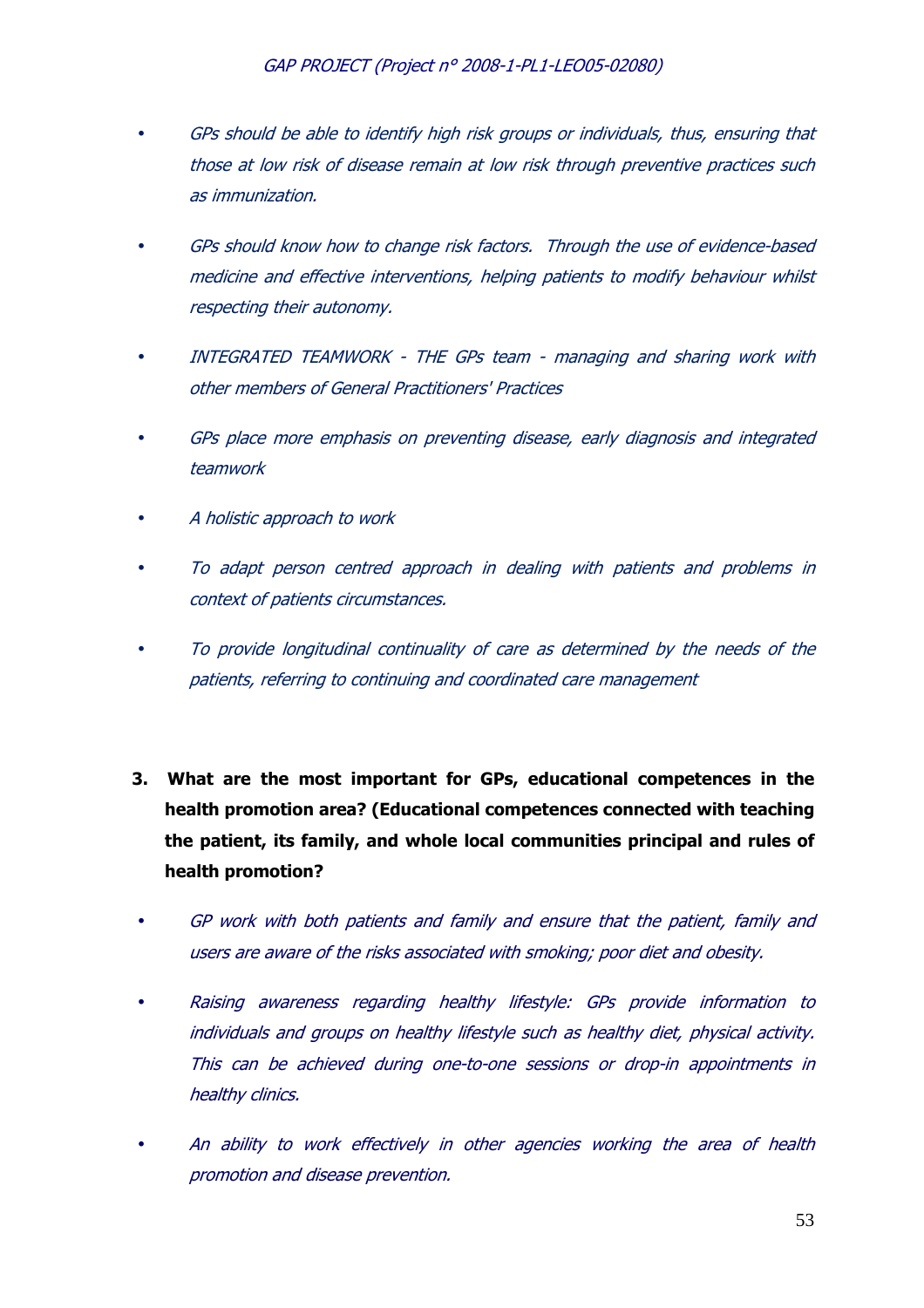- Engaging families and the community in preventive interventions.
- Managing and coordinating health promotion and disease prevention activities and strategies according to the most resent standards and recommendations. Therefore the ability to continuously update GPs' knowledge is essential.
- **4. What are the most important for GPs, clinical competences in the field of disease prevention? (Clinical competences connected with preventive activities related to a particular disease)**
- General Practitioners should be able to early identify the occurrence of disease as it allows them to recommend the preventive interventions rather than treatments of well-developed diseases. An early detection of an asymptomatic stage is likely to improve the outcome of the preventive intervention or treatment.
- General practitioners should be able to assess risk of chronic & fatal diseases (such as cancer) through consideration of evidence applied to a particular individual or group. The preventive interventions may include mammography screening, pap tests, faecal occult blood test for colon cancer.
- General Practitioners should be able to use the best practices in management of chronic diseases. For example, GPs should use warfarin in the presence of atrial fibrillation to reduce the incidence of stroke, lipid lowering agents to reduce the incidence of subsequent coronary events, tight control of patients suffering from diabetes and hypertension.
- GPs should regularly update and improve patient information supplied to secondary care at point of referral.
- GPs should be able to prescribe adequate medication and anticipatory drugs.
- GPs should be able to identify patients' needs and address them. They should be able to perform an examination and subsequently give the diagnosis & recommendations.
- GPs should make the effective & efficient use of diagnostic and therapeutic interventions.